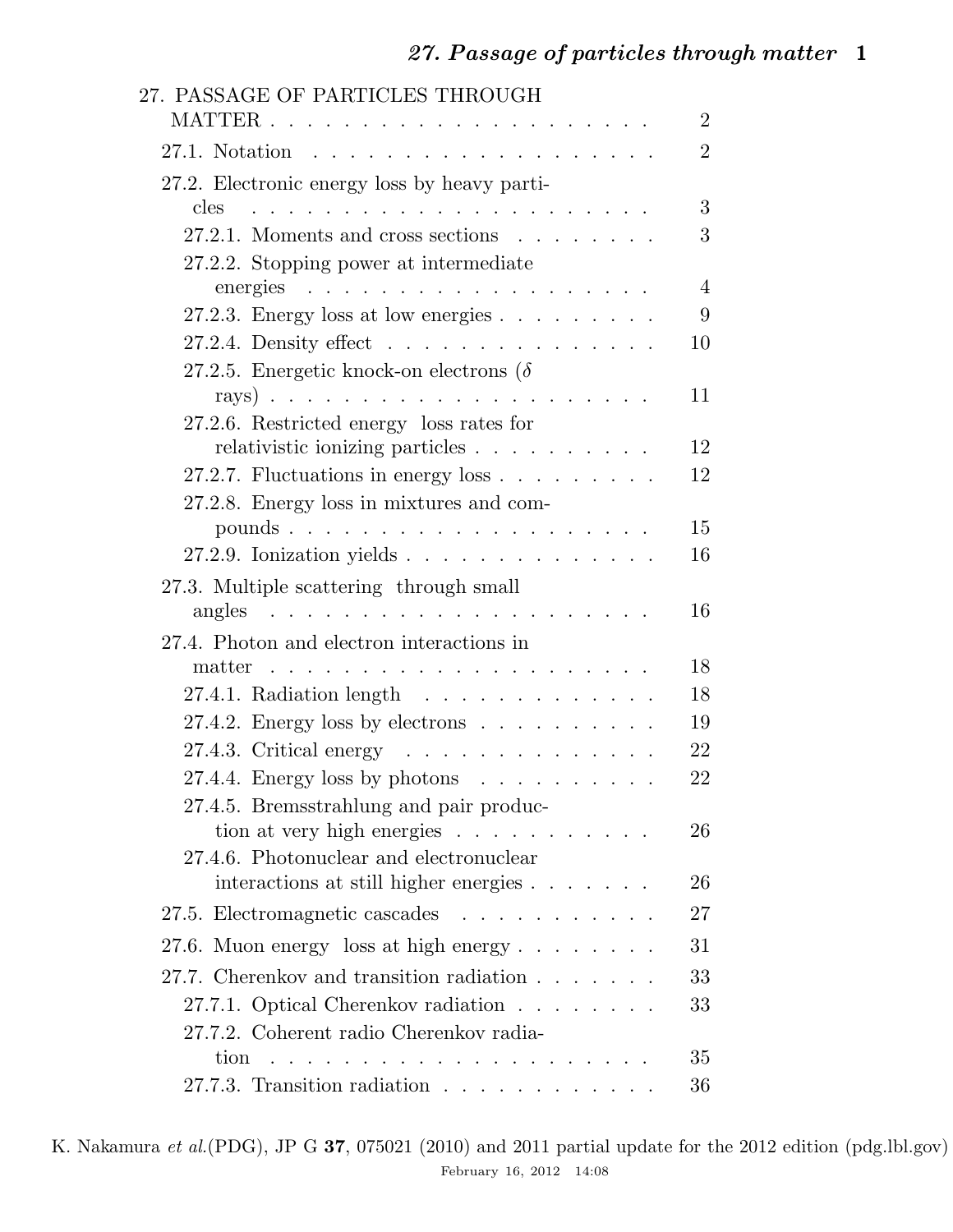# 27. PASSAGE OF PARTICLES THROUGH MATTER

Revised January 2012 by H. Bichsel (University of Washington), D.E. Groom (LBNL), and S.R. Klein (LBNL).

## 27.1. Notation

Table 27.1: Summary of variables used in this section. The kinematic variables  $\beta$  and  $\gamma$  have their usual meanings.

| Symbol                | Definition                                                              | Units or Value                                                    |  |  |  |
|-----------------------|-------------------------------------------------------------------------|-------------------------------------------------------------------|--|--|--|
| $\alpha$              | Fine structure constant                                                 | 1/137.03599911(46)                                                |  |  |  |
|                       | $(e^2/4\pi\epsilon_0\hbar c)$                                           |                                                                   |  |  |  |
| $\,M$                 | Incident particle mass                                                  | $MeV/c^2$                                                         |  |  |  |
| E                     | Incident part. energy $\gamma Mc^2$                                     | MeV                                                               |  |  |  |
| T                     | Kinetic energy                                                          | MeV                                                               |  |  |  |
| $m_ec^2$              | Electron mass $\times c^2$                                              | $0.510998918(44)$ MeV                                             |  |  |  |
| $r_e$                 | Classical electron radius                                               | $2.817940325(28)$ fm                                              |  |  |  |
|                       | $e^2/4\pi\epsilon_0 m_ec^2$                                             |                                                                   |  |  |  |
| $N_A$                 | Avogadro's number                                                       | $6.0221415(10) \times 10^{23}$ mol <sup>-1</sup>                  |  |  |  |
| ze                    | Charge of incident particle                                             |                                                                   |  |  |  |
| Z                     | Atomic number of absorber                                               |                                                                   |  |  |  |
| $\boldsymbol{A}$      | Atomic mass of absorber                                                 | $\rm g$ mol <sup>-1</sup>                                         |  |  |  |
|                       | $K/A$ $4\pi N_A r_e^2 m_e c^2/A$                                        | $0.307075 \; \text{MeV g}^{-1} \; \text{cm}^2$                    |  |  |  |
|                       |                                                                         | for $A = 1$ g mol <sup>-1</sup>                                   |  |  |  |
| $\overline{I}$        | Mean excitation energy                                                  | $eV(Nota\ bene!)$                                                 |  |  |  |
| $\delta(\beta\gamma)$ | Density effect correction to ionization energy loss                     |                                                                   |  |  |  |
| $\hbar\omega_p$       | Plasma energy                                                           | $\sqrt{\rho \langle Z/A \rangle} \times 28.816 \text{ eV}$        |  |  |  |
|                       | $(\sqrt{4\pi N_e r_e^3} m_e c^2/\alpha)$ $(\rho \text{ in g cm}^{-3})$  |                                                                   |  |  |  |
| $N_e$                 | Electron density                                                        | (units of $r_e$ ) <sup>-3</sup>                                   |  |  |  |
| $w_i$                 | Weight fraction of the j <sup>th</sup> element in a compound or mixture |                                                                   |  |  |  |
| $n_j$                 | $\alpha$ number of jth kind of atoms in a compound or mixture           |                                                                   |  |  |  |
| $\frac{1}{1}$         | $4\alpha r_e^2 N_A/A$                                                   | $(716.408 \text{ g cm}^{-2})^{-1}$ for $A = 1 \text{ g mol}^{-1}$ |  |  |  |
| $X_0$                 | Radiation length                                                        | $g \text{ cm}^{-2}$                                               |  |  |  |
| $E_c$                 | Critical energy for electrons                                           | MeV                                                               |  |  |  |
| $E_{\mu c}$           | Critical energy for muons                                               | GeV                                                               |  |  |  |
| $E_s$                 | Scale energy $\sqrt{4\pi/\alpha} m_e c^2$                               | 21.2052 MeV                                                       |  |  |  |
| $R_M$                 | Molière radius                                                          | $\rm g~cm^{-2}$                                                   |  |  |  |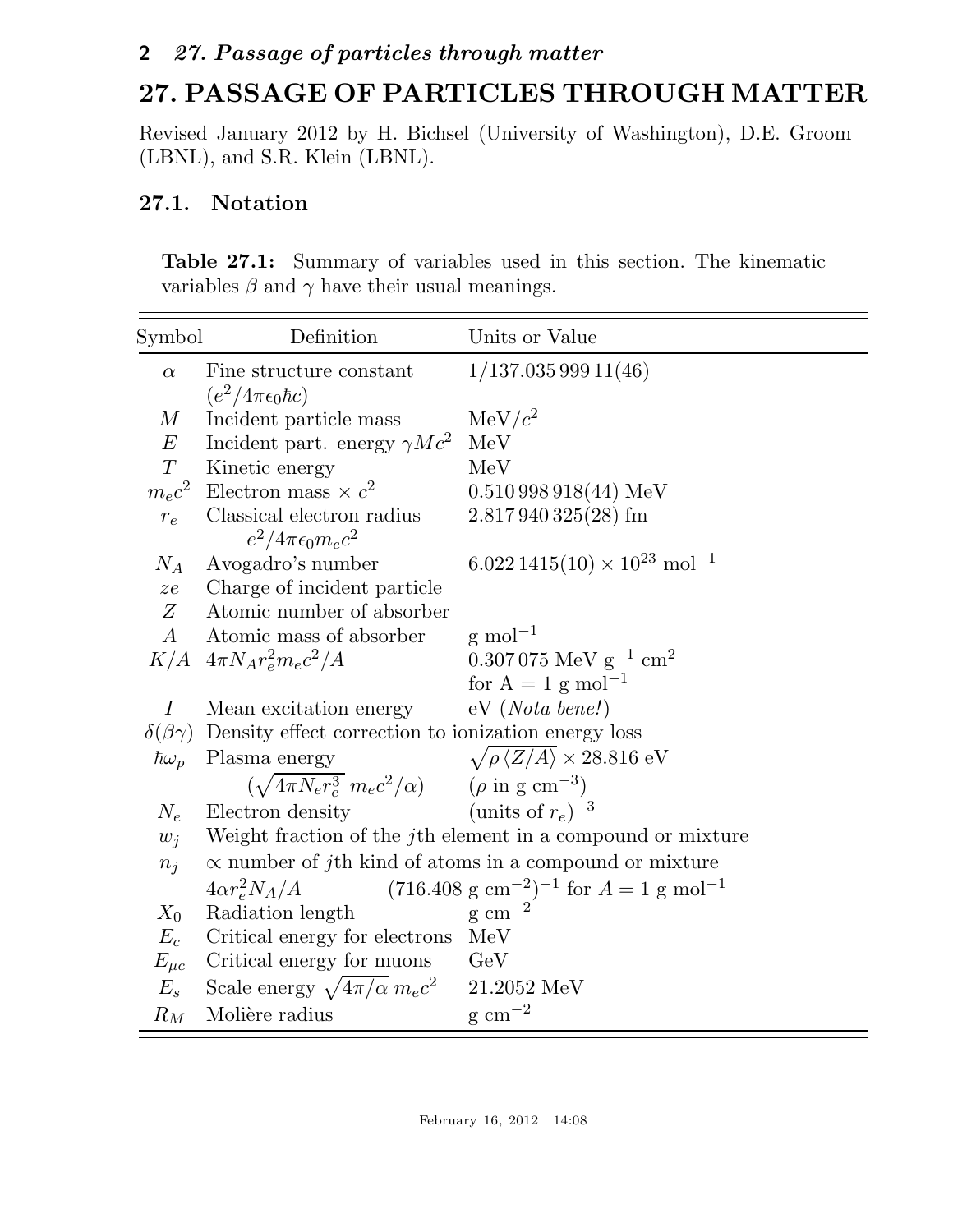#### 27.2. Electronic energy loss by heavy particles [1–34]

#### 27.2.1. Moments and cross sections :

The electronic interactions of fast charged particles with speed  $v = \beta c$  occur in *single collisions with energy losses* E [1], leading to ionization, atomic, or collective excitation. Most frequently the energy losses are small (for 90% of all collisions the energy losses are less than  $100 \text{ eV}$ ). In thin absorbers few collisions will take place and the total energy loss will show a large variance [1]; also see Sec. 27.2.7 below. For particles with charge ze more massive than electrons ("heavy" particles), scattering from free electrons is adequately described by the Rutherford differential cross section [2], \* †

$$
\frac{d\sigma_R(E;\beta)}{dE} = \frac{2\pi r_e^2 m_e c^2 z^2}{\beta^2} \frac{(1 - \beta^2 E/T_{\text{max}})}{E^2} ,\qquad (27.1)
$$

where  $T_{\text{max}}$  is the maximum energy transfer possible in a single collision. But in matter electrons are not free. E must be finite and depends on atomic and bulk structure. For electrons bound in atoms Bethe [3] used "Born Theorie" to obtain the differential cross section

$$
\frac{d\sigma_B(E;\beta)}{dE} = \frac{d\sigma_R(E,\beta)}{dE}B(E) .
$$
\n(27.2)

Examples of  $B(E)$  and  $d\sigma_B/dE$  can be seen in Figs. 5 and 6 of Ref. 1.

Bethe's theory extends only to some energy above which atomic effects were not important. The free-electron cross section (Eq. (27.1)) can be used to extend the cross section to  $T_{\text{max}}$ . At high energies  $\sigma_B$  is further modified by polarization of the medium, and this "density effect," discussed in Sec. 27.2.4, must also be included. Less important corrections are discussed below.

The mean number of collisions with energy loss between E and  $E + dE$  occurring in a distance  $\delta x$  is  $N_e \delta x (d\sigma/dE) dE$ , where  $d\sigma(E;\beta)/dE$  contains all contributions. It is convenient to define the moments

$$
M_j(\beta) = N_e \, \delta x \int E^j \frac{d\sigma(E;\beta)}{dE} dE \,, \tag{27.3}
$$

so that  $M_0$  is the mean number of collisions in  $\delta x$ ,  $M_1$  is the mean energy loss in  $\delta x$ ,  $M_2 - M_1^2$  is the variance, *etc.* The number of collisions is Poisson-distributed with mean  $M_0$ .  $N_e$  is either measured in electrons/g ( $N_e = N_A Z/A$ ) or electrons/cm<sup>3</sup>  $(N_e = N_A \rho Z/A)$ . The former is used throughout this chapter, since quantities

 $*$  For spin 0 particles. The  $\beta$  dependence in the parentheses is different for spin 1/2 and spin 1 particles, but it is not important except at energies far above atomic binding energies.

<sup>&</sup>lt;sup>†</sup> In high-energy physics E normally means total energy,  $T + mc^2$ . In stopping power discussions, E means kinetic energy, and we follow that convention (with some inconsistency).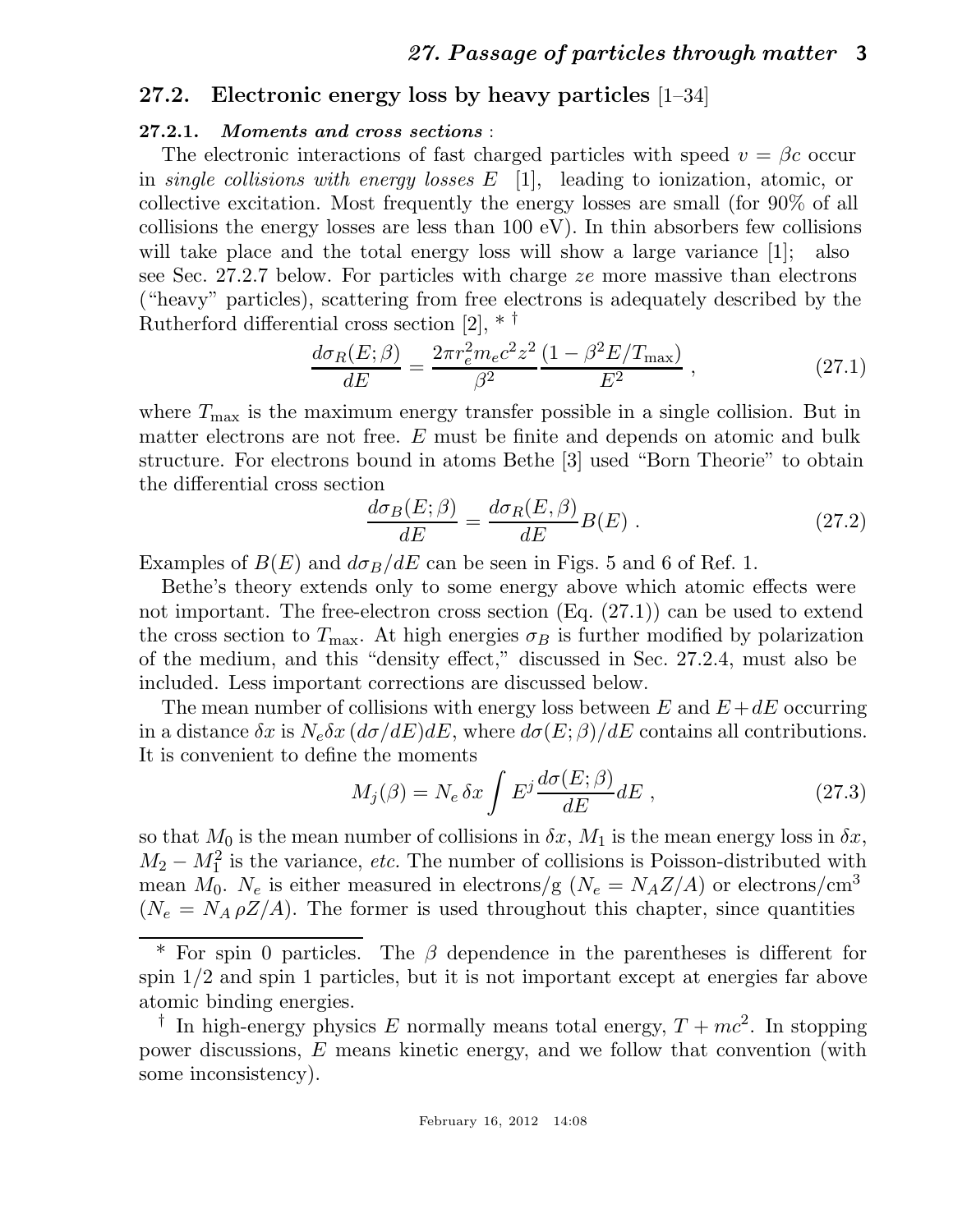of interest  $(dE/dx, X_0, etc.)$  vary smoothly with composition when there is no density dependence.



**Fig. 27.1:** Stopping power (=  $\langle -dE/dx \rangle$ ) for positive muons in copper as a function of  $\beta \gamma = p/Mc$  over nine orders of magnitude in momentum (12 orders of magnitude in kinetic energy). Solid curves indicate the total stopping power. Data below the break at  $\beta \gamma \approx 0.1$  are taken from ICRU 49 [4], and data at higher energies are from Ref. 5. Vertical bands indicate boundaries between different approximations discussed in the text. The short dotted lines labeled " $\mu$ <sup>-</sup>" illustrate the "Barkas effect," the dependence of stopping power on projectile charge at very low energies [6].

#### 27.2.2. Stopping power at intermediate energies :

The mean rate of energy loss by moderately relativistic charged heavy particles,  $M_1/\delta x$ , is well-described by the "Bethe" equation,

$$
-\left\langle \frac{dE}{dx} \right\rangle = Kz^2 \frac{Z}{A} \frac{1}{\beta^2} \left[ \frac{1}{2} \ln \frac{2m_e c^2 \beta^2 \gamma^2 T_{\text{max}}}{I^2} - \beta^2 - \frac{\delta(\beta \gamma)}{2} \right] \,. \tag{27.4}
$$

It describes the mean rate of energy loss in the region  $0.1 \leq \beta \gamma \leq 1000$ for intermediate- $Z$  materials with an accuracy of a few  $\%$ . With the symbol definitions and values given in Table 27.1, the units are MeV  $g^{-1}$ cm<sup>2</sup>. At the lower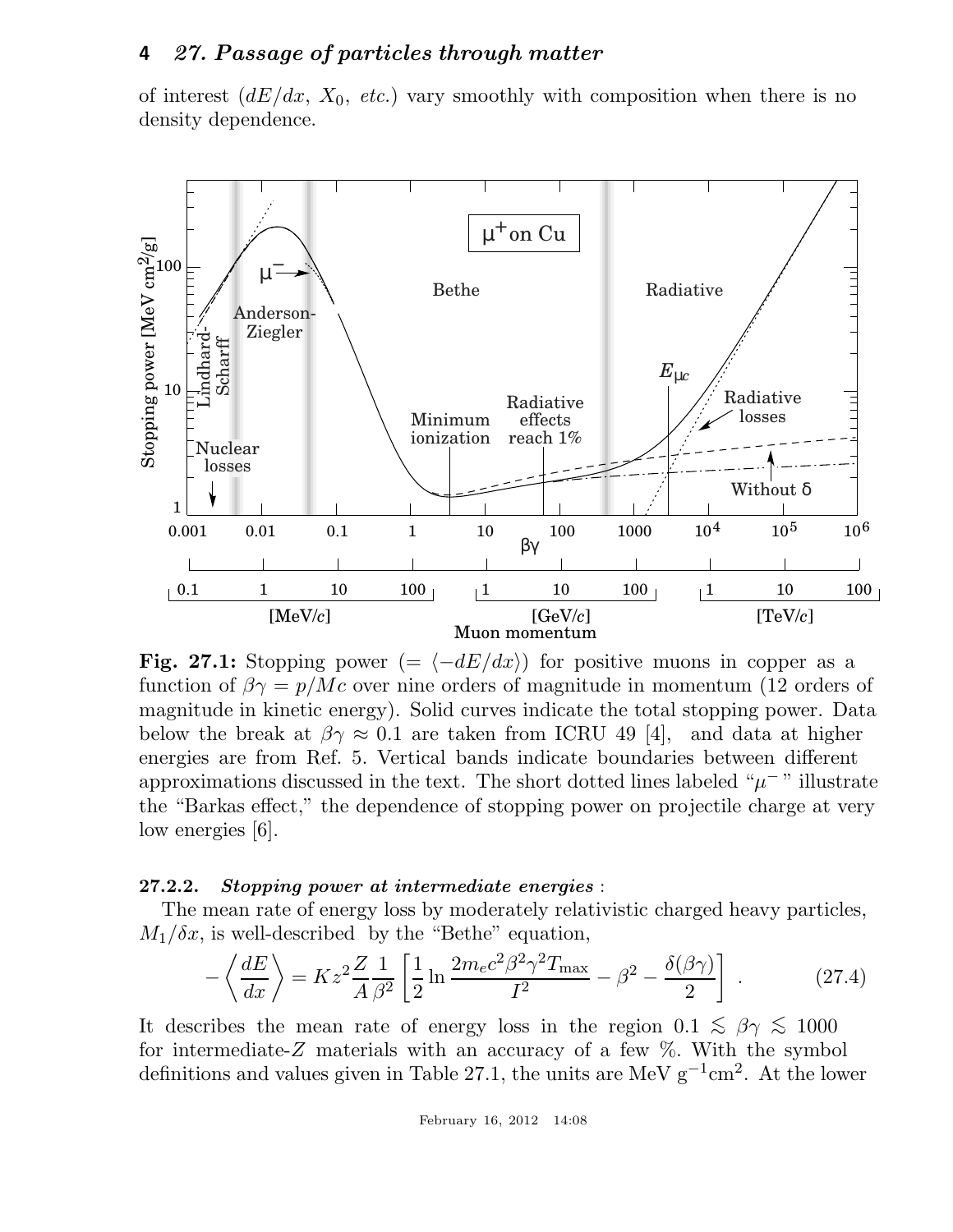limit the projectile velocity becomes comparable to atomic electron "velocities" (Sec. 27.2.3), and at the upper limit radiative effects begin to be important (Sec. 27.6). Both limits are Z dependent. Here  $T_{\text{max}}$  is the maximum kinetic energy which can be imparted to a free electron in a single collision, and the other variables are defined in Table 27.1. A minor dependence on  $M$  at the highest energies is introduced through  $T_{\text{max}}$ , but for all practical purposes  $\langle dE/dx \rangle$  in a given material is a function of  $\beta$  alone.

For heavy projectiles, like ions, additional terms are required to account for higher-order photon coupling to the target, and to account for the finite size of the target radius. These can change  $dE/dx$  by a factor of two or more for the heaviest nuclei in certain kinematic regimes [7].



Figure 27.2: Mean energy loss rate in liquid (bubble chamber) hydrogen, gaseous helium, carbon, aluminum, iron, tin, and lead. Radiative effects, relevant for muons and pions, are not included. These become significant for muons in iron for  $\beta \gamma \gtrsim 1000$ , and at lower momenta for muons in higher-Z absorbers. See Fig. 27.23.

Few concepts in high-energy physics are as misused as  $\langle dE/dx \rangle$ . The main problem is that the mean is weighted by very rare events with large single-collision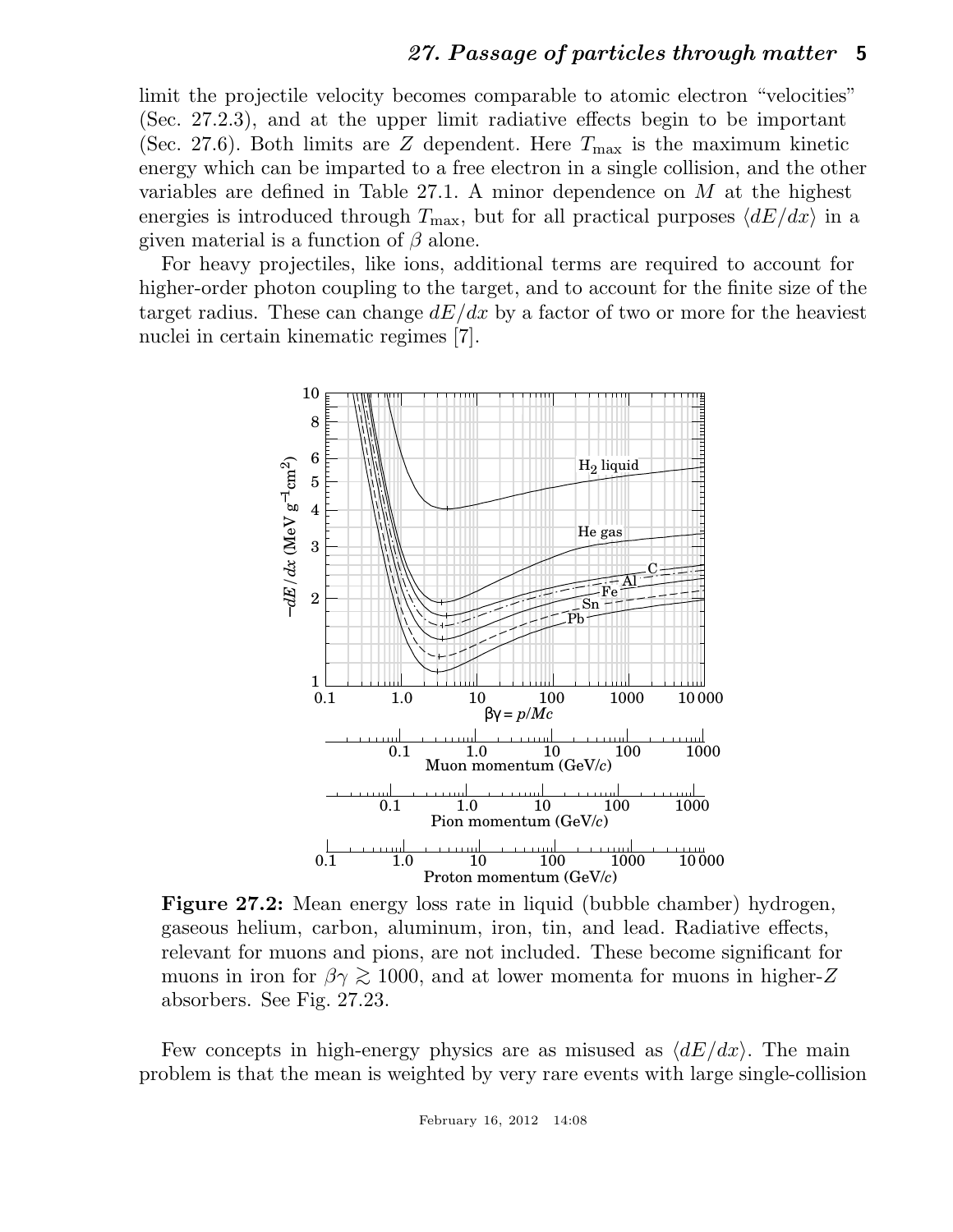energy deposits. Even with samples of hundreds of events a dependable value for the mean energy loss cannot be obtained. Far better and more easily measured is the most probable energy loss, discussed in Sec. 27.2.7. The most probable energy loss in a detector is considerably below the mean given by the Bethe equation.

In a TPC (Sec. 28.6.5), the mean of  $50\% - 70\%$  of the samples with the smallest signals is often used as an estimator.

Although it must be used with cautions and caveats,  $\langle dE/dx \rangle$  as described in Eq. (27.4) still forms the basis of much of our understanding of energy loss by charged particles. Extensive tables are available[5,4, pdg.lbl.gov/AtomicNuclearProperties/].



Figure 27.3: Stopping power at minimum ionization for the chemical elements. The straight line is fitted for  $Z > 6$ . A simple functional dependence on Z is not to be expected, since  $\langle -dE/dx \rangle$  also depends on other variables.

The function as computed for muons on copper is shown as the "Bethe" region of Fig. 27.1. Mean energy loss behavior below this region is discussed in Sec. 27.2.3, and the radiative effects at high energy are discussed in Sec. 27.6. Only in the Bethe region is it a function of  $\beta$  alone; the mass dependence is more complicated elsewhere. The stopping power in several other materials is shown in Fig. 27.2. Except in hydrogen, particles with the same velocity have similar rates of energy loss in different materials, although there is a slow decrease in the rate of energy loss with increasing  $Z$ . The qualitative behavior difference at high energies between a gas (He in the figure) and the other materials shown in the figure is due to the density-effect correction,  $\delta(\beta\gamma)$ , discussed in Sec. 27.2.4. The stopping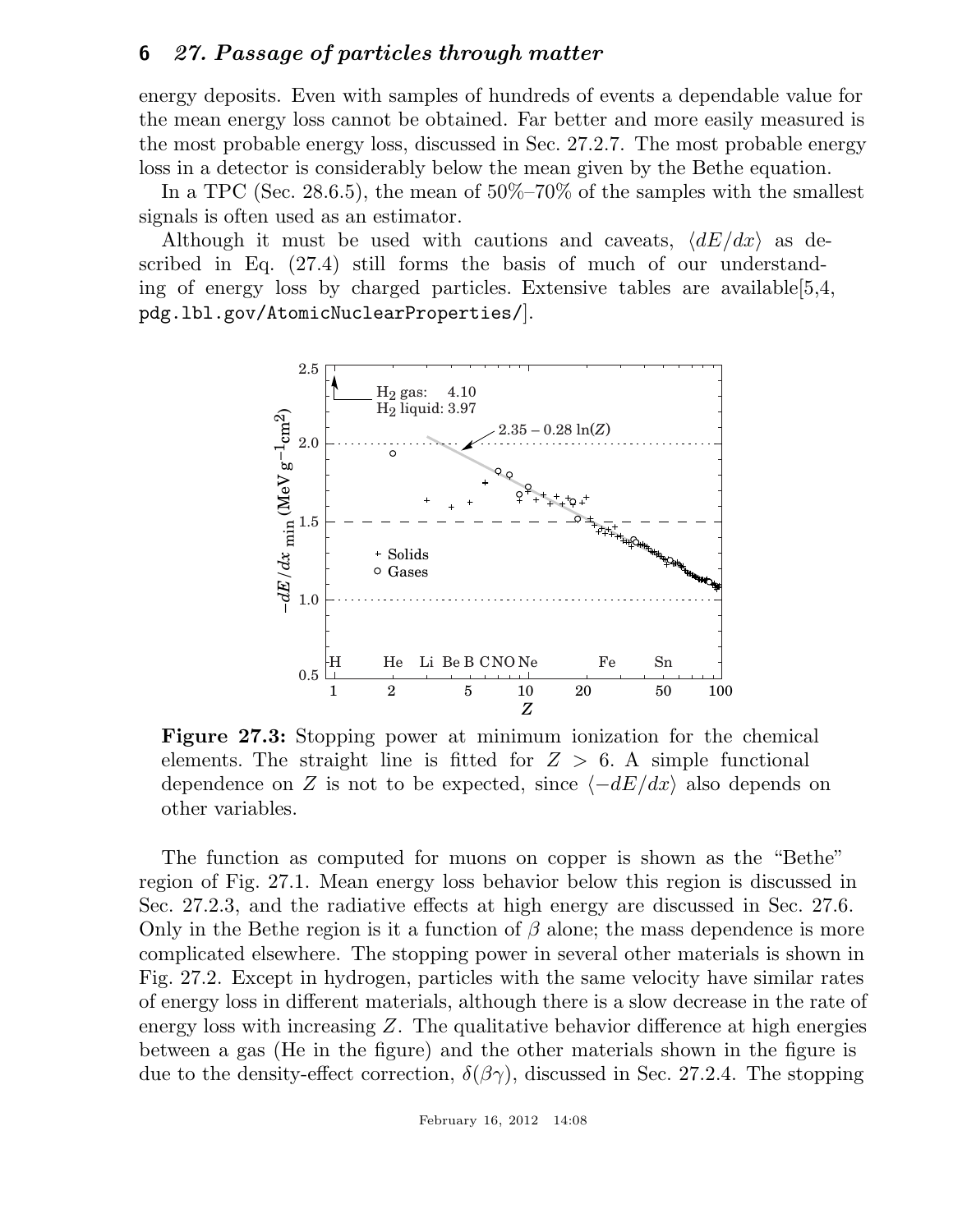power functions are characterized by broad minima whose position drops from  $\beta\gamma = 3.5$  to 3.0 as Z goes from 7 to 100. The values of minimum ionization as a function of atomic number are shown in Fig. 27.3.

In practical cases, most relativistic particles (*e.g.*, cosmic-ray muons) have mean energy loss rates close to the minimum; they are "minimum-ionizing particles," or mip's.



Figure 27.4: Range of heavy charged particles in liquid (bubble chamber) hydrogen, helium gas, carbon, iron, and lead. For example: For a  $K^+$  whose momentum is 700 MeV/c,  $\beta \gamma = 1.42$ . For lead we read  $R/M \approx 396$ , and so the range is 195 g cm<sup>-2</sup>.

Eq. (27.4) may be integrated to find the total (or partial) "continuous slowingdown approximation" (CSDA) range R for a particle which loses energy only through ionization and atomic excitation. Since  $dE/dx$  depends only on  $\beta$ ,  $R/M$ is a function of  $E/M$  or  $pc/M$ . In practice, range is a useful concept only for low-energy hadrons ( $R \leq \lambda_I$ , where  $\lambda_I$  is the nuclear interaction length), and for

February 16, 2012 14:08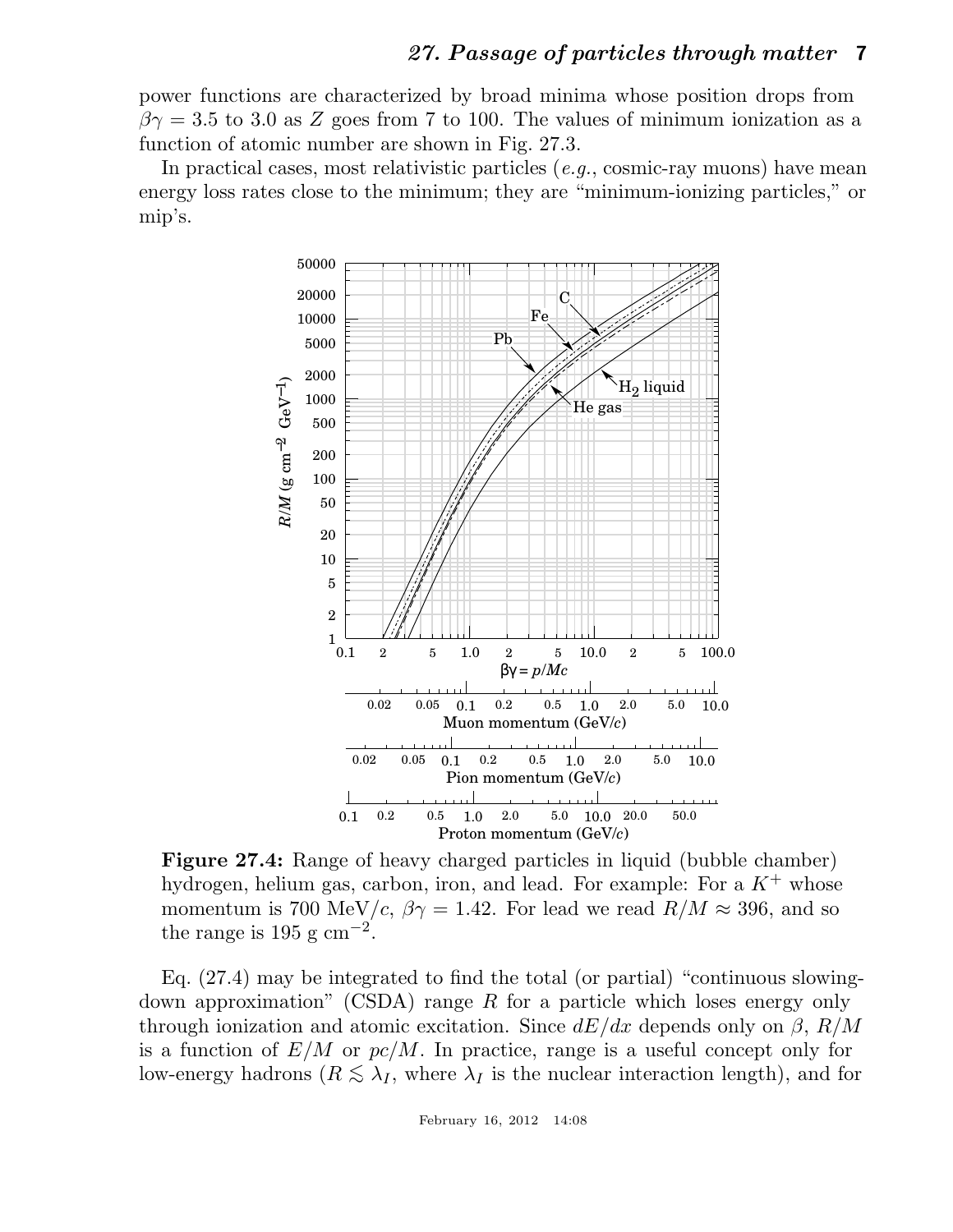muons below a few hundred GeV (above which radiative effects dominate). R/M as a function of  $\beta \gamma = p/Mc$  is shown for a variety of materials in Fig. 27.4.

The mass scaling of  $dE/dx$  and range is valid for the electronic losses described by the Bethe equation, but not for radiative losses, relevant only for muons and pions.

For a particle with mass M and momentum  $M\beta\gamma c$ ,  $T_{\text{max}}$  is given by

$$
T_{\text{max}} = \frac{2m_e c^2 \beta^2 \gamma^2}{1 + 2\gamma m_e / M + (m_e / M)^2} \,. \tag{27.5}
$$

In older references [2,8] the "low-energy" approximation  $T_{\text{max}} = 2m_e c^2 \beta^2 \gamma^2$ , valid for  $2\gamma m_e/M \ll 1$ , is often implicit. For a pion in copper, the error thus introduced into  $dE/dx$  is greater than 6\% at 100 GeV.

At energies of order 100 GeV, the maximum 4-momentum transfer to the electron can exceed 1 GeV/ $c$ , where hadronic structure effects significantly modify the cross sections. This problem has been investigated by J.D. Jackson [9], who concluded that for hadrons (but not for large nuclei) corrections to  $dE/dx$  are negligible below energies where radiative effects dominate. While the cross section for rare hard collisions is modified, the average stopping power, dominated by many softer collisions, is almost unchanged.



Figure 27.5: Mean excitation energies (divided by Z) as adopted by the ICRU [11]. Those based on experimental measurements are shown by symbols with error flags; the interpolated values are simply joined. The grey point is for liquid  $H_2$ ; the black point at 19.2 eV is for  $H_2$  gas. The open circles show more recent determinations by Bichsel [13]. The dotted curve is from the approximate formula of Barkas [14] used in early editions of this *Review*.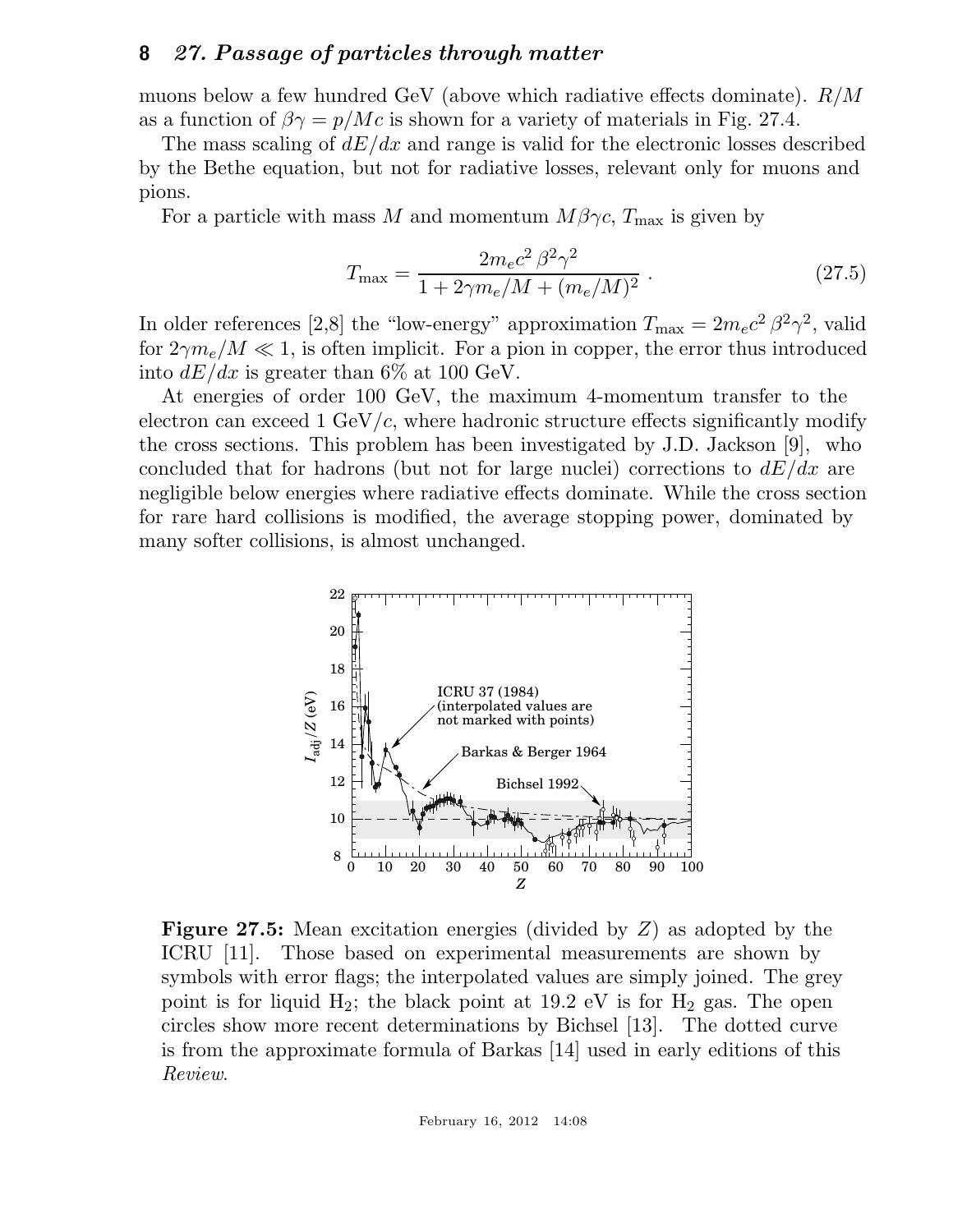"The determination of the mean excitation energy is the principal non-trivial task in the evaluation of the Bethe stopping-power formula" [10]. Recommended values have varied substantially with time. Estimates based on experimental stopping-power measurements for protons, deuterons, and alpha particles and on oscillator-strength distributions and dielectric-response functions were given in ICRU 49 [4]. See also ICRU 37 [11]. These values, shown in Fig. 27.5, have since been widely used. Machine-readable versions can also be found [12]. These values are widely used.

**27.2.3.** Energy loss at low energies : Shell corrections  $C/Z$  must be included in the square brackets of of Eq. (27.4) [4,11,13,14] to correct for atomic binding having been neglected in calculating some of the contributions to Eq. (27.4). The Barkas form [14] was used in generating Fig. 27.1. For copper it contributes about 1% at  $\beta \gamma = 0.3$  (kinetic energy 6 MeV for a pion), and the correction decreases very rapidly with increasing energy.

Equation 27.2, and therefore Eq. (27.4), are based on a first-order Born approximation. Higher-order corrections, again important only at lower energies, are normally included by adding the "Bloch correction"  $z^2L_2(\beta)$  inside the square brackets  $(Eq.(2.5)$  in [4]).

An additional "Barkas correction"  $zL_1(\beta)$  reduces the stopping power for a negative particle below that for a positive particle with the same mass and velocity. In a 1956 paper, Barkas *et al.* noted that negative pions had a longer range than positive pions [6]. The effect has been measured for a number of negative/positive particle pairs, including a detailed study with antiprotons [15].

A detailed discussion of low-energy corrections to the Bethe formula is given in ICRU Report 49 [4]. When the corrections are properly included, the Bethe treatment is accurate to about 1% down to  $\beta \approx 0.05$ , or about 1 MeV for protons.

For  $0.01 < \beta < 0.05$ , there is no satisfactory theory. For protons, one usually relies on the phenomenological fitting formulae developed by Andersen and Ziegler [4,16]. As shown in ICRU 49 [4] (using data taken from Ref. 16), the nuclear plus electronic proton stopping power in copper is 113 MeV  $\text{cm}^2\text{ g}^{-1}$  at  $T = 10 \text{ keV}$ , rises to a maximum of 210 MeV cm<sup>2</sup> g<sup>-1</sup> at 100–150 keV, then falls to 120 MeV  $\mathrm{cm}^2 \mathrm{g}^{-1}$  at 1 MeV.

For particles moving more slowly than  $\approx 0.01c$  (more or less the velocity of the outer atomic electrons), Lindhard has been quite successful in describing electronic stopping power, which is proportional to  $\beta$  [17]. Finally, we note that at even lower energies, *e.g.*, for protons of less than several hundred eV, non-ionizing nuclear recoil energy loss dominates the total energy loss [4,17,18].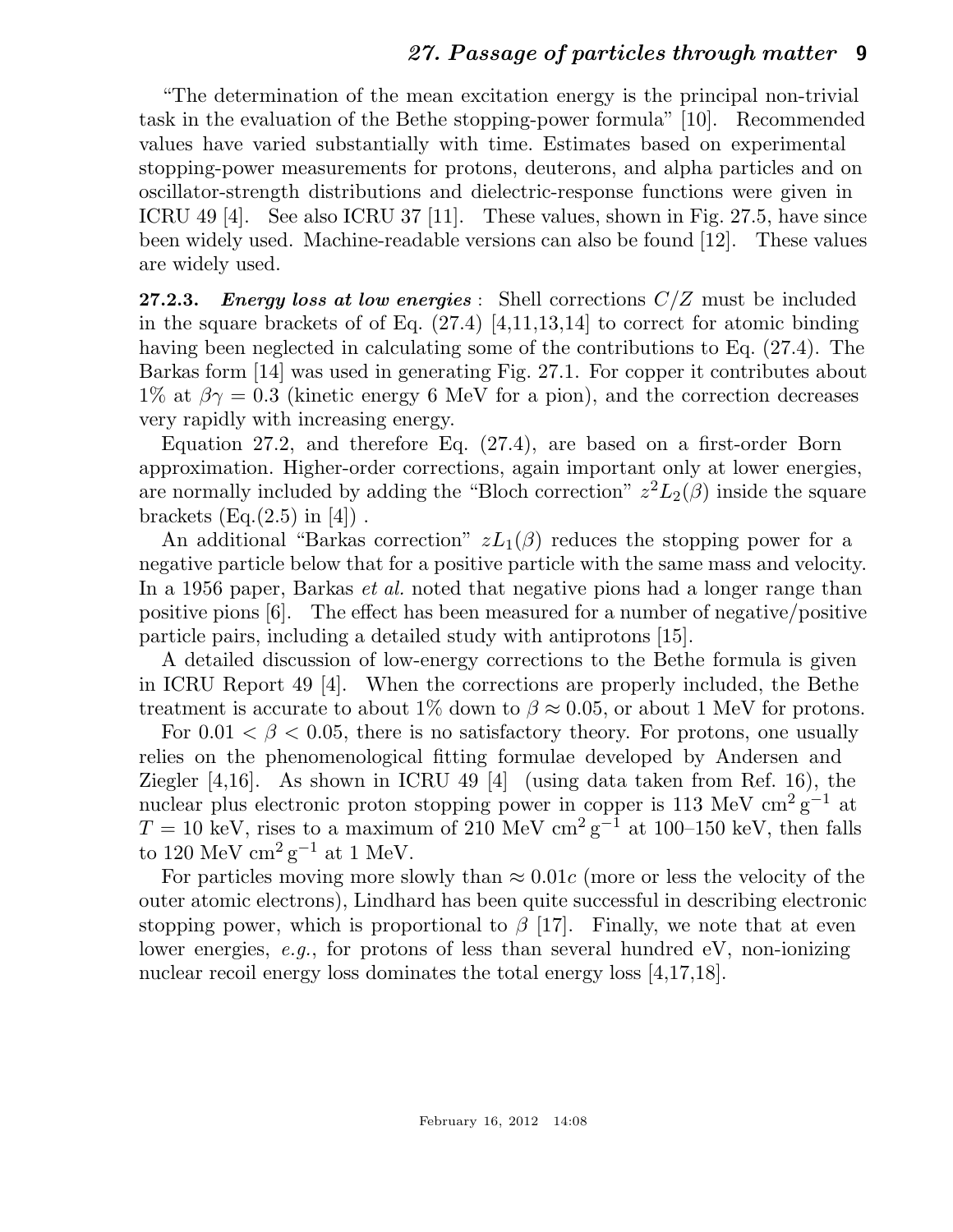**27.2.4.** Density effect : As the particle energy increases, its electric field flattens and extends, so that the distant-collision contribution to Eq. (27.4) increases as  $\ln \beta \gamma$ . However, real media become polarized, limiting the field extension and effectively truncating this part of the logarithmic rise  $[2-8,19-21]$ . At very high energies,

$$
\delta/2 \to \ln(\hbar \omega_p/I) + \ln \beta \gamma - 1/2 , \qquad (27.6)
$$

where  $\delta(\beta\gamma)/2$  is the density effect correction introduced in Eq. (27.4) and  $\hbar\omega_p$  is the plasma energy defined in Table 27.1. A comparison with Eq. (27.4) shows that  $|dE/dx|$  then grows as  $\ln \beta \gamma$  rather than  $\ln \beta^2 \gamma^2$ , and that the mean excitation energy I is replaced by the plasma energy  $\hbar\omega_p$ . The ionization stopping power as calculated with and without the density effect correction is shown in Fig. 27.1. Since the plasma frequency scales as the square root of the electron density, the correction is much larger for a liquid or solid than for a gas, as is illustrated by the examples in Fig. 27.2.

The density effect correction is usually computed using Sternheimer's parameterization [19]:

$$
\delta(\beta \gamma) = \begin{cases}\n2(\ln 10)x - \overline{C} & \text{if } x \ge x_1; \\
2(\ln 10)x - \overline{C} + a(x_1 - x)^k & \text{if } x_0 \le x < x_1; \\
0 & \text{if } x < x_0 \text{ (nonconductors)}; \\
\delta_0 10^{2(x - x_0)} & \text{if } x < x_0 \text{ (conductors)}\n\end{cases} \tag{27.7}
$$

Here  $x = \log_{10} \eta = \log_{10}(p/Mc)$ .  $\overline{C}$  (the negative of the C used in Ref. 19) is obtained by equating the high-energy case of Eq. (27.7) with the limit given in Eq. (27.6). The other parameters are adjusted to give a best fit to the results of detailed calculations for momenta below  $Mc \exp(x_1)$ . Parameters for elements and nearly 200 compounds and mixtures of interest are published in a variety of places, notably in Ref. 21. A recipe for finding the coefficients for nontabulated materials is given by Sternheimer and Peierls [22], and is summarized in Ref. 5.

The remaining relativistic rise comes from the  $\beta^2 \gamma^2$  growth of  $T_{\text{max}}$ , which in turn is due to (rare) large energy transfers to a few electrons. When these events are excluded, the energy deposit in an absorbing layer approaches a constant value, the Fermi plateau (see Sec. 27.2.6 below). At extreme energies (*e.g.*, > 332 GeV for muons in iron, and at a considerably higher energy for protons in iron), radiative effects are more important than ionization losses. These are especially relevant for high-energy muons, as discussed in Sec. 27.6.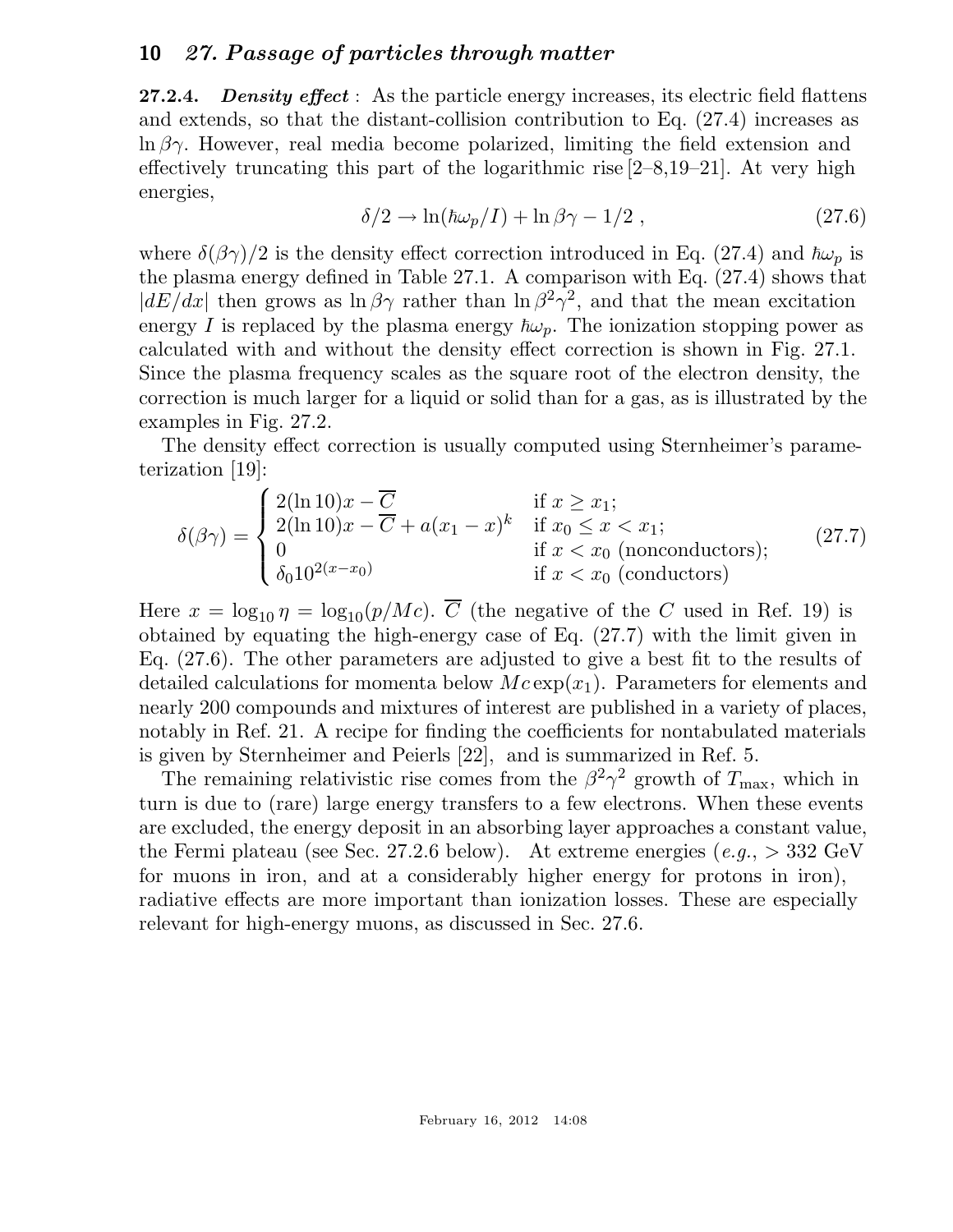**27.2.5.** Energetic knock-on electrons  $(\delta$  rays): The distribution of secondary electrons with kinetic energies  $T \gg I$  is [2]

$$
\frac{d^2N}{dTdx} = \frac{1}{2} Kz^2 \frac{Z}{A} \frac{1}{\beta^2} \frac{F(T)}{T^2}
$$
 (27.8)

for  $I \ll T \leq T_{\text{max}}$ , where  $T_{\text{max}}$  is given by Eq. (27.5). Here  $\beta$  is the velocity of the primary particle. The factor  $F$  is spin-dependent, but is about unity for  $T \ll T_{\text{max}}$ . For spin-0 particles  $F(T) = (1 - \beta^2 T/T_{\text{max}})$ ; forms for spins 1/2 and 1 are also given by Rossi [2]( Sec. 2.3, Eqns. 7 and 8). For incident electrons, the indistinguishability of projectile and target means that the range of T extends only to half the kinetic energy of the incident particle. Additional formulae are given in Ref. 23. Equation (27.8) is inaccurate for T close to  $I$  [24].

δ rays of even modest energy are rare. For a β ≈ 1 particle, for example, on average only one collision with  $T_e > 10$  keV will occur along a path length of 90 cm of Ar gas  $|1|$ .

A  $\delta$  ray with kinetic energy  $T_e$  and corresponding momentum  $p_e$  is produced at an angle  $\theta$  given by

$$
\cos \theta = (T_e / p_e) (p_{\text{max}} / T_{\text{max}}) , \qquad (27.9)
$$

where  $p_{\text{max}}$  is the momentum of an electron with the maximum possible energy transfer  $T_{\text{max}}$ .



**Figure 27.6:** Bethe  $dE/dx$ , two examples of restricted energy loss, and the Landau most probable energy per unit thickness in silicon. The change of  $\Delta_p/x$  with thickness x illustrates its  $a \ln x + b$  dependence. Minimum ionization  $(dE/dx|_{min})$  is 1.664 MeV g<sup>-1</sup> cm<sup>2</sup>. Radiative losses are excluded. The incident particles are muons.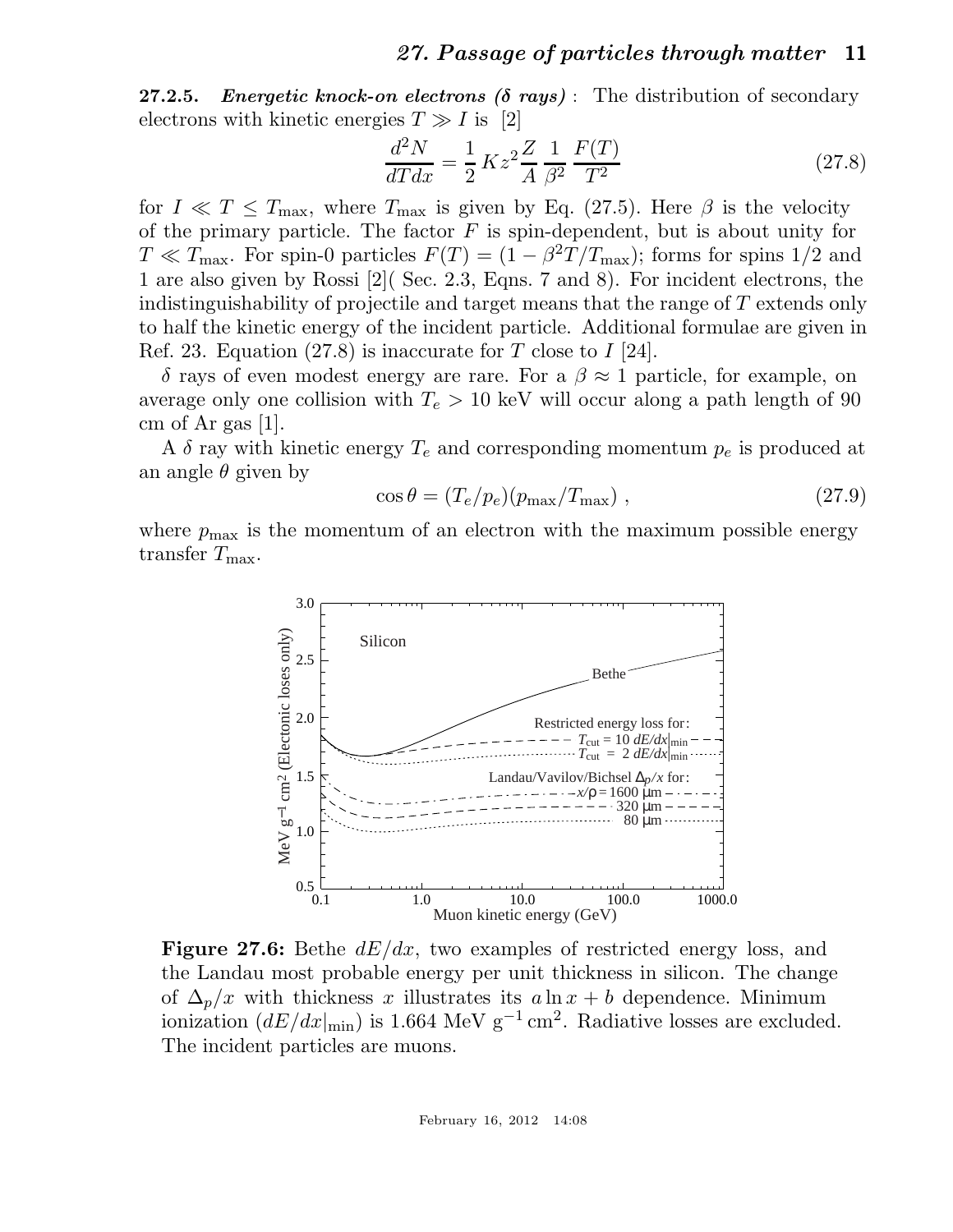27.2.6. Restricted energy loss rates for relativistic ionizing particles : Further insight can be obtained by examining the mean energy deposit by an ionizing particle when energy transfers are restricted to  $T \leq T_{\text{cut}} \leq T_{\text{max}}$ . The restricted energy loss rate is

$$
-\frac{dE}{dx}\bigg|_{T (27.10)
$$

This form approaches the normal Bethe function (Eq. (27.4)) as  $T_{\text{cut}} \rightarrow T_{\text{max}}$ . It can be verified that the difference between Eq. (27.4) and Eq. (27.10) is equal to  $\int_{T_{\text{cut}}}^{T_{\text{max}}} T(d^2N/dTdx) dT$ , where  $d^2N/dTdx$  is given by Eq. (27.8).

Since  $T_{\text{cut}}$  replaces  $T_{\text{max}}$  in the argument of the logarithmic term of Eq. (27.4), the  $\beta\gamma$  term producing the relativistic rise in the close-collision part of  $dE/dx$ is replaced by a constant, and  $|dE/dx|_{T approaches the constant "Fermi$ plateau." (The density effect correction  $\delta$  eliminates the explicit  $\beta\gamma$  dependence produced by the distant-collision contribution.) This behavior is illustrated in Fig. 27.6, where restricted loss rates for two examples of  $T_{\text{cut}}$  are shown in comparison with the full Bethe  $dE/dx$  and the Landau-Vavilov most probable energy loss (to be discussed in Sec. 27.2.7 below).

27.2.7. Fluctuations in energy loss : For detectors of moderate thickness x (*e.g.* scintillators or LAr cells),\* the energy loss probability distribution  $f(\Delta; \beta \gamma, x)$ is adequately described by the highly-skewed Landau (or Landau-Vavilov) distribution [25,26]. The most probable energy loss is [27]

$$
\Delta_p = \xi \left[ \ln \frac{2mc^2 \beta^2 \gamma^2}{I} + \ln \frac{\xi}{I} + j - \beta^2 - \delta(\beta \gamma) \right] , \qquad (27.11)
$$

where  $\xi = (K/2) \langle Z/A \rangle (x/\beta^2)$  MeV for a detector with a thickness x in g cm<sup>-2</sup>, and j = 0.200 [27]. <sup>†</sup> While  $dE/dx$  is independent of thickness,  $\Delta_p/x$  scales as a ln x + b. The density correction  $\delta(\beta \gamma)$  was not included in Landau's or Vavilov's work, but it was later included by Bichsel [27]. The high-energy behavior of  $\delta(\beta\gamma)$  $(Eq. (27.6))$  is such that

$$
\Delta_p \underset{\beta \gamma \gtrsim 100}{\longrightarrow} \xi \left[ \ln \frac{2mc^2 \xi}{(\hbar \omega_p)^2} + j \right] \,. \tag{27.12}
$$

 $\overline{\phantom{a}^* G} \lesssim 0.05$ –0.1, where G is given by Rossi [Ref. 2, Eq. 2.7.10]. It is Vavilov's  $\kappa$  [26].

Rossi [2], Talman [28], and others give somewhat different values for j. The most probable loss is not sensitive to its value.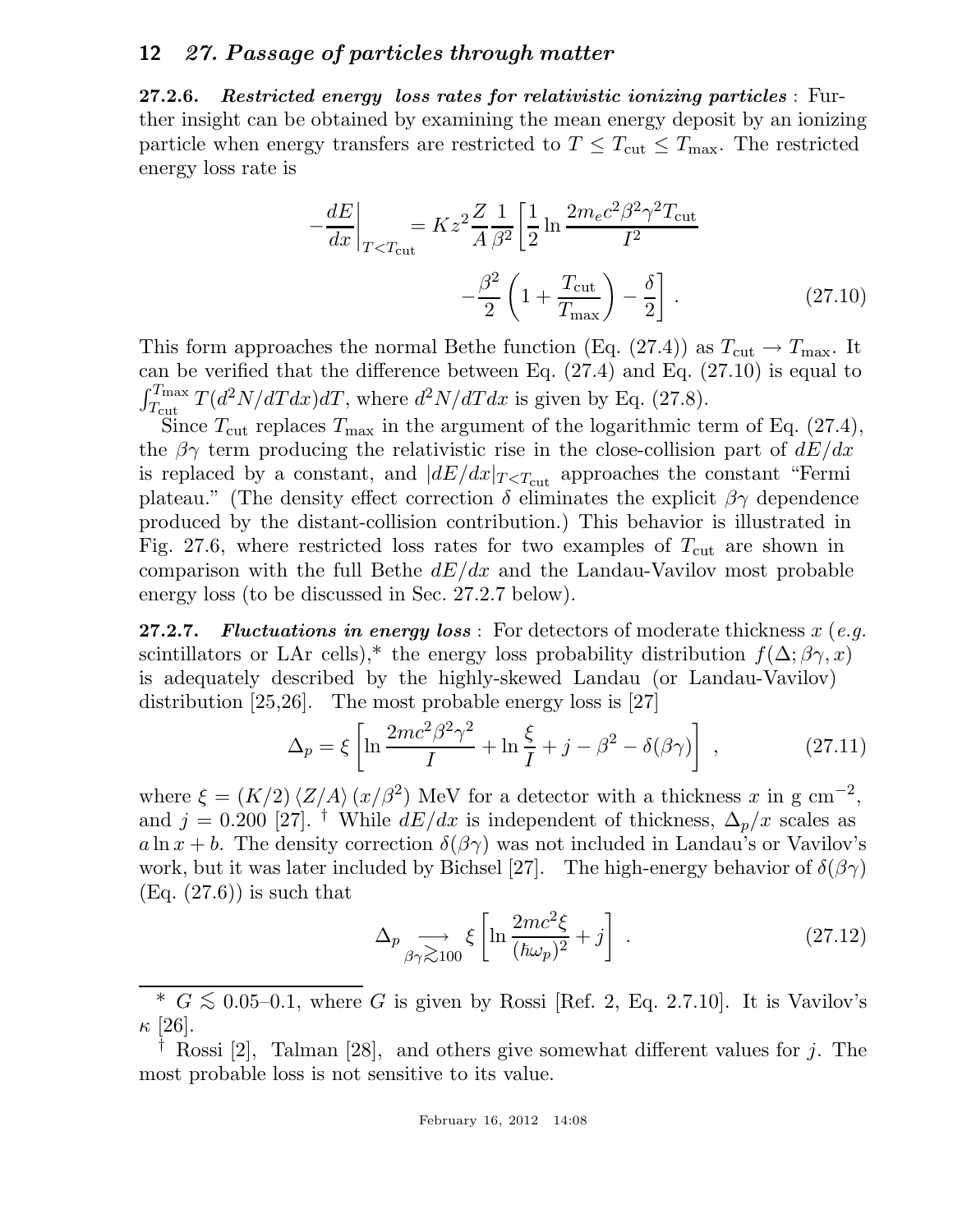Thus the Landau-Vavilov most probable energy loss, like the restricted energy loss, reaches a Fermi plateau. The Bethe  $dE/dx$  and Landau-Vavilov-Bichsel  $\Delta_p/x$  in silicon are shown as a function of muon energy in Fig. 27.6. The energy deposit in the 1600  $\mu$ m case is roughly the same as in a 3 mm thick plastic scintillator.



Figure 27.7: Electronic energy deposit distribution for a 10 GeV muon traversing 1.7 mm of silicon, the stopping power equivalent of about 0.3 cm of PVC scintillator [1,13,29]. The Landau-Vavilov function (dot-dashed) uses a Rutherford cross section without atomic binding corrections but with a kinetic energy transfer limit of  $T_{\text{max}}$ . The solid curve was calculated using Bethe-Fano theory.  $M_0(\Delta)$  and  $M_1(\Delta)$  are the cumulative 0th moment (mean number of collisions) and 1st moment (mean energy loss) in crossing the silicon. (See Sec. 27.2.1. The fwhm of the Landau-Vavilov function is about 4ξ for detectors of moderate thickness.  $\Delta_p$  is the most probable energy loss, and  $\langle \Delta \rangle$  divided by the thickness is the Bethe  $\langle dE/dx \rangle$ .

The distribution function for the energy deposit by a 10 GeV muon going through a detector of about this thickness is shown in Fig. 27.7. In this case the most probable energy loss is 62% of the mean  $(M_1(\langle \Delta \rangle)/M_1(\infty))$ . Folding in experimental resolution displaces the peak of the distribution, usually toward a higher value. 90% of the collisions  $(M_1(\langle \Delta \rangle)/M_1(\infty))$  contribute to energy deposits below the mean. It is the very rare high-energy-transfer collisions, extending to Tmax at several GeV, that drives the mean into the tail of the distribution. *The mean of the energy loss given by the Bethe equation, Eq. (*27.4*), is thus ill-defined experimentally and is not useful for describing energy loss by single particles*.\* It

<sup>\*</sup> It does find application in dosimetry, where only bulk deposit is relevant.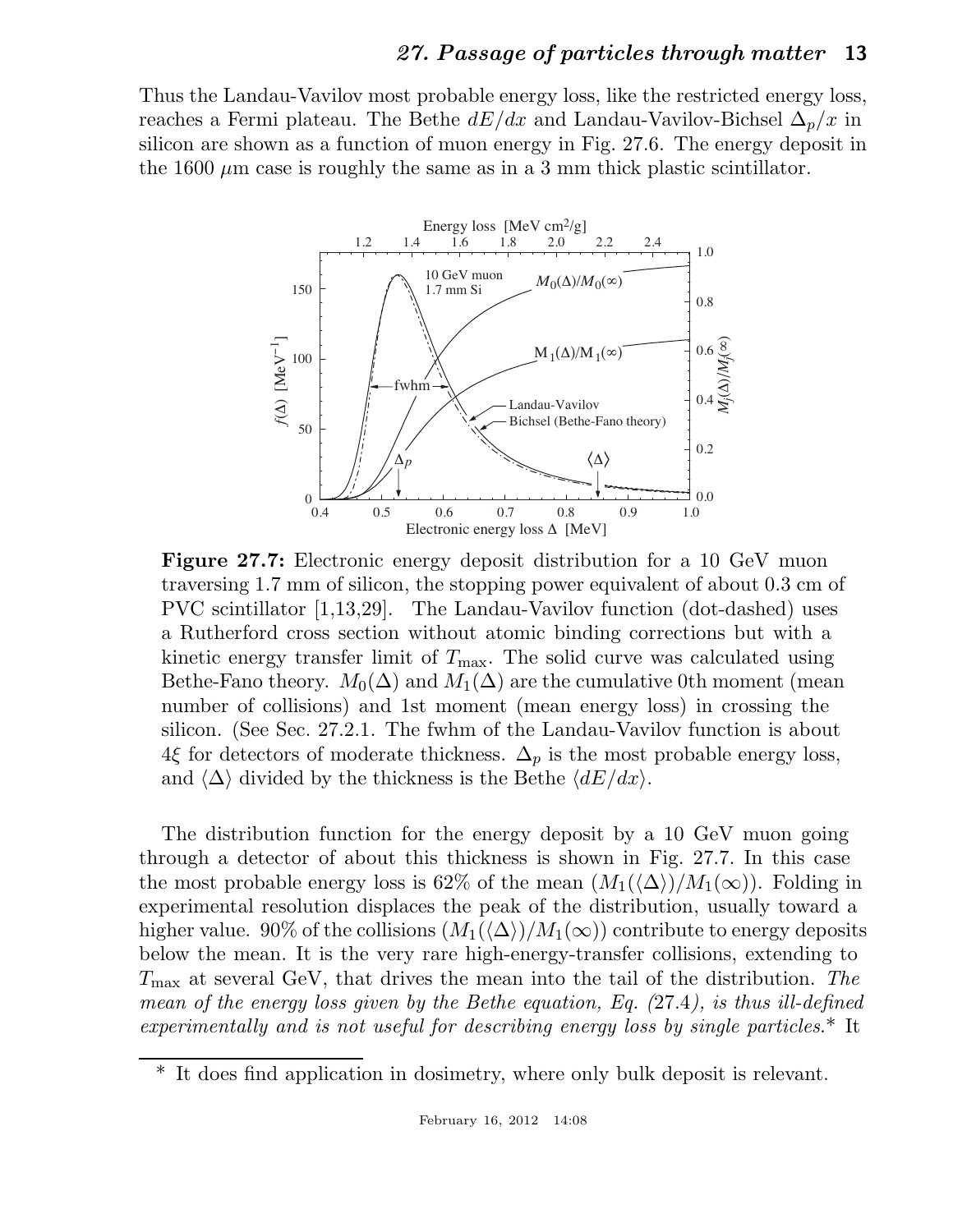rises as  $\ln \beta \gamma$  because  $T_{\text{max}}$  increases as  $\beta^2 \gamma^2$ . The large single-collision energy transfers that increasingly extend the long tail are rare, making the mean of an experimental distribution consisting of a few hundred events subject to large fluctuations and sensitive to cuts. *The most probable energy loss should be used.*†



Figure 27.8: Straggling functions in silicon for 500 MeV pions, normalized to unity at the most probable value  $\delta_p/x$ . The width w is the full width at half maximum.

The Landau distribution fails to describe energy loss in thin absorbers such as gas TPC cells [1] and Si detectors [27], as shown clearly in Fig. 1 of Ref. 1 for an argon-filled TPC cell. Also see Talman [28]. While  $\Delta_p/x$  may be calculated adequately with Eq. (27.11), the distributions are significantly wider than the Landau width  $w = 4\xi$  [Ref. 27, Fig. 15]. Examples for 500 MeV pions incident on thin silicon detectors are shown in Fig. 27.8. For very thick absorbers the distribution is less skewed but never approaches a Gaussian.

The most probable energy loss, scaled to the mean loss at minimum ionization, is shown in Fig. 27.9 for several silicon detector thicknesses.

<sup>†</sup> An alternative approach is taken in TPC analysis, where some fraction of the highest energy deposit signals along a track, *e.g.* 20%, are discarded before taking the average.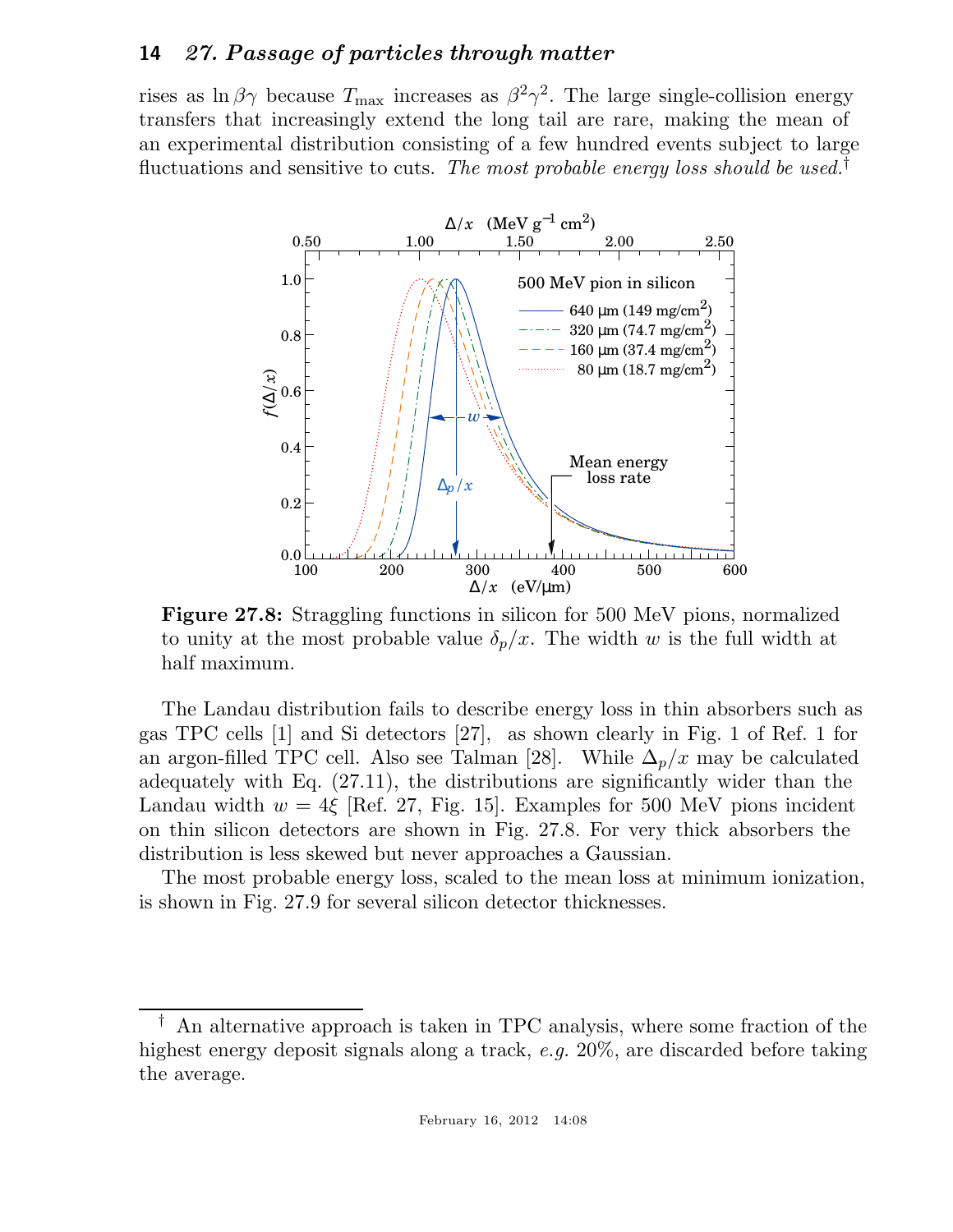

Figure 27.9: Most probable energy loss in silicon, scaled to the mean loss of a minimum ionizing particle, 388 eV/ $\mu$ m (1.66 MeV g<sup>-1</sup>cm<sup>2</sup>).

27.2.8. Energy loss in mixtures and compounds : A mixture or compound can be thought of as made up of thin layers of pure elements in the right proportion (Bragg additivity). In this case,

$$
\frac{dE}{dx} = \sum w_j \left. \frac{dE}{dx} \right|_j , \qquad (27.13)
$$

where  $dE/dx|_j$  is the mean rate of energy loss (in MeV g cm<sup>-2</sup>) in the *j*th element. Eq. (27.4) can be inserted into Eq. (27.13) to find expressions for  $\langle Z/A \rangle$ ,  $\langle I \rangle$ , and  $\langle \delta \rangle$ ; for example,  $\langle Z/A \rangle = \sum w_j Z_j/A_j = \sum n_j Z_j/\sum n_j A_j$ . However,  $\langle I \rangle$  as defined this way is an underestimate, because in a compound electrons are more tightly bound than in the free elements, and  $\langle \delta \rangle$  as calculated this way has little relevance, because it is the electron density that matters. If possible, one uses the tables given in Refs. 21 and 30, which include effective excitation energies and interpolation coefficients for calculating the density effect correction for the chemical elements and nearly 200 mixtures and compounds. If a compound or mixture is not found, then one uses the recipe for  $\delta$  given in Ref. 22 (repeated in Ref. 5), and calculates  $\langle I \rangle$  according to the discussion in Ref. 10. (Note the "13%" rule!)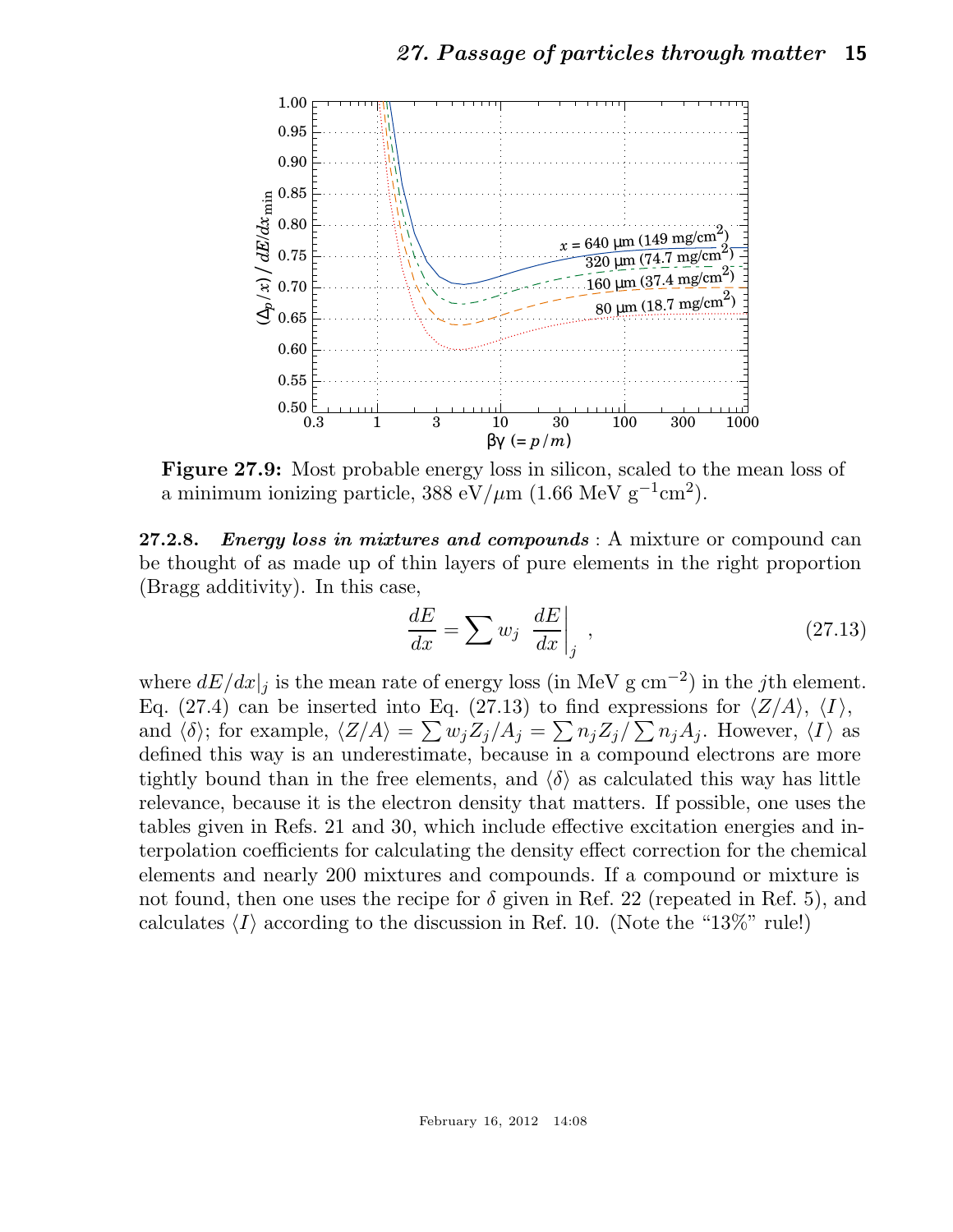27.2.9. Ionization yields: Physicists frequently relate total energy loss to the number of ion pairs produced near the particle's track. This relation becomes complicated for relativistic particles due to the wandering of energetic knock-on electrons whose ranges exceed the dimensions of the fiducial volume. For a qualitative appraisal of the nonlocality of energy deposition in various media by such modestly energetic knock-on electrons, see Ref. 31. The mean local energy dissipation per local ion pair produced, W, while essentially constant for relativistic particles, increases at slow particle speeds  $[32]$ . For gases, W can be surprisingly sensitive to trace amounts of various contaminants [32]. Furthermore, ionization yields in practical cases may be greatly influenced by such factors as subsequent recombination [33].

## 27.3. Multiple scattering through small angles

A charged particle traversing a medium is deflected by many small-angle scatters. Most of this deflection is due to Coulomb scattering from nuclei, and hence the effect is called multiple Coulomb scattering. (However, for hadronic projectiles, the strong interactions also contribute to multiple scattering.) The Coulomb scattering distribution is well represented by the theory of Molière [35]. It is roughly Gaussian for small deflection angles, but at larger angles (greater than a few  $\theta_0$ , defined below) it behaves like Rutherford scattering, with larger tails than does a Gaussian distribution.

If we define

$$
\theta_0 = \theta_{\text{plane}}^{\text{rms}} = \frac{1}{\sqrt{2}} \theta_{\text{space}}^{\text{rms}} \,. \tag{27.14}
$$

then it is sufficient for many applications to use a Gaussian approximation for the central 98% of the projected angular distribution, with a width given by [36,37]

$$
\theta_0 = \frac{13.6 \text{ MeV}}{\beta cp} \ z \ \sqrt{x/X_0} \Big[ 1 + 0.038 \ln(x/X_0) \Big] \ . \tag{27.15}
$$

Here  $p$ ,  $\beta c$ , and z are the momentum, velocity, and charge number of the incident particle, and  $x/X_0$  is the thickness of the scattering medium in radiation lengths (defined below). This value of  $\theta_0$  is from a fit to Molière distribution for singly charged particles with  $\beta = 1$  for all Z, and is accurate to 11% or better for  $10^{-3} < x/X_0 < 100$ .

Eq. (27.15) describes scattering from a single material, while the usual problem involves the multiple scattering of a particle traversing many different layers and mixtures. Since it is from a fit to a Molière distribution, it is incorrect to add the individual  $\theta_0$  contributions in quadrature; the result is systematically too small. It is much more accurate to apply Eq.  $(27.15)$  once, after finding x and  $X_0$  for the combined scatterer.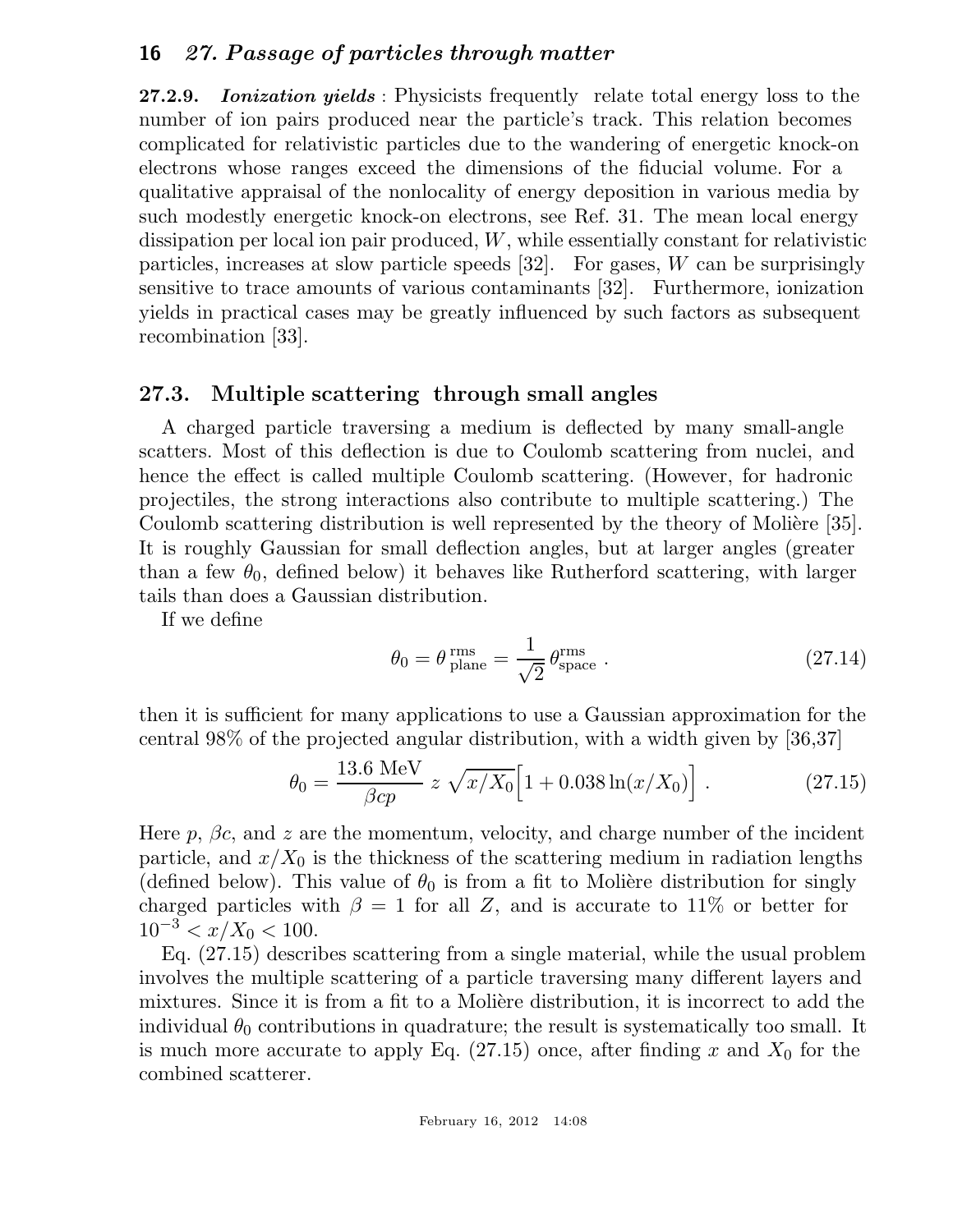

Figure 27.10: Quantities used to describe multiple Coulomb scattering. The particle is incident in the plane of the figure.

The nonprojected (space) and projected (plane) angular distributions are given approximately by [35]

$$
\frac{1}{2\pi \theta_0^2} \exp\left(-\frac{\theta_{\text{space}}^2}{2\theta_0^2}\right) d\Omega ,\qquad (27.16)
$$

$$
\frac{1}{\sqrt{2\pi}\,\theta_0} \, \exp\left(-\frac{\theta_{\text{plane}}^2}{2\theta_0^2}\right) \, d\theta_{\text{plane}} \,, \tag{27.17}
$$

where  $\theta$  is the deflection angle. In this approximation,  $\theta_{\text{space}}^2 \approx (\theta_{\text{plane},x}^2 + \theta_{\text{plane},y}^2)$ , where the  $x$  and  $y$  axes are orthogonal to the direction of motion, and  $d\Omega \approx d\theta_{\text{plane},x} d\theta_{\text{plane},y}$ . Deflections into  $\theta_{\text{plane},x}$  and  $\theta_{\text{plane},y}$  are independent and identically distributed.

Fig. 27.10 shows these and other quantities sometimes used to describe multiple Coulomb scattering. They are

$$
\psi_{\text{plane}}^{\text{rms}} = \frac{1}{\sqrt{3}} \theta_{\text{plane}}^{\text{rms}} = \frac{1}{\sqrt{3}} \theta_0 , \qquad (27.18)
$$

$$
y_{\text{plane}}^{\text{rms}} = \frac{1}{\sqrt{3}} x \theta_{\text{plane}}^{\text{rms}} = \frac{1}{\sqrt{3}} x \theta_0 , \qquad (27.19)
$$

$$
s_{\text{plane}}^{\text{rms}} = \frac{1}{4\sqrt{3}} x \theta_{\text{plane}}^{\text{rms}} = \frac{1}{4\sqrt{3}} x \theta_0 . \qquad (27.20)
$$

All the quantitative estimates in this section apply only in the limit of small  $\theta_{\text{plane}}^{\text{rms}}$  and in the absence of large-angle scatters. The random variables s,  $\psi$ , y, and  $\theta$  in a given plane are correlated. Obviously,  $y \approx x\psi$ . In addition, y and  $\theta$  have the correlation coefficient  $\rho_{y\theta} = \sqrt{3}/2 \approx 0.87$ . For Monte Carlo generation of a joint  $(y_{\text{plane}}, \theta_{\text{plane}})$  distribution, or for other calculations, it may be most convenient to work with independent Gaussian random variables  $(z_1, z_2)$  with mean zero and variance one, and then set

$$
y_{\text{plane}} = z_1 x \theta_0 (1 - \rho_{y\theta}^2)^{1/2} / \sqrt{3} + z_2 \rho_{y\theta} x \theta_0 / \sqrt{3}
$$
 (27.21)

February 16, 2012 14:08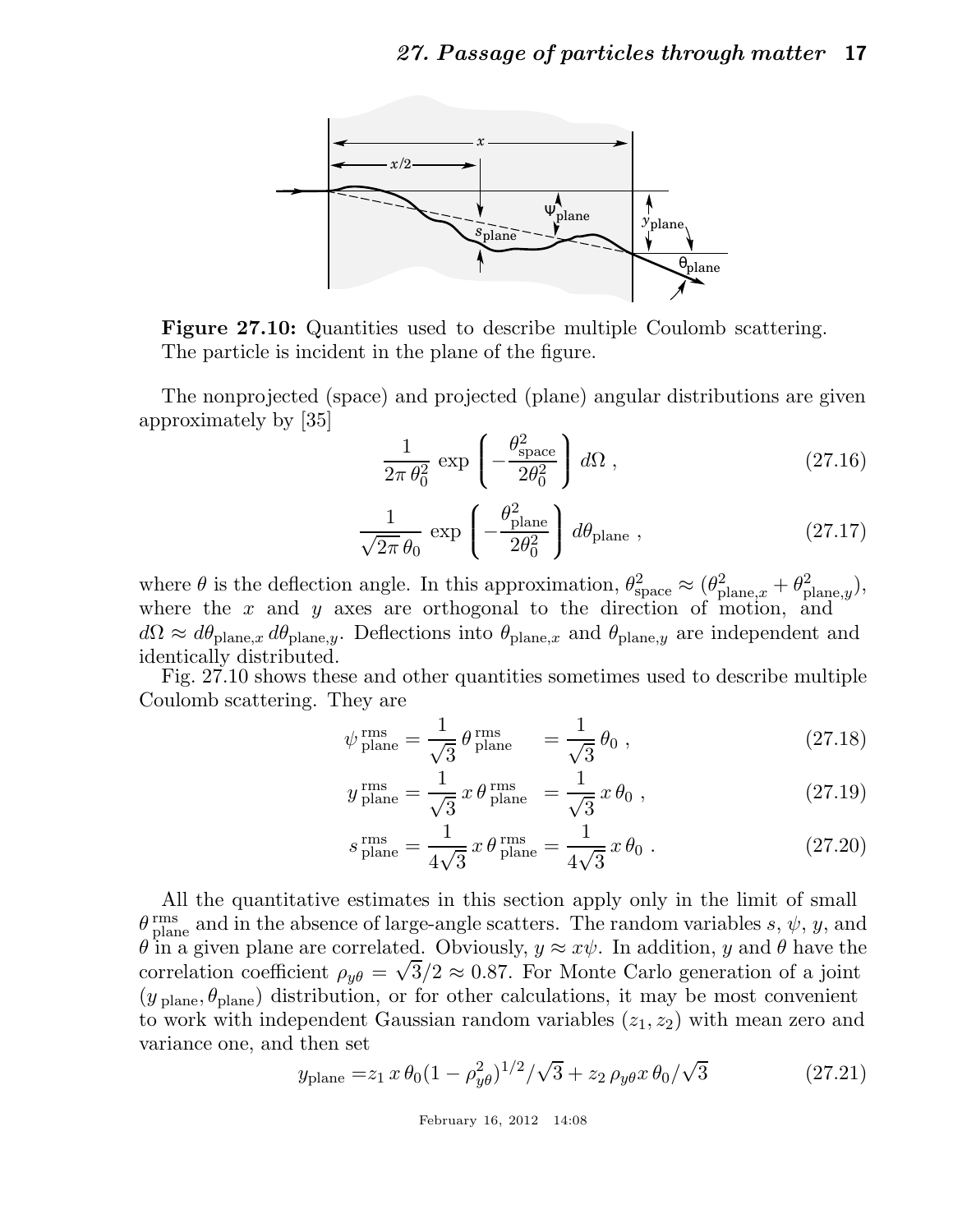| Element |    | $L_{\rm rad}$          | $^{\prime}$ rad      |
|---------|----|------------------------|----------------------|
| н       |    | 5.31                   | 6.144                |
| He      |    | 4.79                   | 5.621                |
| Li      |    | 4.74                   | 5.805                |
| Be      |    | 4.71                   | 5.924                |
| Others  | >4 | $\ln(184.15 Z^{-1/3})$ | $\ln(1194 Z^{-2/3})$ |

Table 27.2: Tsai's  $L_{\text{rad}}$  and  $L'_{\text{rad}}$ , for use in calculating the radiation length in an element using Eq. (27.24).

$$
=z_1 x \theta_0/\sqrt{12} + z_2 x \theta_0/2 ; \qquad (27.22)
$$

$$
\theta_{\text{plane}} = z_2 \,\theta_0 \,. \tag{27.23}
$$

Note that the second term for  $y_{\text{plane}}$  equals  $x \theta_{\text{plane}}/2$  and represents the displacement that would have occurred had the deflection  $\theta_{\text{plane}}$  all occurred at the single point  $x/2$ .

For heavy ions the multiple Coulomb scattering has been measured and compared with various theoretical distributions [38].

#### 27.4. Photon and electron interactions in matter

27.4.1. Radiation length : High-energy electrons predominantly lose energy in matter by bremsstrahlung, and high-energy photons by  $e^+e^-$  pair production. The characteristic amount of matter traversed for these related interactions is called the radiation length  $X_0$ , usually measured in g cm<sup>-2</sup>. It is both (a) the mean distance over which a high-energy electron loses all but  $1/e$  of its energy by bremsstrahlung, and (b)  $\frac{7}{9}$  of the mean free path for pair production by a high-energy photon [39]. It is also the appropriate scale length for describing high-energy electromagnetic cascades.  $X_0$  has been calculated and tabulated by Y.S. Tsai [40]:

$$
\frac{1}{X_0} = 4\alpha r_e^2 \frac{N_A}{A} \Big\{ Z^2 [L_{\text{rad}} - f(Z)] + Z L'_{\text{rad}} \Big\} \,. \tag{27.24}
$$

For  $A = 1$  g mol<sup>-1</sup>,  $4\alpha r_e^2 N_A/A = (716.408 \text{ g cm}^{-2})^{-1}$ .  $L_{\text{rad}}$  and  $L'_{\text{rad}}$  are given in Table 27.2. The function  $f(Z)$  is an infinite sum, but for elements up to uranium can be represented to 4-place accuracy by

$$
f(Z) = a^2 \left[ (1 + a^2)^{-1} + 0.20206
$$
  
-0.0369  $a^2$  + 0.0083  $a^4$  - 0.002  $a^6$  \right], (27.25)

where  $a = \alpha Z$  [41].

February 16, 2012 14:08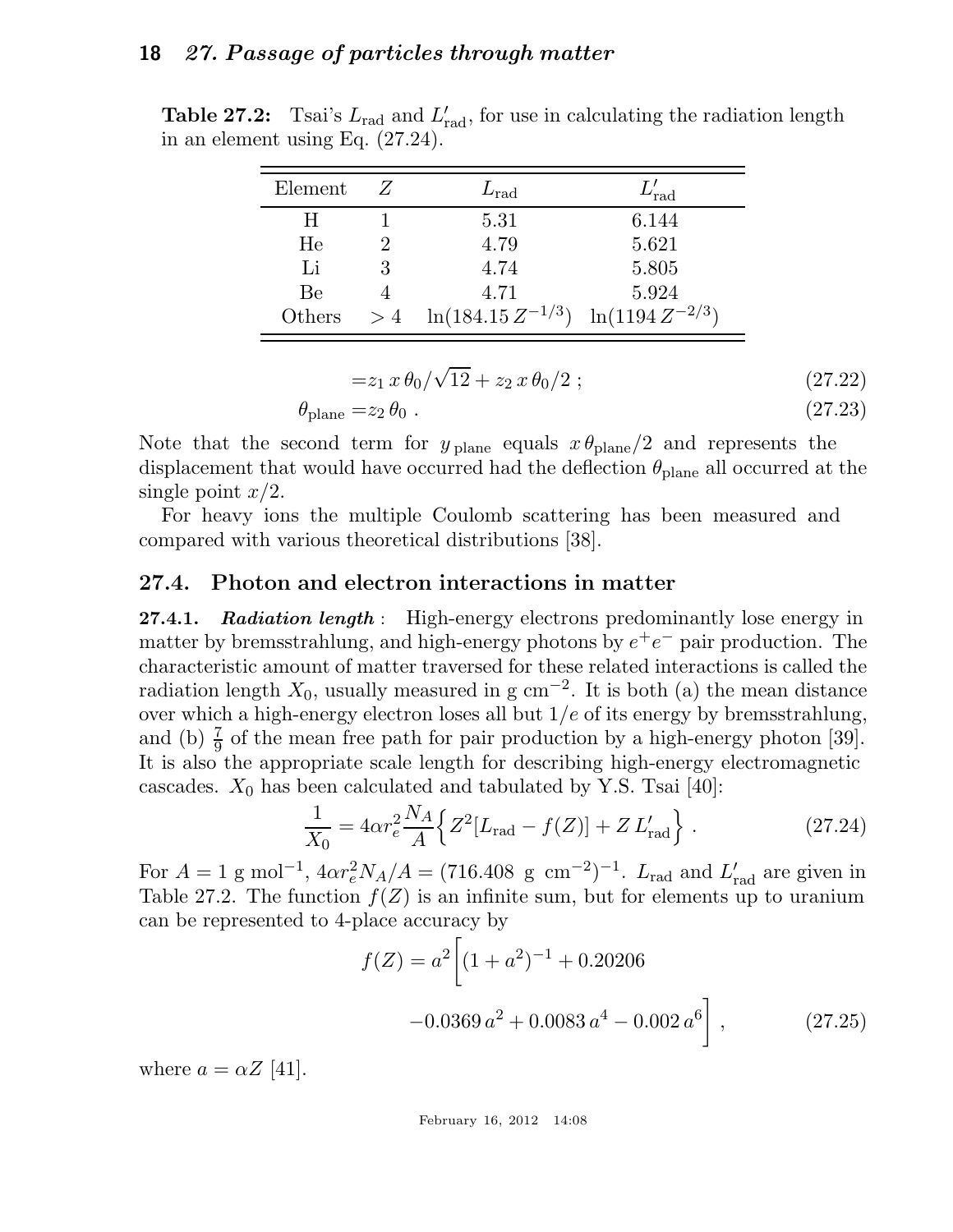The radiation length in a mixture or compound may be approximated by

$$
1/X_0 = \sum w_j / X_j \t\t(27.26)
$$

where  $w_j$  and  $X_j$  are the fraction by weight and the radiation length for the jth element.



Figure 27.11: Fractional energy loss per radiation length in lead as a function of electron or positron energy. Electron (positron) scattering is considered as ionization when the energy loss per collision is below 0.255 MeV, and as Møller (Bhabha) scattering when it is above. Adapted from Fig. 3.2 from Messel and Crawford, *Electron-Photon Shower Distribution Function Tables for Lead, Copper, and Air Absorbers*, Pergamon Press, 1970. Messel and Crawford use  $X_0(\text{Pb}) = 5.82 \text{ g/cm}^2$ , but we have modified the figures to reflect the value given in the Table of Atomic and Nuclear Properties of Materials  $(X_0(\text{Pb}) = 6.37 \text{ g/cm}^2)$ .

27.4.2. *Energy loss by electrons*: At low energies electrons and positrons primarily lose energy by ionization, although other processes (Møller scattering, Bhabha scattering,  $e^+$  annihilation) contribute, as shown in Fig. 27.11. While ionization loss rates rise logarithmically with energy, bremsstrahlung losses rise nearly linearly (fractional loss is nearly independent of energy), and dominates above a few tens of MeV in most materials (See Sec. 27.4.3 below.)

Ionization loss by electrons and positrons differ somewhat, and both differ from loss by heavy particles because of the kinematics, spin, and the identity of the incident electron with the electrons which it ionizes. Complete discussions and tables can be found in Refs. 10, 11, and 30.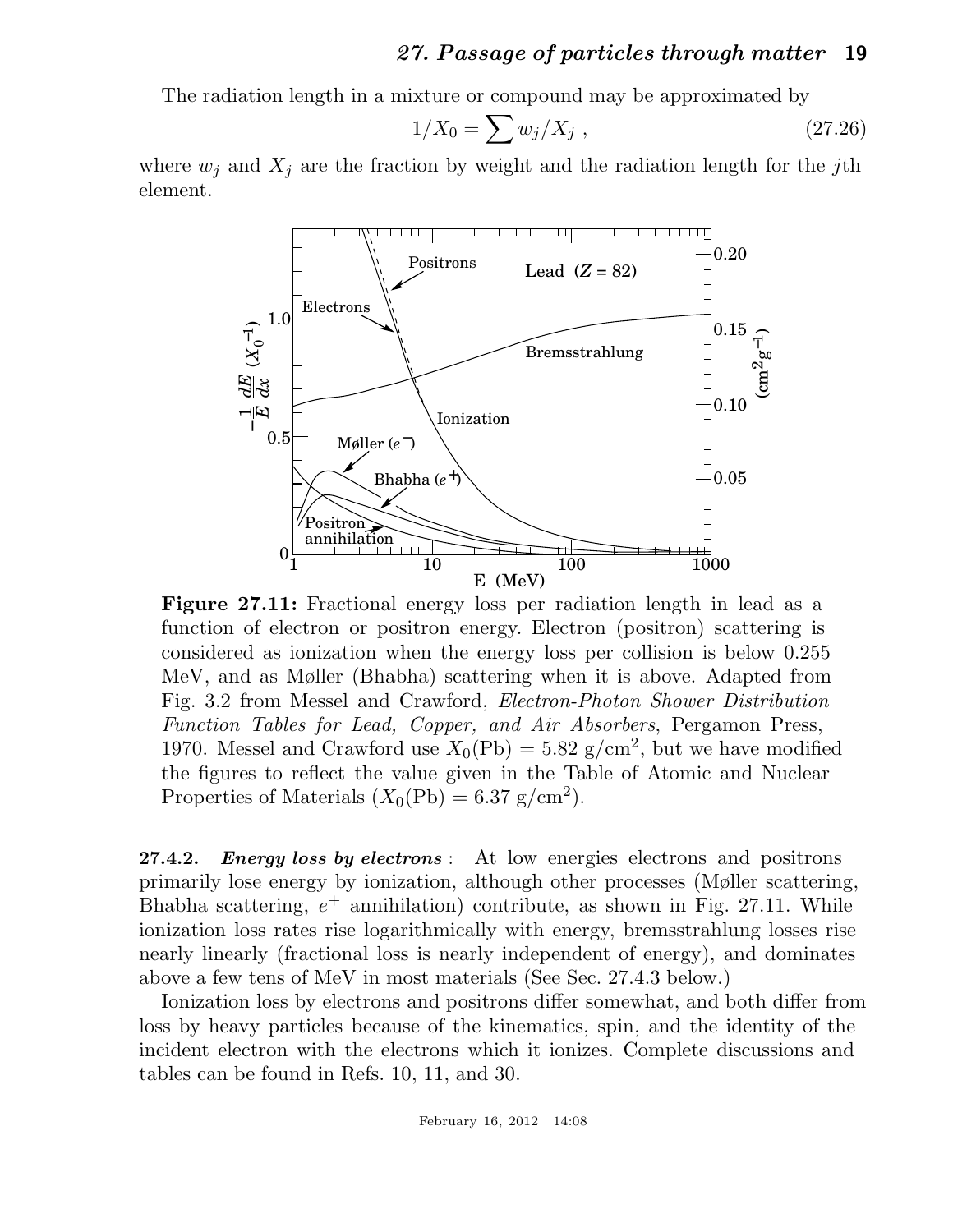At very high energies and except at the high-energy tip of the bremsstrahlung spectrum, the cross section can be approximated in the "complete screening case" as [40]

$$
d\sigma/dk = (1/k)4\alpha r_e^2 \{ (\frac{4}{3} - \frac{4}{3}y + y^2) [Z^2(L_{\text{rad}} - f(Z)) + Z L'_{\text{rad}}] + \frac{1}{9}(1 - y)(Z^2 + Z) \},
$$
\n(27.27)

where  $y = k/E$  is the fraction of the electron's energy transferred to the radiated photon. At small  $y$  (the "infrared limit") the term on the second line ranges from 1.7% (low Z) to 2.5% (high Z) of the total. If it is ignored and the first line simplified with the definition of  $X_0$  given in Eq. (27.24), we have

$$
\frac{d\sigma}{dk} = \frac{A}{X_0 N_A k} \left(\frac{4}{3} - \frac{4}{3}y + y^2\right) \tag{27.28}
$$

This cross section (times k) is shown by the top curve in Fig. 27.12.



**Figure 27.12:** The normalized bremsstrahlung cross section  $k d\sigma_{LPM}/dk$  in lead versus the fractional photon energy  $y = k/E$ . The vertical axis has units of photons per radiation length.

This formula is accurate except in near  $y = 1$ , where screening may become incomplete, and near  $y = 0$ , where the infrared divergence is removed by the interference of bremsstrahlung amplitudes from nearby scattering centers (the LPM effect) [42,43] and dielectric suppression [44,45]. These and other suppression effects in bulk media are discussed in Sec. 27.4.5.

With decreasing energy ( $E \lesssim 10$  GeV) the high-y cross section drops and the curves become rounded as  $y \to 1$ . Curves of this familar shape can be seen in Rossi [2] (Figs. 2.11.2,3); see also the review by Koch & Motz [46].

Except at these extremes, and still in the complete-screening approximation, the number of photons with energies between  $k_{\text{min}}$  and  $k_{\text{max}}$  emitted by an electron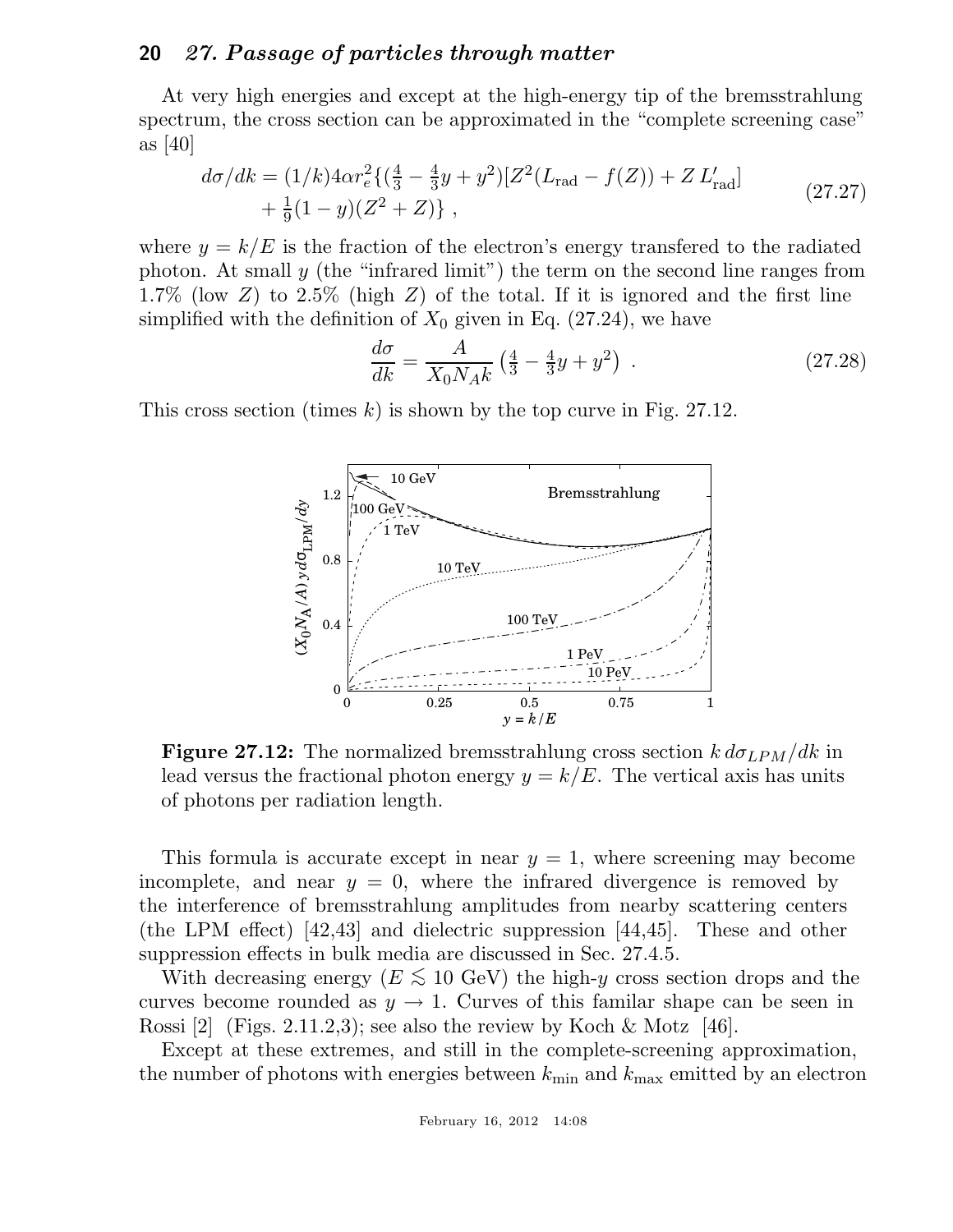

**Figure 27.13:** Two definitions of the critical energy  $E_c$ .



Figure 27.14: Electron critical energy for the chemical elements, using Rossi's definition [2]. The fits shown are for solids and liquids (solid line) and gases (dashed line). The rms deviation is 2.2% for the solids and 4.0% for the gases. (Computed with code supplied by A. Fassó.)

travelling a distance  $d \ll X_0$  is

$$
N_{\gamma} = \frac{d}{X_0} \left[ \frac{4}{3} \ln \left( \frac{k_{\text{max}}}{k_{\text{min}}} \right) - \frac{4(k_{\text{max}} - k_{\text{min}})}{3E} + \frac{k_{\text{max}}^2 - k_{\text{min}}^2}{2E^2} \right] \,. \tag{27.29}
$$

February 16, 2012 14:08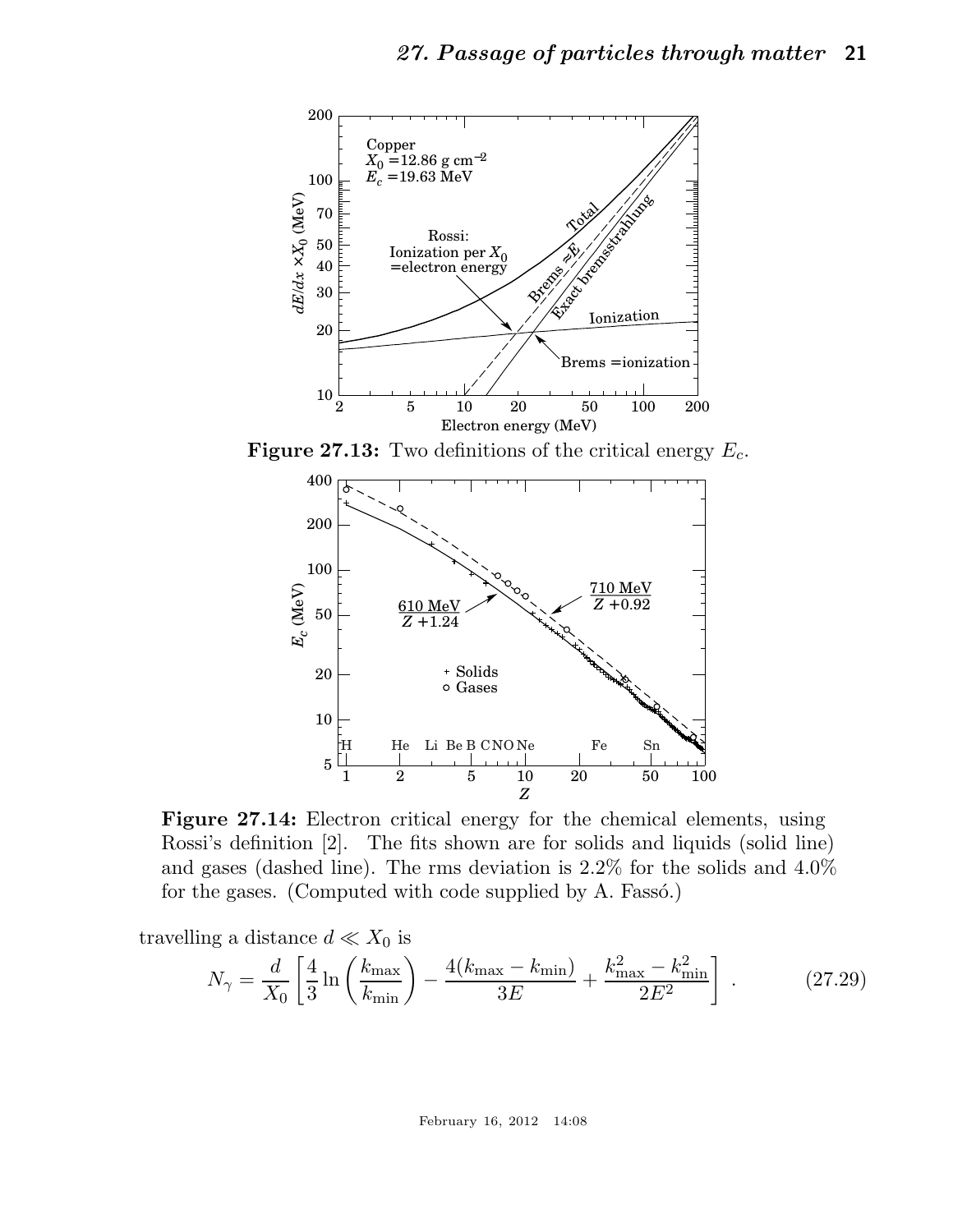27.4.3. Critical energy : An electron loses energy by bremsstrahlung at a rate nearly proportional to its energy, while the ionization loss rate varies only logarithmically with the electron energy. The *critical energy*  $E_c$  is sometimes defined as the energy at which the two loss rates are equal [47]. Among alternate definitions is that of Rossi [2], who defines the critical energy as the energy at which the ionization loss per radiation length is equal to the electron energy. Equivalently, it is the same as the first definition with the approximation  $|dE/dx|_{\text{brems}} \approx E/X_0$ . This form has been found to describe transverse electromagnetic shower development more accurately (see below). These definitions are illustrated in the case of copper in Fig. 27.13.

The accuracy of approximate forms for  $E_c$  has been limited by the failure to distinguish between gases and solid or liquids, where there is a substantial difference in ionization at the relevant energy because of the density effect. We distinguish these two cases in Fig. 27.14. Fits were also made with functions of the form  $a/(Z + b)^{\alpha}$ , but  $\alpha$  was found to be essentially unity. Since  $E_c$  also depends on A, I, and other factors, such forms are at best approximate.

Values of  $E_c$  for both electrons and positrons in more than 300 materials can be found at pdg.lbl.gov/AtomicNuclearProperties.

27.4.4. Energy loss by photons: Contributions to the photon cross section in a light element (carbon) and a heavy element (lead) are shown in Fig. 27.15. At low energies it is seen that the photoelectric effect dominates, although Compton scattering, Rayleigh scattering, and photonuclear absorption also contribute. The photoelectric cross section is characterized by discontinuities (absorption edges) as thresholds for photoionization of various atomic levels are reached. Photon attenuation lengths for a variety of elements are shown in Fig. 27.16, and data for 30 eV $\lt k \lt 100$  GeV for all elements is available from the web pages given in the caption. Here  $k$  is the photon energy.

The increasing domination of pair production as the energy increases is shown in Fig. 27.17. Using approximations similar to those used to obtain Eq. (27.28), Tsai's formula for the differential cross section [40] reduces to

$$
\frac{d\sigma}{dx} = \frac{A}{X_0 N_A} \left[ 1 - \frac{4}{3} x (1 - x) \right]
$$
 (27.30)

in the complete-screening limit valid at high energies. Here  $x = E/k$  is the fractional energy transfer to the pair-produced electron (or positron), and  $k$  is the incident photon energy. The cross section is very closely related to that for bremsstrahlung, since the Feynman diagrams are variants of one another. The cross section is of necessity symmetric between x and  $1 - x$ , as can be seen by the solid curve in Fig. 27.18. See the review by Motz, Olsen, & Koch for a more detailed treatment [50].

Eq. (27.30) may be integrated to find the high-energy limit for the total  $e^+e^-$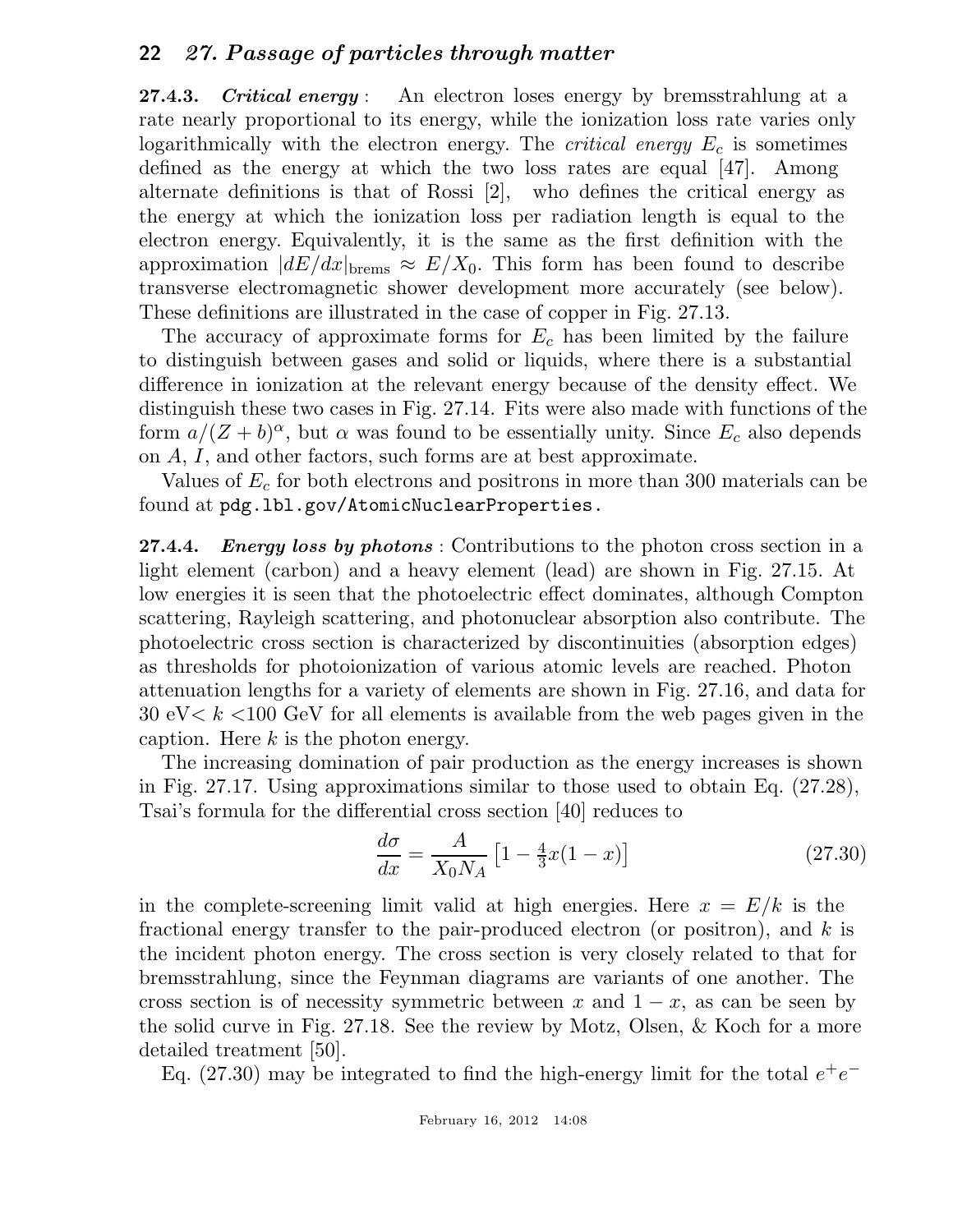

Figure 27.15: Photon total cross sections as a function of energy in carbon and lead, showing the contributions of different processes [48]:

 $\sigma_{\text{p.e.}}$  = Atomic photoelectric effect (electron ejection, photon absorption)

 $\sigma_{\text{Rayleigh}} = \text{Rayleigh}$  (coherent) scattering–atom neither ionized nor excited

 $\sigma_{\text{Compton}} =$  Incoherent scattering (Compton scattering off an electron)

 $\kappa_{\text{nuc}} =$  Pair production, nuclear field

 $\kappa_e$  = Pair production, electron field

 $\sigma_{g,d,r}$  = Photonuclear interactions, most notably the Giant Dipole Reso-

nance [49]. In these interactions, the target nucleus is broken up. Original figures through the courtesy of John H. Hubbell (NIST).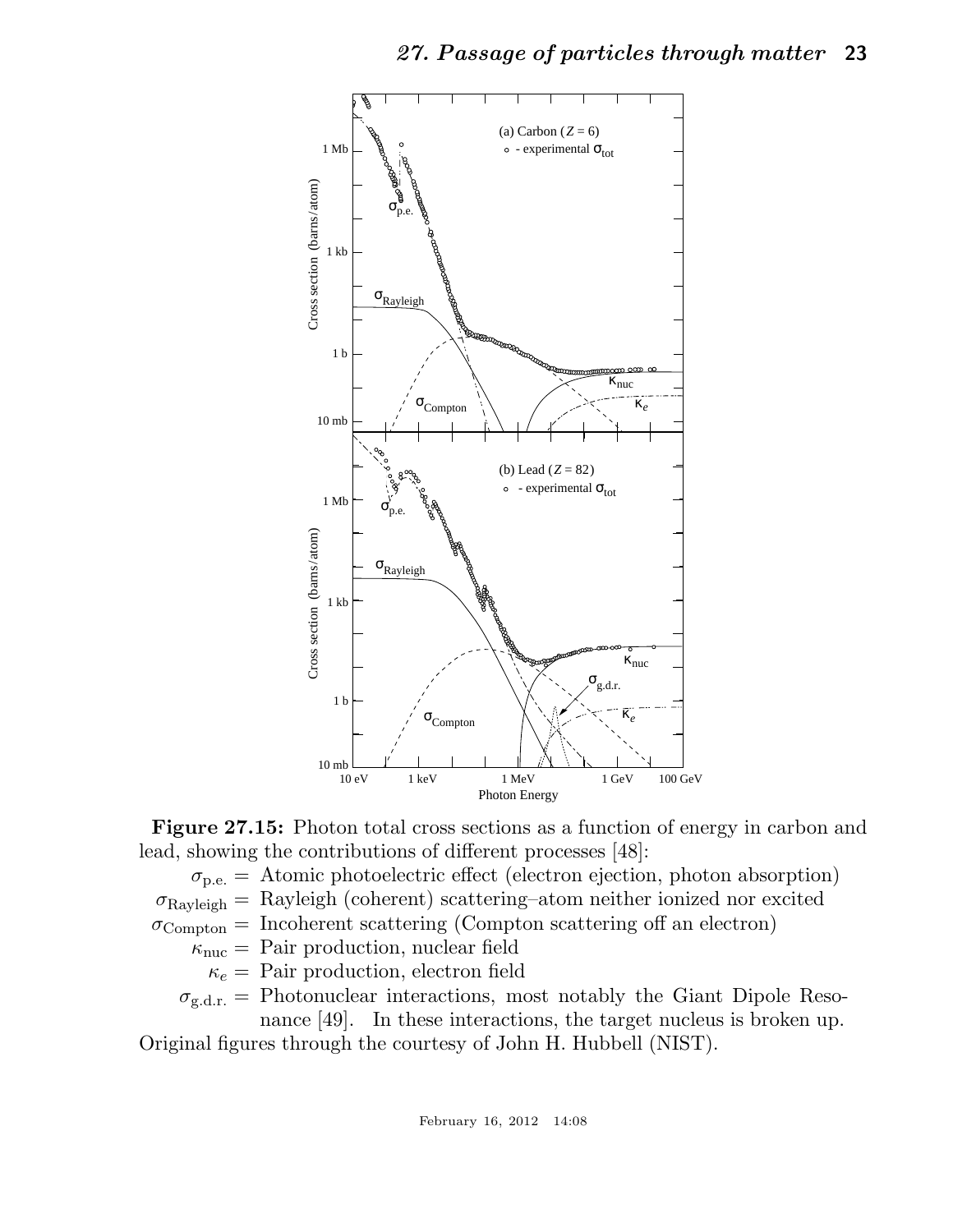

**Figure 27.16:** The photon mass attenuation length (or mean free path)  $\lambda =$  $1/(\mu/\rho)$  for various elemental absorbers as a function of photon energy. The mass attenuation coefficient is  $\mu/\rho$ , where  $\rho$  is the density. The intensity I remaining after traversal of thickness t (in mass/unit area) is given by  $I = I_0$  $\exp(-t/\lambda)$ . The accuracy is a few percent. For a chemical compound or mixture,  $1/\lambda_{\text{eff}} \approx \sum_{\text{elements}} w_Z/\lambda_Z$ , where  $w_Z$  is the proportion by weight of the element with atomic number  $Z$ . The processes responsible for attenuation are given in Fig. 27.11. Since coherent processes are included, not all these processes result in energy deposition. The data for 30 eV  $\lt E \lt 1$  keV are obtained from http://www-cxro.lbl.gov/optical constants (courtesy of Eric M. Gullikson, LBNL). The data for  $1 \text{ keV} < E < 100 \text{ GeV}$  are from http://physics.nist.gov/PhysRefData, through the courtesy of John H. Hubbell (NIST).

pair-production cross section:

$$
\sigma = \frac{7}{9}(A/X_0N_A) \tag{27.31}
$$

Equation Eq. (27.31) is accurate to within a few percent down to energies as low as 1 GeV, particularly for high-Z materials.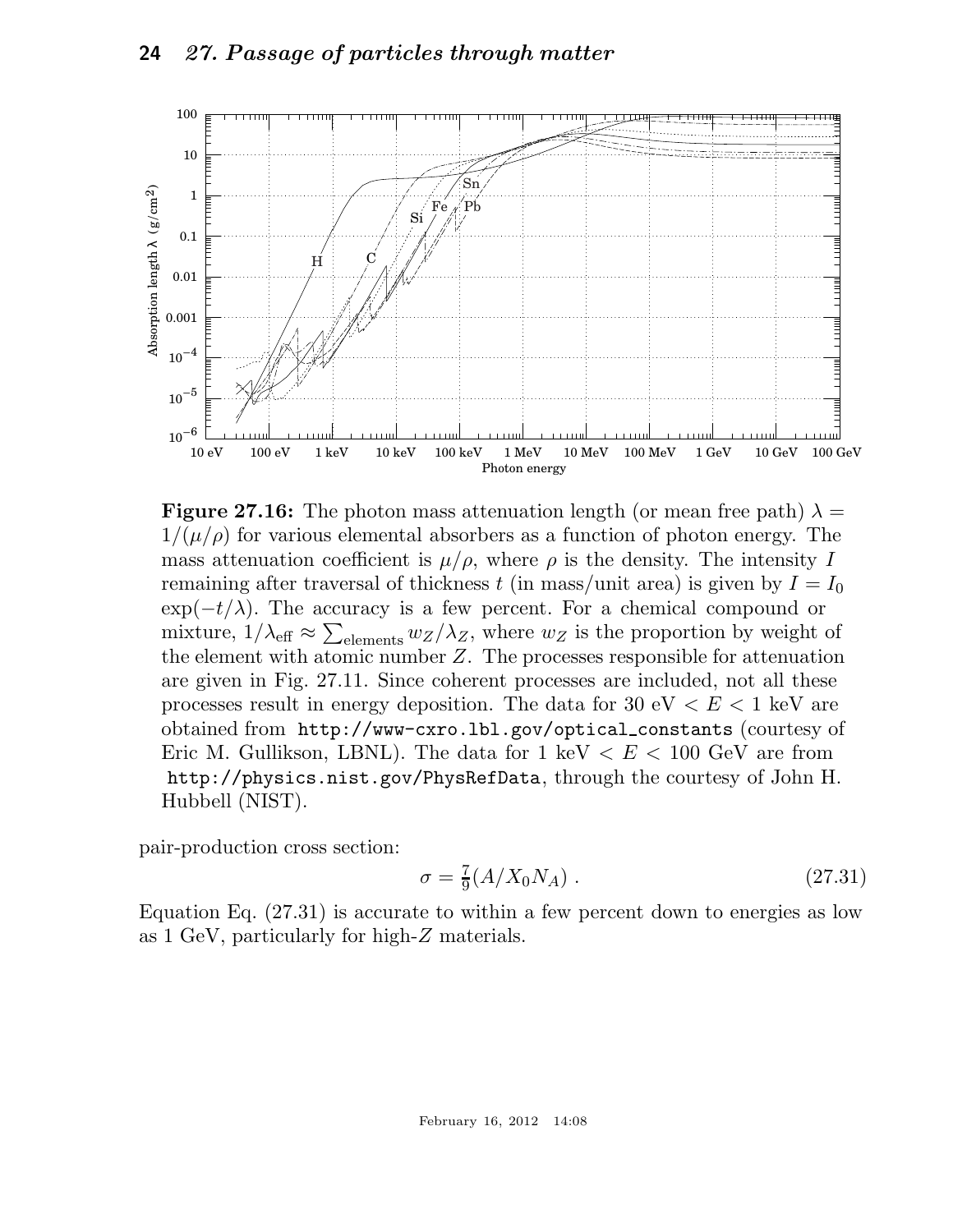

**Figure 27.17:** Probability  $P$  that a photon interaction will result in conversion to an  $e^+e^-$  pair. Except for a few-percent contribution from photonuclear absorption around 10 or 20 MeV, essentially all other interactions in this energy range result in Compton scattering off an atomic electron. For a photon attenuation length  $\lambda$  (Fig. 27.16), the probability that a given photon will produce an electron pair (without first Compton scattering) in thickness t of absorber is  $P[1 - \exp(-t/\lambda)].$ 



**Figure 27.18:** The normalized pair production cross section  $d\sigma_{LPM}/dy$ , versus fractional electron energy  $x = E/k$ .

February 16, 2012 14:08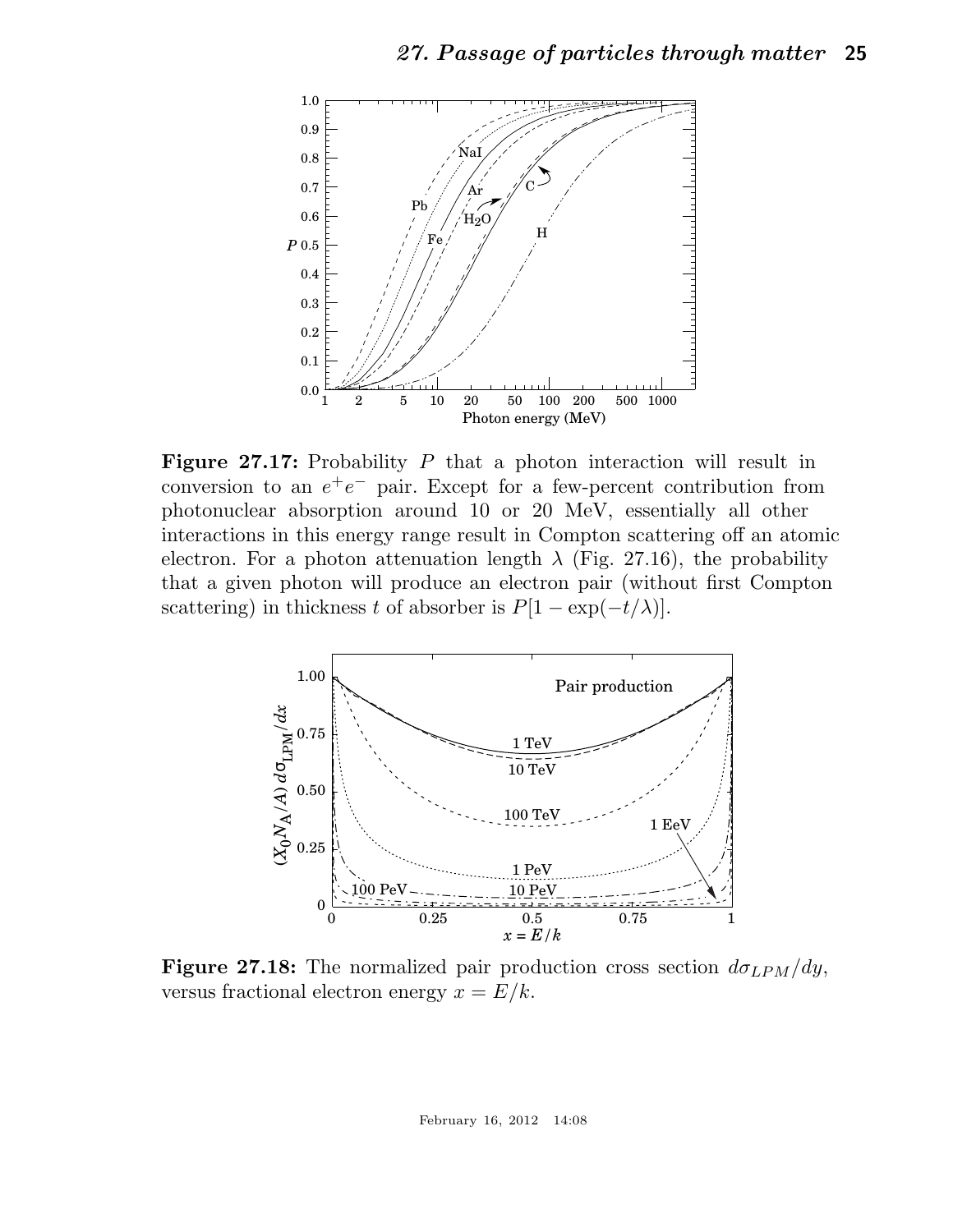27.4.5. Bremsstrahlung and pair production at very high energies : At ultrahigh energies, Eqns. 27.27–27.31 will fail because of quantum mechanical interference between amplitudes from different scattering centers. Since the longitudinal momentum transfer to a given center is small  $(\propto k/E(E-k))$ , in the case of bremsstrahlung), the interaction is spread over a comparatively long distance called the formation length  $(\propto E(E-k)/k)$  via the uncertainty principle. In alternate language, the formation length is the distance over which the highly relativistic electron and the photon "split apart." The interference is usually destructive. Calculations of the "Landau-Pomeranchuk-Migdal" (LPM) effect may be made semi-classically based on the average multiple scattering, or more rigorously using a quantum transport approach [42,43].

In amorphous media, bremsstrahlung is suppressed if the photon energy  $k$  is less than  $E^2/(E + E_{LPM})$  [43], where\*

$$
E_{LPM} = \frac{(m_e c^2)^2 \alpha X_0}{4\pi \hbar c \rho} = (7.7 \text{ TeV/cm}) \times \frac{X_0}{\rho} \,. \tag{27.32}
$$

Since physical distances are involved,  $X_0/\rho$ , in cm, appears. The energy-weighted bremsstrahlung spectrum for lead,  $k d\sigma_{LPM}/dk$ , is shown in Fig. 27.12. With appropriate scaling by  $X_0/\rho$ , other materials behave similarly.

For photons, pair production is reduced for  $E(k - E) > k E_{LPM}$ . The pair-production cross sections for different photon energies are shown in Fig. 27.18.

If  $k \ll E$ , several additional mechanisms can also produce suppression. When the formation length is long, even weak factors can perturb the interaction. For example, the emitted photon can coherently forward scatter off of the electrons in the media. Because of this, for  $k < \omega_p E/m_e \sim 10^{-4}$ , bremsstrahlung is suppressed by a factor  $(km_e/\omega_p E)^2$  [45]. Magnetic fields can also suppress bremsstrahlung.

In crystalline media, the situation is more complicated, with coherent enhancement or suppression possible. The cross section depends on the electron and photon energies and the angles between the particle direction and the crystalline axes [52].

#### 27.4.6. Photonuclear and electronuclear interactions at still higher energies

: At still higher photon and electron energies, where the bremsstrahlung and pair production cross-sections are heavily suppressed by the LPM effect, photonuclear and electronuclear interactions predominate over electromagnetic interactions.

At photon energies above about  $10^{20}$  eV, for example, photons usually interact hadronically. The exact cross-over energy depends on the model used for the photonuclear interactions. At still higher energies ( $\gtrsim 10^{23}$  eV), photonuclear interactions can become coherent, with the photon interaction spread over multiple

 $*$  This definition differs from that of Ref. 51 by a factor of two.  $E_{LPM}$  scales as the 4th power of the mass of the incident particle, so that  $E_{LPM} = (1.4 \times$  $10^{10} \text{ TeV/cm} \times X_0/\rho$  for a muon.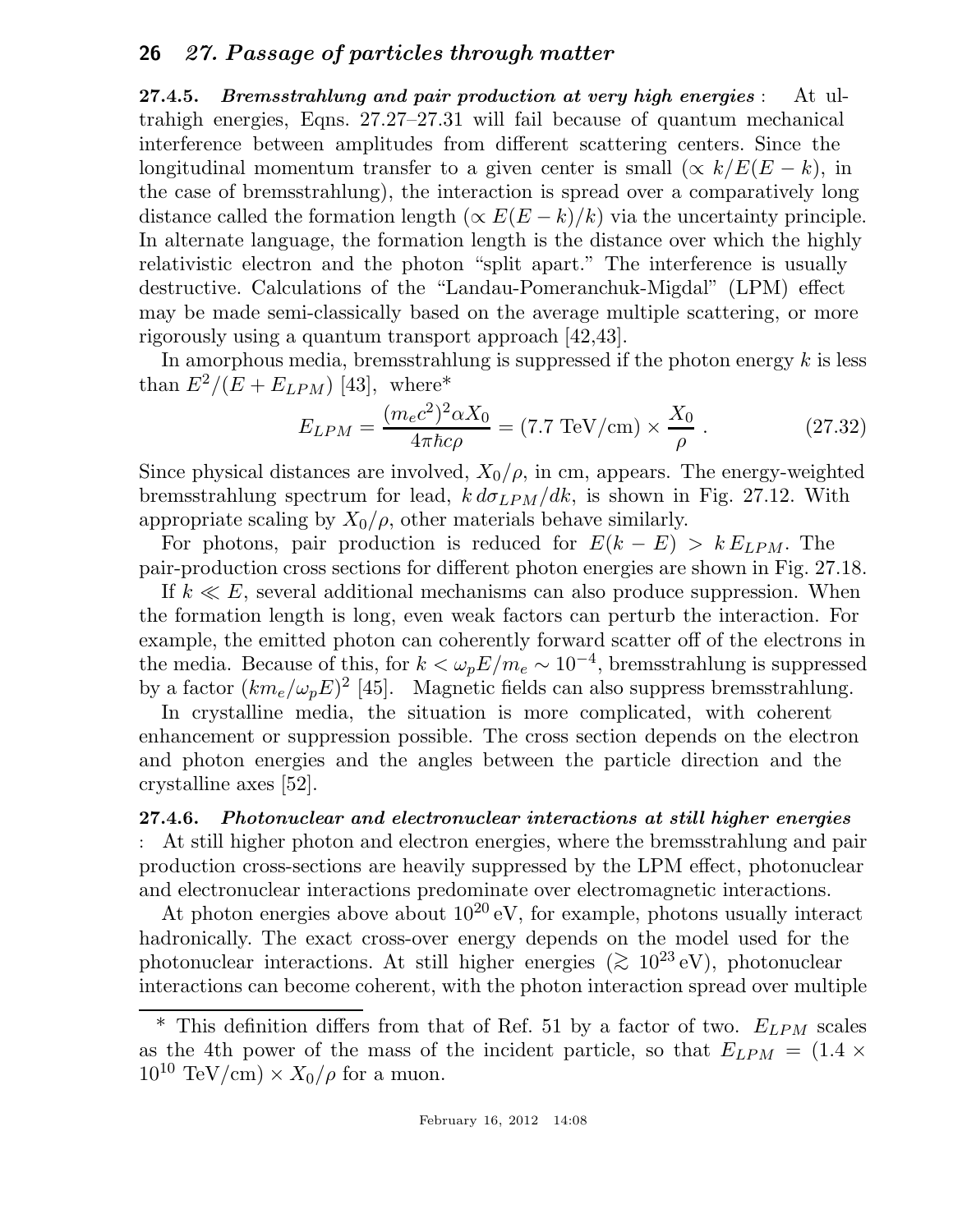nuclei. Essentially, the photon coherently converts to a  $\rho^0$ , in a process that is somewhat similar to kaon regeneration [53]. These processes are illustrated in Fig. 27.19.



Figure 27.19: Interaction length for a photon in ice as a function of photon energy for the Bethe-Heitler (BH), LPM (Mig) and photonuclear  $(\gamma A)$  cross sections [53]. The Bethe-Heitler interaction length is  $9X_0/7$ , and  $X_0$  is 0.393 m in ice.

Similar processes occur for electrons. As electron energies increase and the LPM effect suppresses bremsstrahlung, electronuclear interactions become more important. At energies above  $10^{21}$ eV, these electronuclear interactions dominate electron energy loss [53].

#### 27.5. Electromagnetic cascades

When a high-energy electron or photon is incident on a thick absorber, it initiates an electromagnetic cascade as pair production and bremsstrahlung generate more electrons and photons with lower energy. The longitudinal development is governed by the high-energy part of the cascade, and therefore scales as the radiation length in the material. Electron energies eventually fall below the critical energy, and then dissipate their energy by ionization and excitation rather than by the generation of more shower particles. In describing shower behavior, it is therefore convenient to introduce the scale variables

$$
t = x/X_0 , \t y = E/E_c , \t (27.33)
$$

so that distance is measured in units of radiation length and energy in units of critical energy.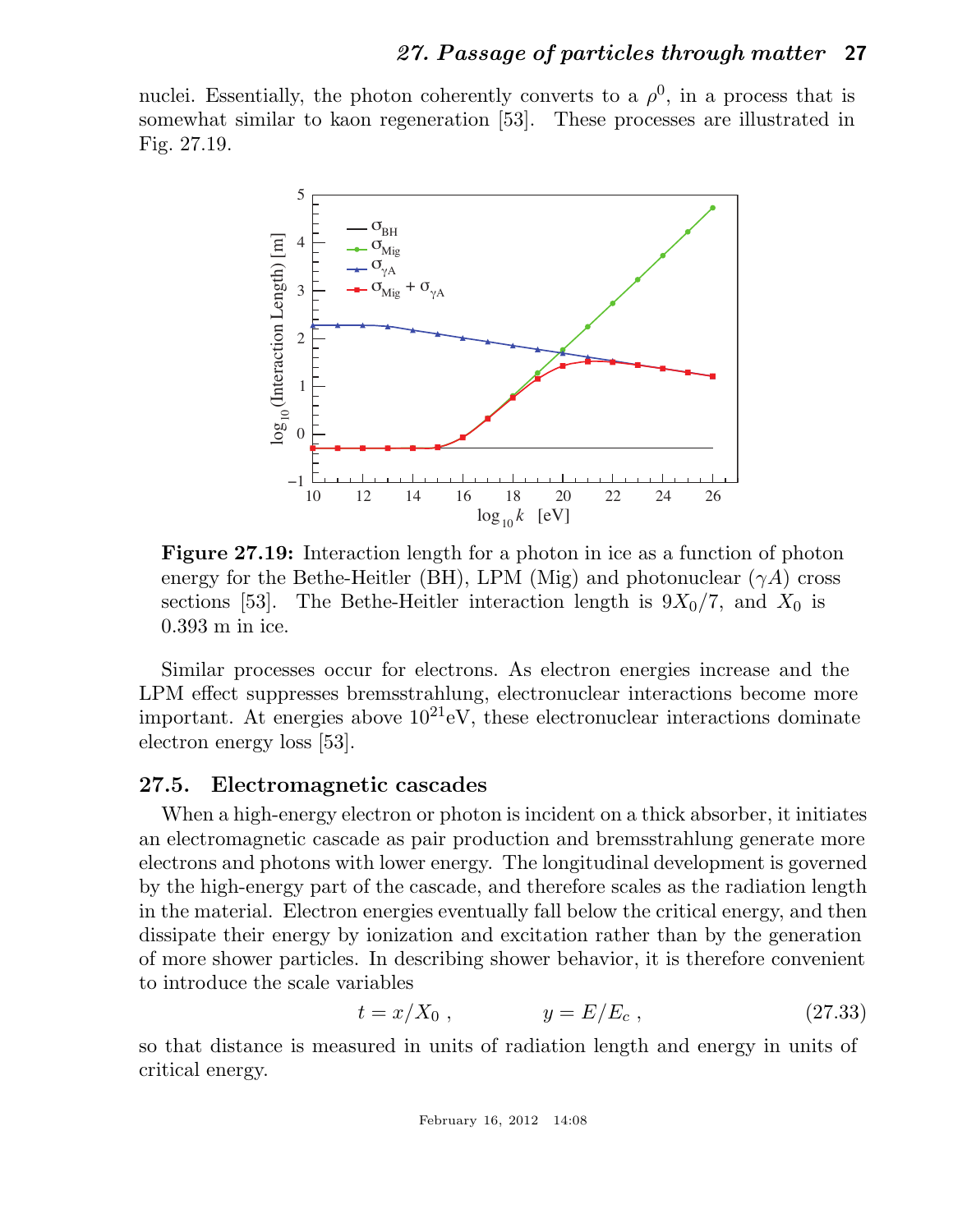

Figure 27.20: An EGS4 simulation of a 30 GeV electron-induced cascade in iron. The histogram shows fractional energy deposition per radiation length, and the curve is a gamma-function fit to the distribution. Circles indicate the number of electrons with total energy greater than 1.5 MeV crossing planes at  $X_0/2$  intervals (scale on right) and the squares the number of photons with  $E \geq 1.5$  MeV crossing the planes (scaled down to have same area as the electron distribution).

Longitudinal profiles from an EGS4 [54] simulation of a 30 GeV electroninduced cascade in iron are shown in Fig. 27.20. The number of particles crossing a plane (very close to Rossi's  $\Pi$  function [2]) is sensitive to the cutoff energy, here chosen as a total energy of 1.5 MeV for both electrons and photons. The electron number falls off more quickly than energy deposition. This is because, with increasing depth, a larger fraction of the cascade energy is carried by photons. Exactly what a calorimeter measures depends on the device, but it is not likely to be exactly any of the profiles shown. In gas counters it may be very close to the electron number, but in glass Cherenkov detectors and other devices with "thick" sensitive regions it is closer to the energy deposition (total track length). In such detectors the signal is proportional to the "detectable" track length  $T_d$ , which is in general less than the total track length T. Practical devices are sensitive to electrons with energy above some detection threshold  $E_d$ , and  $T_d = T F(E_d/E_c)$ . An analytic form for  $F(E_d/E_c)$  obtained by Rossi [2] is given by Fabjan [55]; see also Amaldi [56].

The mean longitudinal profile of the energy deposition in an electromagnetic cascade is reasonably well described by a gamma distribution [57]:

$$
\frac{dE}{dt} = E_0 b \frac{(bt)^{a-1}e^{-bt}}{\Gamma(a)}\tag{27.34}
$$

February 16, 2012 14:08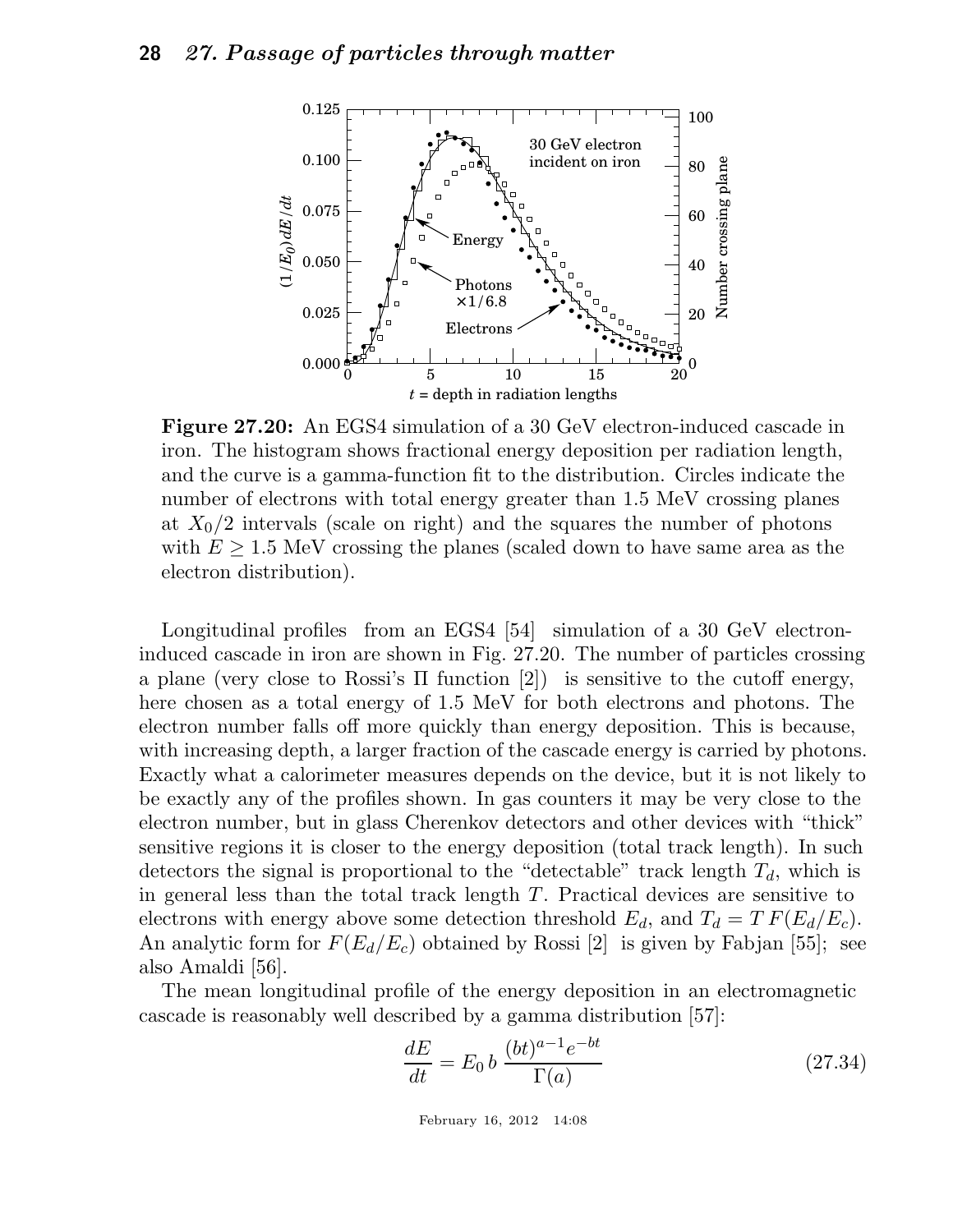The maximum  $t_{\text{max}}$  occurs at  $(a-1)/b$ . We have made fits to shower profiles in elements ranging from carbon to uranium, at energies from 1 GeV to 100 GeV. The energy deposition profiles are well described by Eq. (27.34) with

$$
t_{\text{max}} = (a-1)/b = 1.0 \times (\ln y + C_j), \qquad j = e, \gamma, \qquad (27.35)
$$

where  $C_e = -0.5$  for electron-induced cascades and  $C_{\gamma} = +0.5$  for photon-induced cascades. To use Eq.  $(27.34)$ , one finds  $(a-1)/b$  from Eq.  $(27.35)$  and Eq.  $(27.33)$ , then finds a either by assuming  $b \approx 0.5$  or by finding a more accurate value from Fig. 27.21. The results are very similar for the electron number profiles, but there is some dependence on the atomic number of the medium. A similar form for the electron number maximum was obtained by Rossi in the context of his "Approximation B," [2] (see Fabjan's review in Ref. 55), but with  $C_e = -1.0$  and  $C_{\gamma} = -0.5$ ; we regard this as superseded by the EGS4 result.



Figure 27.21: Fitted values of the scale factor b for energy deposition profiles obtained with EGS4 for a variety of elements for incident electrons with  $1 \leq E_0 \leq 100$  GeV. Values obtained for incident photons are essentially the same.

The "shower length"  $X_s = X_0/b$  is less conveniently parameterized, since b depends upon both Z and incident energy, as shown in Fig. 27.21. As a corollary of this Z dependence, the number of electrons crossing a plane near shower maximum is underestimated using Rossi's approximation for carbon and seriously overestimated for uranium. Essentially the same b values are obtained for incident electrons and photons. For many purposes it is sufficient to take  $b \approx 0.5$ .

The length of showers initiated by ultra-high energy photons and electrons is somewhat greater than at lower energies since the first or first few interaction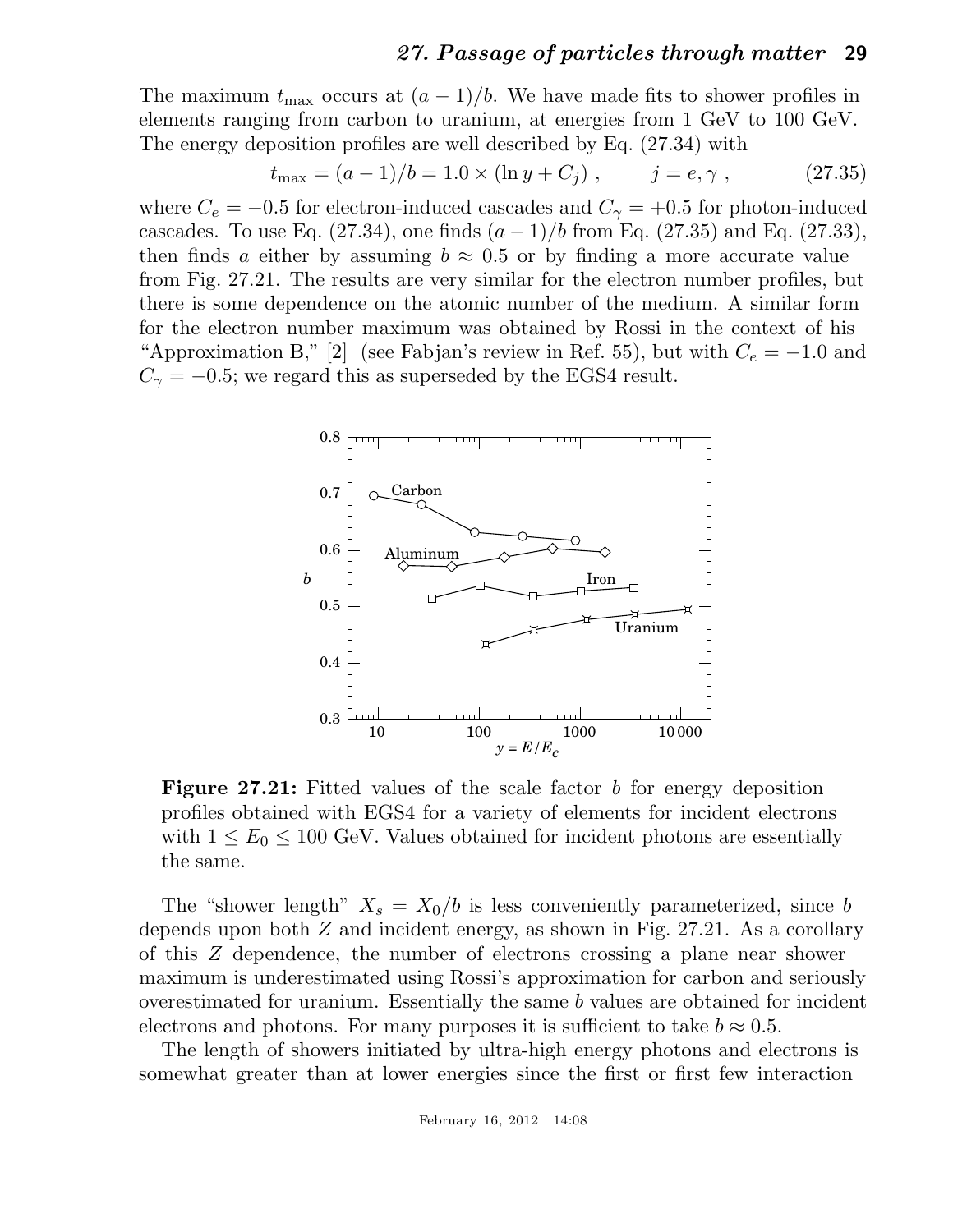lengths are increased via the mechanisms discussed above.

The gamma function distribution is very flat near the origin, while the EGS4 cascade (or a real cascade) increases more rapidly. As a result Eq. (27.34) fails badly for about the first two radiation lengths; it was necessary to exclude this region in making fits.

Because fluctuations are important, Eq. (27.34) should be used only in applications where average behavior is adequate. Grindhammer *et al.* have developed fast simulation algorithms in which the variance and correlation of a and b are obtained by fitting Eq. (27.34) to individually simulated cascades, then generating profiles for cascades using  $a$  and  $b$  chosen from the correlated distributions [58].

The transverse development of electromagnetic showers in different materials scales fairly accurately with the *Molière radius*  $R_M$ , given by [59,60]

$$
R_M = X_0 \, E_s / E_c \,, \tag{27.36}
$$

where  $E_s \approx 21$  MeV (Table 27.1), and the Rossi definition of  $E_c$  is used.

In a material containing a weight fraction  $w_j$  of the element with critical energy  $E_{cj}$  and radiation length  $X_j$ , the Molière radius is given by

$$
\frac{1}{R_M} = \frac{1}{E_s} \sum \frac{w_j E_{cj}}{X_j} \,. \tag{27.37}
$$

Measurements of the lateral distribution in electromagnetic cascades are shown in Refs. 59 and 60. On the average, only 10% of the energy lies outside the cylinder with radius  $R_M$ . About 99% is contained inside of 3.5 $R_M$ , but at this radius and beyond composition effects become important and the scaling with  $R_M$ fails. The distributions are characterized by a narrow core, and broaden as the shower develops. They are often represented as the sum of two Gaussians, and Grindhammer [58] describes them with the function

$$
f(r) = \frac{2r R^2}{(r^2 + R^2)^2} \,, \tag{27.38}
$$

where R is a phenomenological function of  $x/X_0$  and  $\ln E$ .

At high enough energies, the LPM effect (Sec. 27.4.5) reduces the cross sections for bremsstrahlung and pair production, and hence can cause significant elongation of electromagnetic cascades [43].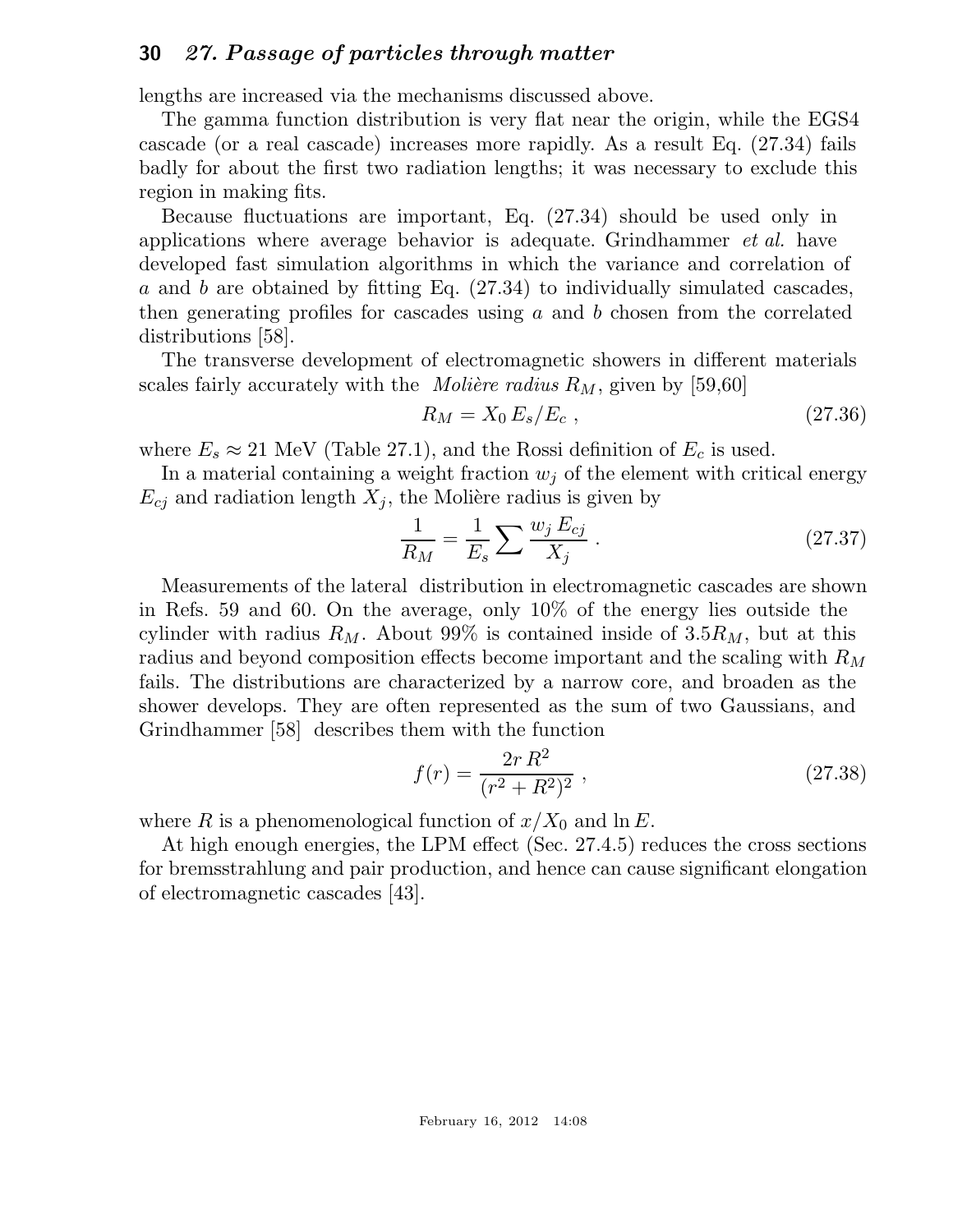## 27.6. Muon energy loss at high energy

At sufficiently high energies, radiative processes become more important than ionization for all charged particles. For muons and pions in materials such as iron, this "critical energy" occurs at several hundred GeV. (There is no simple scaling with particle mass, but for protons the "critical energy" is much, much higher.) Radiative effects dominate the energy loss of energetic muons found in cosmic rays or produced at the newest accelerators. These processes are characterized by small cross sections, hard spectra, large energy fluctuations, and the associated generation of electromagnetic and (in the case of photonuclear interactions) hadronic showers [61–69]. As a consequence, at these energies the treatment of energy loss as a uniform and continuous process is for many purposes inadequate.

It is convenient to write the average rate of muon energy loss as [70]

$$
-dE/dx = a(E) + b(E) E.
$$
 (27.39)

Here  $a(E)$  is the ionization energy loss given by Eq. (27.4), and  $b(E)$  is the sum of  $e^+e^-$  pair production, bremsstrahlung, and photonuclear contributions. To the approximation that these slowly-varying functions are constant, the mean range  $x_0$  of a muon with initial energy  $E_0$  is given by

$$
x_0 \approx (1/b) \ln(1 + E_0/E_{\mu c}) \,, \tag{27.40}
$$

where  $E_{\mu c} = a/b$ . Fig. 27.22 shows contributions to  $b(E)$  for iron. Since  $a(E) \approx 0.002 \text{ GeV g}^{-1} \text{ cm}^2$ ,  $b(E)E$  dominates the energy loss above several hundred GeV, where  $b(E)$  is nearly constant. The rates of energy loss for muons in hydrogen, uranium, and iron are shown in Fig. 27.23 [5].

The "muon critical energy"  $E_{\mu c}$  can be defined more exactly as the energy at which radiative and ionization losses are equal, and can be found by solving  $E_{\mu c} = a(E_{\mu c})/b(E_{\mu c})$ . This definition corresponds to the solid-line intersection in Fig. 27.13, and is different from the Rossi definition we used for electrons. It serves the same function: below  $E_{\mu c}$  ionization losses dominate, and above  $E_{\mu c}$ radiative effects dominate. The dependence of  $E_{\mu c}$  on atomic number Z is shown in Fig. 27.24.

The radiative cross sections are expressed as functions of the fractional energy loss  $\nu$ . The bremsstrahlung cross section goes roughly as  $1/\nu$  over most of the range, while for the pair production case the distribution goes as  $\nu^{-3}$  to  $\nu^{-2}$ [71]. "Hard" losses are therefore more probable in bremsstrahlung, and in fact energy losses due to pair production may very nearly be treated as continuous. The simulated [69] momentum distribution of an incident  $1 \text{ TeV}/c$  muon beam after it crosses 3 m of iron is shown in Fig. 27.25. The most probable loss is 8 GeV, or 3.4 MeV  $g^{-1}$ cm<sup>2</sup>. The full width at half maximum is 9 GeV/c, or 0.9%. The radiative tail is almost entirely due to bremsstrahlung, although most of the events in which more than 10% of the incident energy lost experienced relatively hard photonuclear interactions. The latter can exceed detector resolution [72],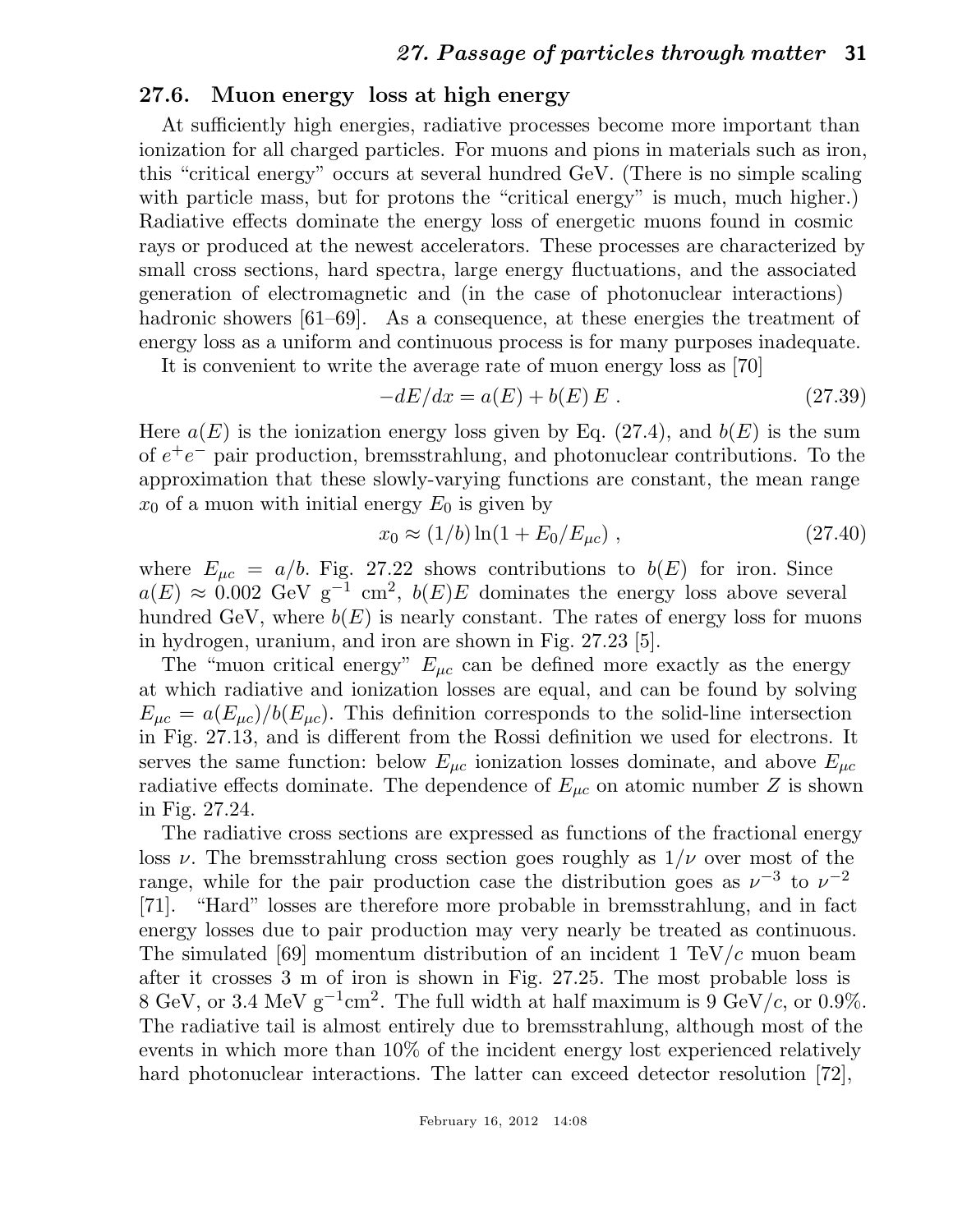

Figure 27.22: Contributions to the fractional energy loss by muons in iron due to  $e^+e^-$  pair production, bremsstrahlung, and photonuclear interactions, as obtained from Groom *et al.* [5] except for post-Born corrections to the cross section for direct pair production from atomic electrons.



Figure 27.23: The average energy loss of a muon in hydrogen, iron, and uranium as a function of muon energy. Contributions to  $dE/dx$  in iron from ionization and the processes shown in Fig. 27.22 are also shown.

necessitating the reconstruction of lost energy. Tables [5] list the stopping power as 9.82 MeV  $g^{-1}$ cm<sup>2</sup> for a 1 TeV muon, so that the mean loss should be 23 GeV  $(\approx 23 \text{ GeV}/c)$ , for a final momentum of 977 GeV/c, far below the peak. This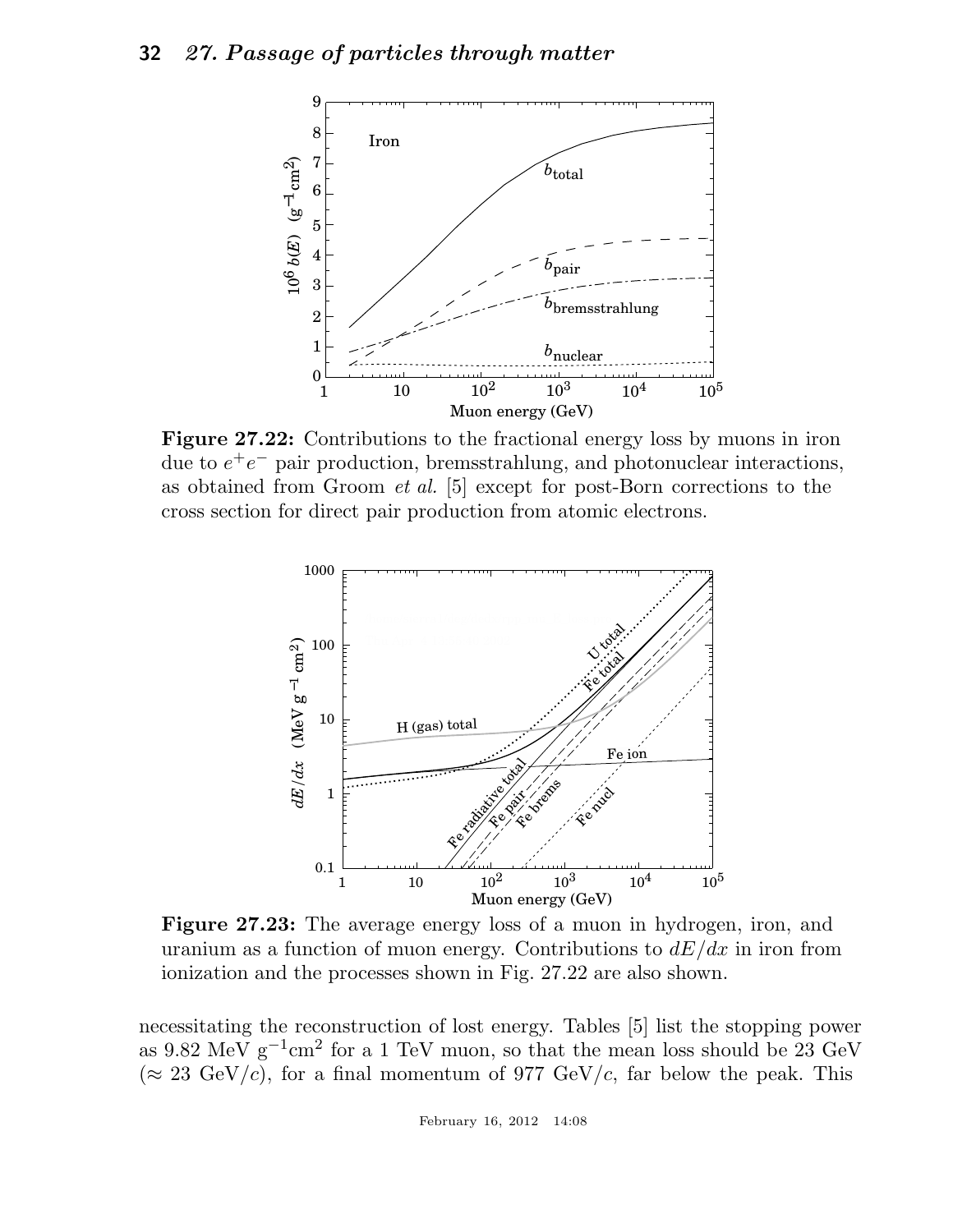

Figure 27.24: Muon critical energy for the chemical elements, defined as the energy at which radiative and ionization energy loss rates are equal [5]. The equality comes at a higher energy for gases than for solids or liquids with the same atomic number because of a smaller density effect reduction of the ionization losses. The fits shown in the figure exclude hydrogen. Alkali metals fall 3–4% above the fitted function, while most other solids are within 2% of the function. Among the gases the worst fit is for radon (2.7% high).

agrees with the indicated mean calculated from the simulation. Electromagnetic and hadronic cascades in detector materials can obscure muon tracks in detector planes and reduce tracking efficiency [73].

## 27.7. Cherenkov and transition radiation [74,75,34]

A charged particle radiates if its velocity is greater than the local phase velocity of light (Cherenkov radiation) or if it crosses suddenly from one medium to another with different optical properties (transition radiation). Neither process is important for energy loss, but both are used in high-energy and cosmic-ray physics detectors.

**27.7.1.** Optical Cherenkov radiation : The angle  $\theta_c$  of Cherenkov radiation, relative to the particle's direction, for a particle with velocity  $\beta c$  in a medium with index of refraction  $n$  is

$$
\cos \theta_c = (1/n\beta)
$$
  
or  $\tan \theta_c = \sqrt{\beta^2 n^2 - 1}$   
 $\approx \sqrt{2(1 - 1/n\beta)}$  for small  $\theta_c$ , *e.g.* in gases. (27.41)

The threshold velocity  $\beta_t$  is  $1/n$ , and  $\gamma_t = 1/(1 - \beta_t^2)$  $(t_t^2)^{1/2}$ . Therefore,  $\beta_t \gamma_t =$  $1/(2\delta + \delta^2)^{1/2}$ , where  $\delta = n - 1$ . Values of  $\delta$  for various commonly used gases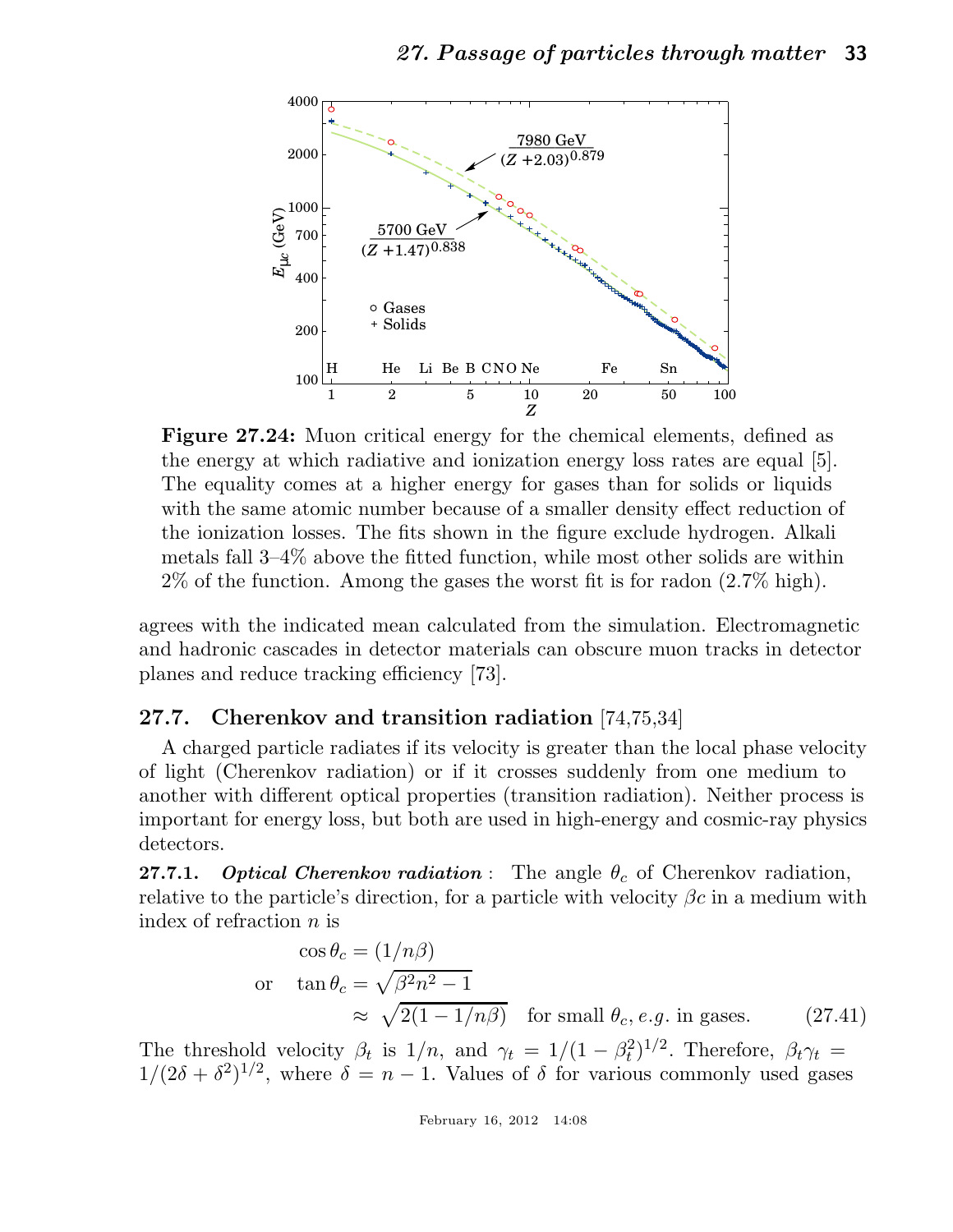

**Figure 27.25:** The momentum distribution of 1 TeV/c muons after traversing 3 m of iron as calculated with the MARS15 Monte Carlo code [69] by S.I. Striganov [5].



Figure 27.26: Cherenkov light emission and wavefront angles. In a dispersive medium,  $\theta_c + \eta \neq 90^0$ .

are given as a function of pressure and wavelength in Ref. 76. For values at atmospheric pressure, see Table 6.1. Data for other commonly used materials are given in Ref. 77.

Practical Cherenkov radiator materials are dispersive. Let  $\omega$  be the photon's frequency, and let  $k = 2\pi/\lambda$  be its wavenumber. The photons propage at the group velocity  $v_g = d\omega/dk = c/[n(\omega) + \omega(dn/d\omega)]$ . In a non-dispersive medium, this simplies to  $v_q = c/n$ .

In his classical paper, Tamm [78] showed that for dispersive media the radiation is concentrated in a thin conical shell whose vertex is at the moving charge, and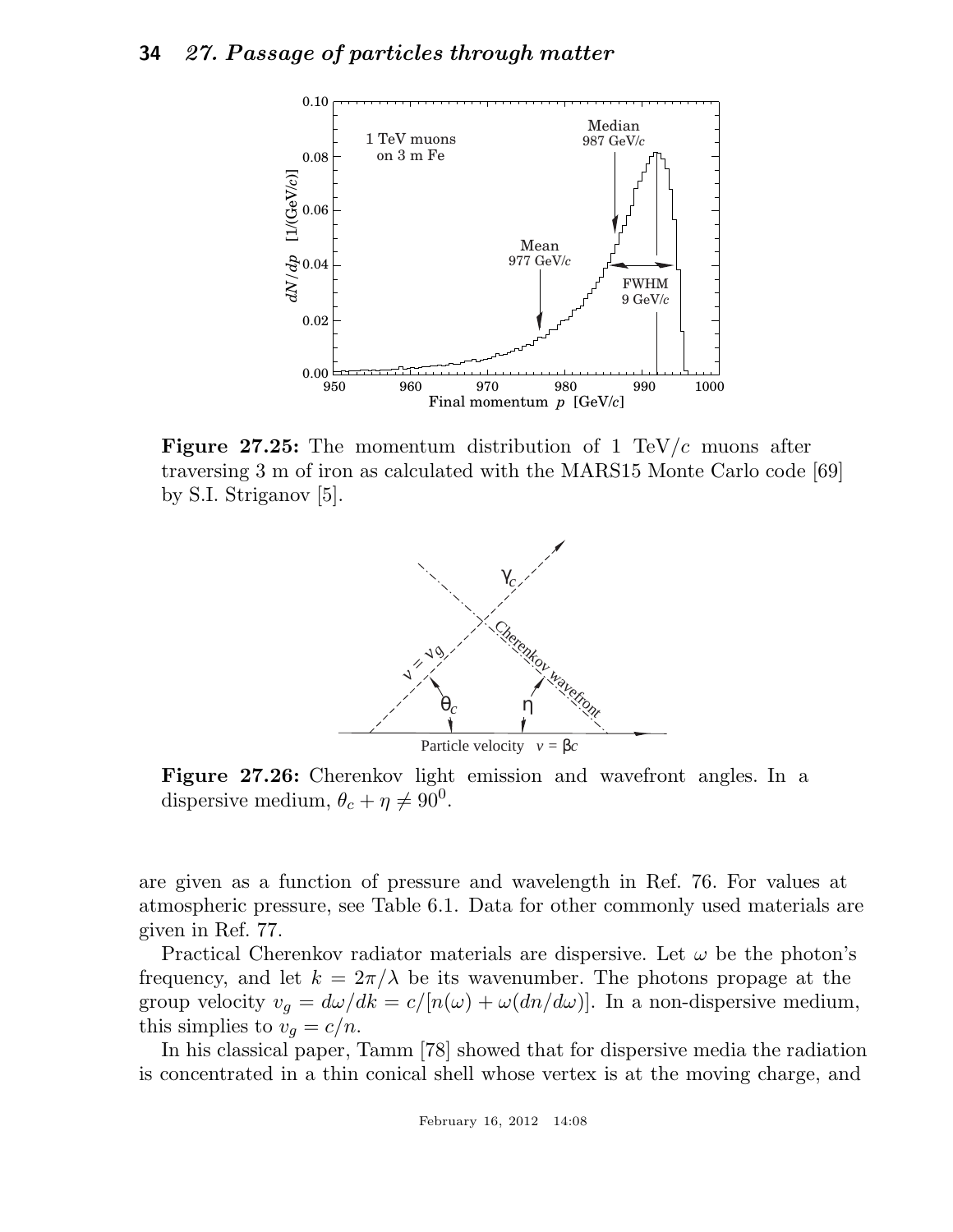whose opening half-angle  $\eta$  is given by

$$
\cot \eta = \left[\frac{d}{d\omega}(\omega \tan \theta_c)\right]_{\omega_0}
$$
  
= 
$$
\left[\tan \theta_c + \beta^2 \omega n(\omega) \frac{dn}{d\omega} \cot \theta_c\right]_{\omega_0},
$$
 (27.42)

where  $\omega_0$  is the central value of the small frequency range under consideration. (See Fig. 27.26.) This cone has a opening half-angle  $\eta$ , and, unless the medium is non-dispersive  $dn/d\omega = 0$ ,  $\theta_c + \eta \neq 90^0$ . The Cherenkov wavefront 'sideslips' along with the particle [79]. This effect may have timing implications for ring imaging Cherenkov counters [80], but it is probably unimportant for most applications.

The number of photons produced per unit path length of a particle with charge ze and per unit energy interval of the photons is

$$
\frac{d^2N}{dEdx} = \frac{\alpha z^2}{\hbar c} \sin^2 \theta_c = \frac{\alpha^2 z^2}{r_e m_e c^2} \left( 1 - \frac{1}{\beta^2 n^2(E)} \right)
$$
  

$$
\approx 370 \sin^2 \theta_c(E) \text{ eV}^{-1} \text{cm}^{-1} \qquad (z = 1) ,
$$
 (27.43)

or, equivalently,

$$
\frac{d^2N}{dx d\lambda} = \frac{2\pi\alpha z^2}{\lambda^2} \left(1 - \frac{1}{\beta^2 n^2(\lambda)}\right) .
$$
 (27.44)

The index of refraction n is a function of photon energy  $E = \hbar \omega$ , as is the sensitivity of the transducer used to detect the light. For practical use, Eq. (27.43) must be multiplied by the the transducer response function and integrated over the region for which  $\beta n(\omega) > 1$ . Further details are given in the discussion of Cherenkov detectors in the Particle Detectors section (Sec. 28 of this *Review*).

When two particles are close together (lateral separation  $\leq 1$  wavelength), the electromagnetic fields from the particles may add coherently, affecting the Cherenkov radiation. Because of their opposite charges, the radiation from an  $e^+e^-$  pair at close separation is suppressed compared to two independent leptons [81].

#### 27.7.2. Coherent radio Cherenkov radiation :

Coherent Cherenkov radiation is produced by many charged particles with a non-zero net charge moving through matter on an approximately common "wavefront"—for example, the electrons and positrons in a high-energy electromagnetic cascade. The signals can be visible above backgrounds for shower energies as low as  $10^{17}$  eV; see Sec. 29.3.2 for more details. The phenomenon is called the Askaryan effect [82]. Near the end of a shower, when typical particle energies are below  $E_c$  (but still relativistic), a charge imbalance develops. The photons can Compton-scatter atomic electrons, and positrons can annihilate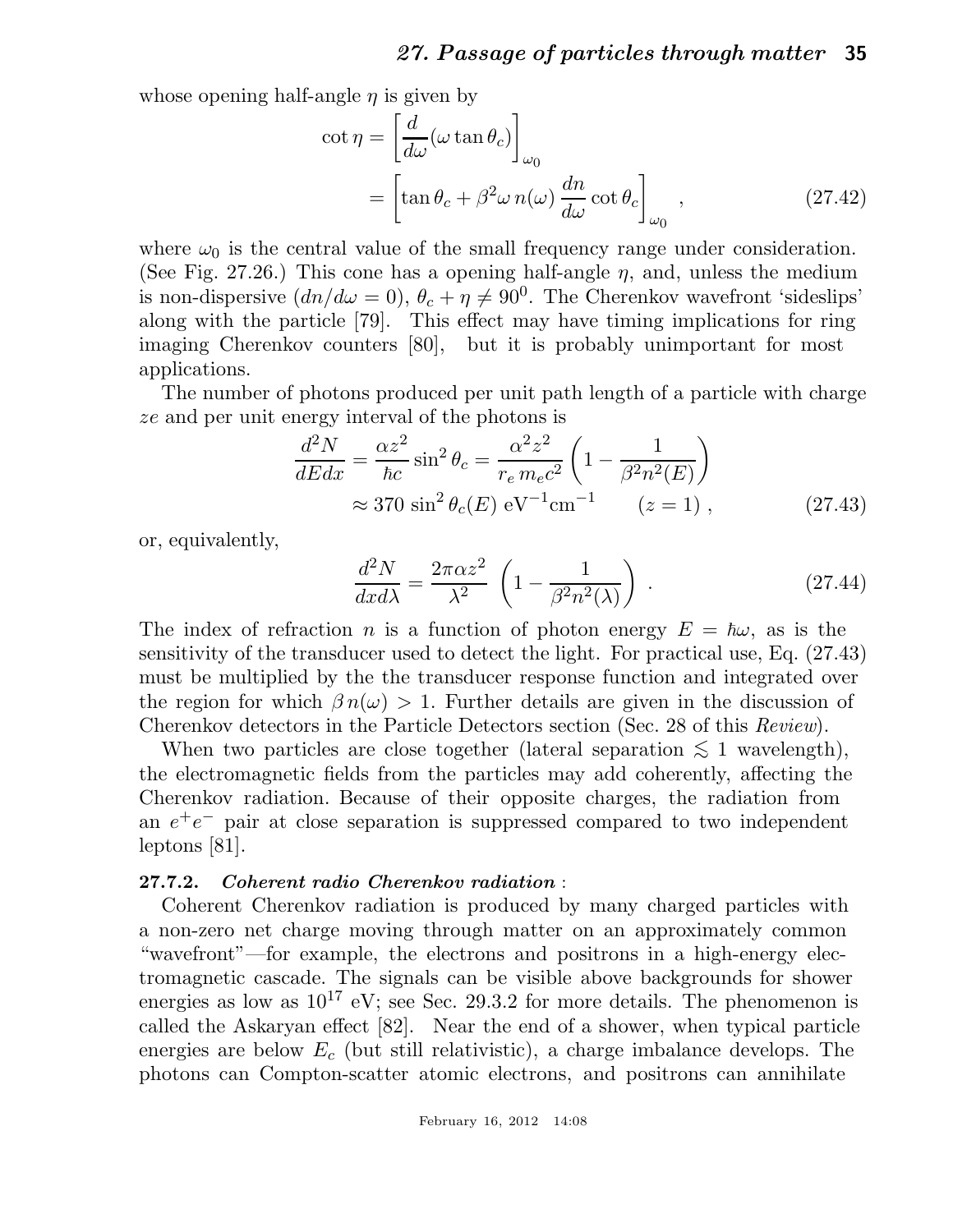with atomic electrons to contribute even more photons which can in turn Compton scatter. These processes result in a roughly 20% excess of electrons over positrons in a shower. The net negative charge leads to coherent radio Cherenkov emission. The radiation includes a component from the decellerating charges (as in bremsstrahlung). Because the emission is coherent, the electric field strength is proportional to the shower energy, and the signal power increases as its square. The electric field strength also increases linearly with frequency, up to a maximum frequency determined by the lateral spread of the shower. This cutoff occurs at about 1 GHz in ice, and scales inversely with the Moliere radius. At low frequencies, the radiation is roughly isotropic, but, as the frequency rises toward the cutoff frequency, the radiation becomes increasingly peaked around the Cherenkov angle. The radiation is linearly polarized in the plane containing the shower axis and the photon direction. A measurement of the signal polarization can be used to help determine the shower direction. The characteristics of this radiation have been nicely demonstrated in a series of experiments at SLAC [83]. A detailed discussion of the radiation can be found in Ref. 84.

27.7.3. Transition radiation : The energy radiated when a particle with charge ze crosses the boundary between vacuum and a medium with plasma frequency  $\omega_p$ is

$$
I = \alpha z^2 \gamma \hbar \omega_p / 3 \;, \tag{27.45}
$$

where

$$
\hbar\omega_p = \sqrt{4\pi N_e r_e^3} \ m_e c^2/\alpha = \sqrt{\rho \text{ (in g/cm}^3) \langle Z/A \rangle} \times 28.81 \text{ eV} . \tag{27.46}
$$

For styrene and similar materials,  $\hbar\omega_p \approx 20$  eV; for air it is 0.7 eV.

The number spectrum  $dN_{\gamma}/d(\hbar\omega)$  diverges logarithmically at low energies and decreases rapidly for  $\hbar\omega/\gamma\hbar\omega_p > 1$ . About half the energy is emitted in the range  $0.1 \leq \hbar \omega / \gamma \hbar \omega_p \leq 1$ . Inevitable absorption in a practical detector removes the divergence. For a particle with  $\gamma = 10^3$ , the radiated photons are in the soft x-ray range 2 to 40 keV. The  $\gamma$  dependence of the emitted energy thus comes from the hardening of the spectrum rather than from an increased quantum yield.

The number of photons with energy  $\hbar\omega > \hbar\omega_0$  is given by the answer to problem 13.15 in Ref. 34,

$$
N_{\gamma}(\hbar\omega > \hbar\omega_0) = \frac{\alpha z^2}{\pi} \left[ \left( \ln \frac{\gamma \hbar \omega_p}{\hbar \omega_0} - 1 \right)^2 + \frac{\pi^2}{12} \right] , \qquad (27.47)
$$

within corrections of order  $(\hbar\omega_0/\gamma\hbar\omega_p)^2$ . The number of photons above a fixed energy  $\hbar\omega_0 \ll \gamma\hbar\omega_p$  thus grows as  $(\ln \gamma)^2$ , but the number above a fixed fraction of  $\gamma \hbar \omega_p$  (as in the example above) is constant. For example, for  $\hbar \omega > \gamma \hbar \omega_p/10$ ,  $N_{\gamma} = 2.519 \,\alpha z^2/\pi = 0.59\% \times z^2.$ 

The particle stays "in phase" with the x ray over a distance called the formation length,  $d(\omega)$ . Most of the radiation is produced in a distance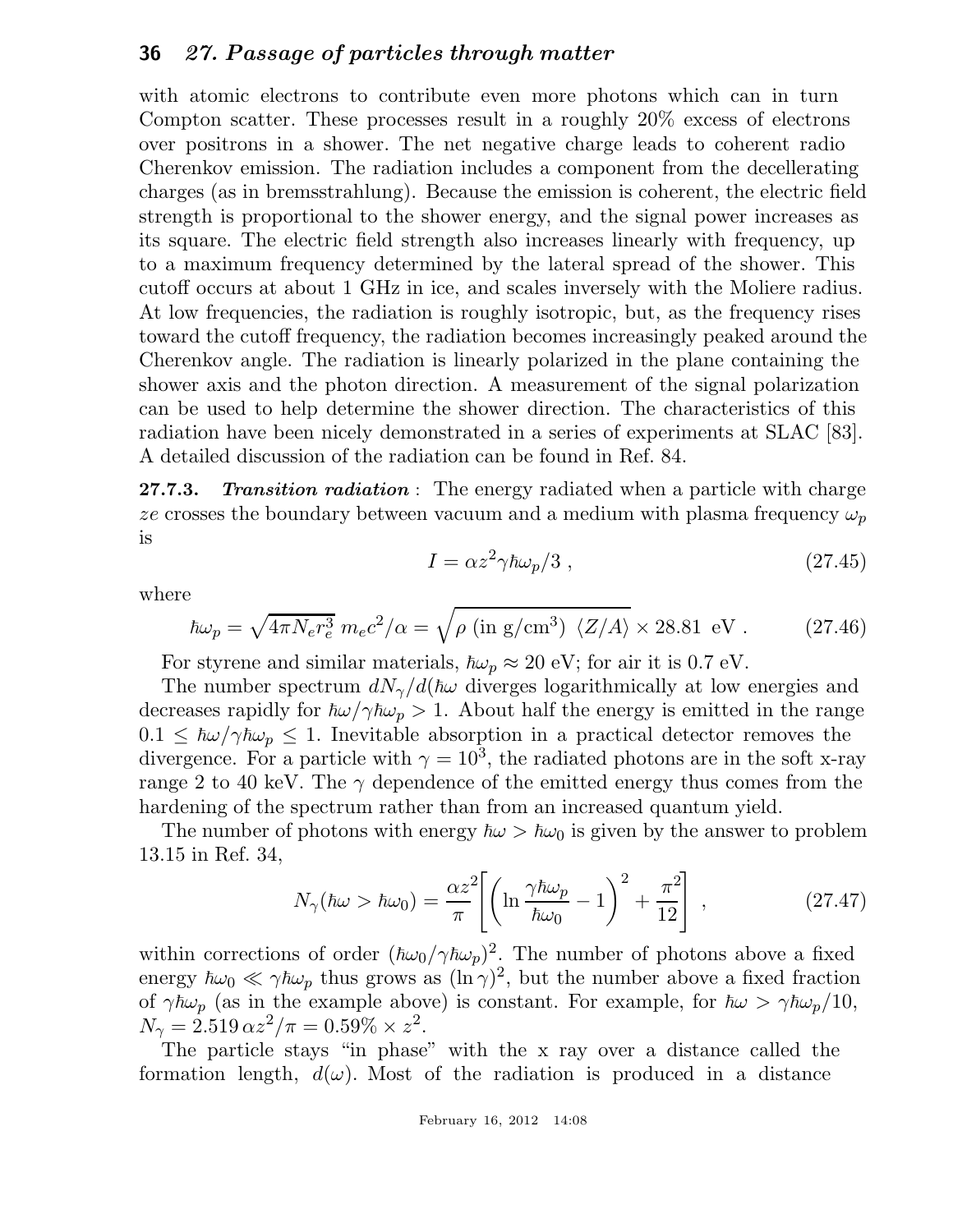

Figure 27.27: X-ray photon energy spectra for a radiator consisting of 200  $25 \mu m$  thick foils of Mylar with 1.5 mm spacing in air (solid lines) and for a single surface (dashed line). Curves are shown with and without absorption. Adapted from Ref. 85.

 $d(\omega) = (2c/\omega)(1/\gamma^2 + \theta^2 + \omega_p^2/\omega^2)^{-1}$ . Here  $\theta$  is the x-ray emission angle, characteristically  $1/\gamma$ . For  $\theta = 1/\gamma$  the formation length has a maximum at  $d(\gamma \omega_p/\sqrt{2}) = \gamma c/\sqrt{2} \omega_p$ . In practical situations it is tens of  $\mu$ m.

Since the useful x-ray yield from a single interface is low, in practical detectors it is enhanced by using a stack of N foil radiators—foils  $L$  thick, where  $L$  is typically several formation lengths—separated by gas-filled gaps. The amplitudes at successive interfaces interfere to cause oscillations about the single-interface spectrum. At increasing frequencies above the position of the last interference maximum  $(L/d(w) = \pi/2)$ , the formation zones, which have opposite phase, overlap more and more and the spectrum saturates,  $dI/d\omega$  approaching zero as  $L/d(\omega) \rightarrow 0$ . This is illustrated in Fig. 27.27 for a realistic detector configuration.

For regular spacing of the layers fairly complicated analytic solutions for the intensity have been obtained [85]. (See also Ref. 86 and references therein.) Although one might expect the intensity of coherent radiation from the stack of foils to be proportional to  $N^2$ , the angular dependence of the formation length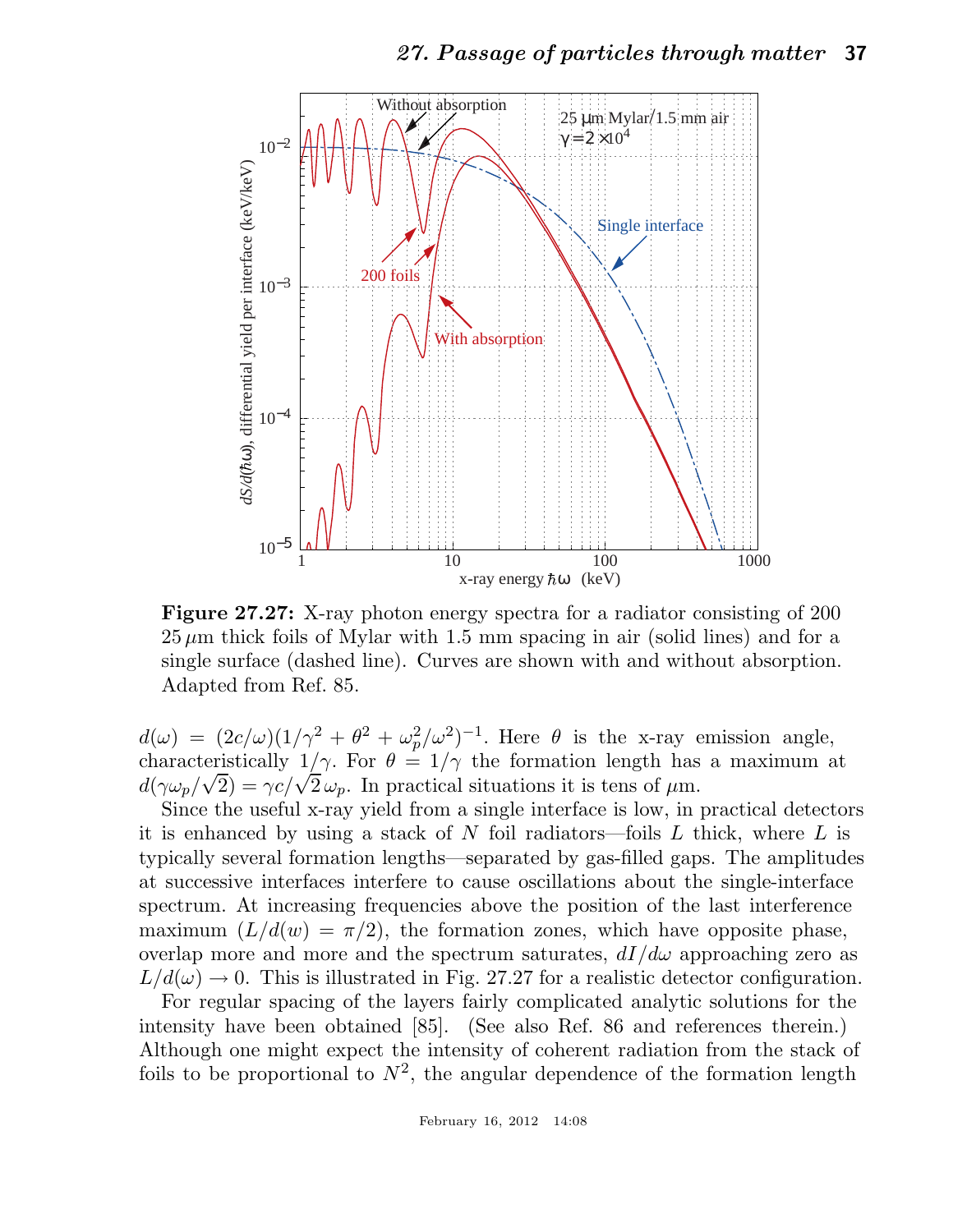conspires to make the intensity  $\propto N$ .

## References:

- 1. H. Bichsel, Nucl. Instrum. Methods A562, 154 (2006).
- 2. B. Rossi, *High Energy Particles*, Prentice-Hall, Inc., Englewood Cliffs, NJ, 1952.
- 3. H.A. Bethe, *Zur Theorie des Durchgangs schneller Korpuskularstrahlen durch Materie,* H. Bethe, Ann. Phys. 5, 325 (1930).
- 4. "Stopping Powers and Ranges for Protons and Alpha Particles," ICRU Report No. 49 (1993); Tables and graphs of these data are available at http://physics.nist.gov/PhysRefData/.
- 5. D.E. Groom, N.V. Mokhov, and S.I. Striganov, "Muon stopping-power and range tables: 10 MeV–100 TeV," Atomic Data and Nuclear Data Tables 78, 183–356 (2001). Since submission of this paper it has become likely that post-Born corrections to the direct pair production cross section should be made. Code used to make Figs. 27.22–27.24 included these corrections [D.Yu. Ivanov *et al.*, Phys. Lett. B442, 453 (1998)]. The effect is negligible except at high  $Z$ . (It is less than  $1\%$  for iron.); More extensive printable and machine-readable tables are given at http://pdg.lbl.gov/AtomicNuclearProperties/.
- 6. W.H. Barkas, W. Birnbaum, and F.M. Smith, Phys. Rev. 101, 778 (1956).
- 7. J. Lindhard and A. H. Sorensen, Phys. Rev. A53, 2443 (1996).
- 8. U. Fano, Ann. Rev. Nucl. Sci. 13, 1 (1963).
- 9. J.D. Jackson, Phys. Rev. D59, 017301 (1999).
- 10. S.M. Seltzer and M.J. Berger, Int. J. of Applied Rad. 33, 1189 (1982).
- 11. "Stopping Powers for Electrons and Positrons," ICRU Report No. 37 (1984).
- 12. http://physics.nist.gov/PhysRefData/XrayMassCoef/tab1.html.
- 13. H. Bichsel, Phys. Rev. A46, 5761 (1992).
- 14. W.H. Barkas and M.J. Berger, *Tables of Energy Losses and Ranges of Heavy Charged Particles*, NASA-SP-3013 (1964).
- 15. S.P. Møller *et al.*, Phys. Rev. A56, 2930 (1997).
- 16. H.H. Andersen and J.F. Ziegler, *Hydrogen: Stopping Powers and Ranges in All Elements.* Vol. 3 of *The Stopping and Ranges of Ions in Matter* (Pergamon Press 1977).
- 17. J. Lindhard, Kgl. Danske Videnskab. Selskab, Mat.-Fys. Medd. 28, No. 8  $(1954);$ J. Lindhard, M. Scharff, and H.E. Schiøtt, Kgl. Danske Videnskab. Selskab,

Mat.-Fys. Medd. 33, No. 14 (1963).

- 18. J.F. Ziegler, J.F. Biersac, and U. Littmark, *The Stopping and Range of Ions in Solids*, Pergamon Press 1985.
- 19. R.M. Sternheimer, Phys. Rev. 88, 851 (1952).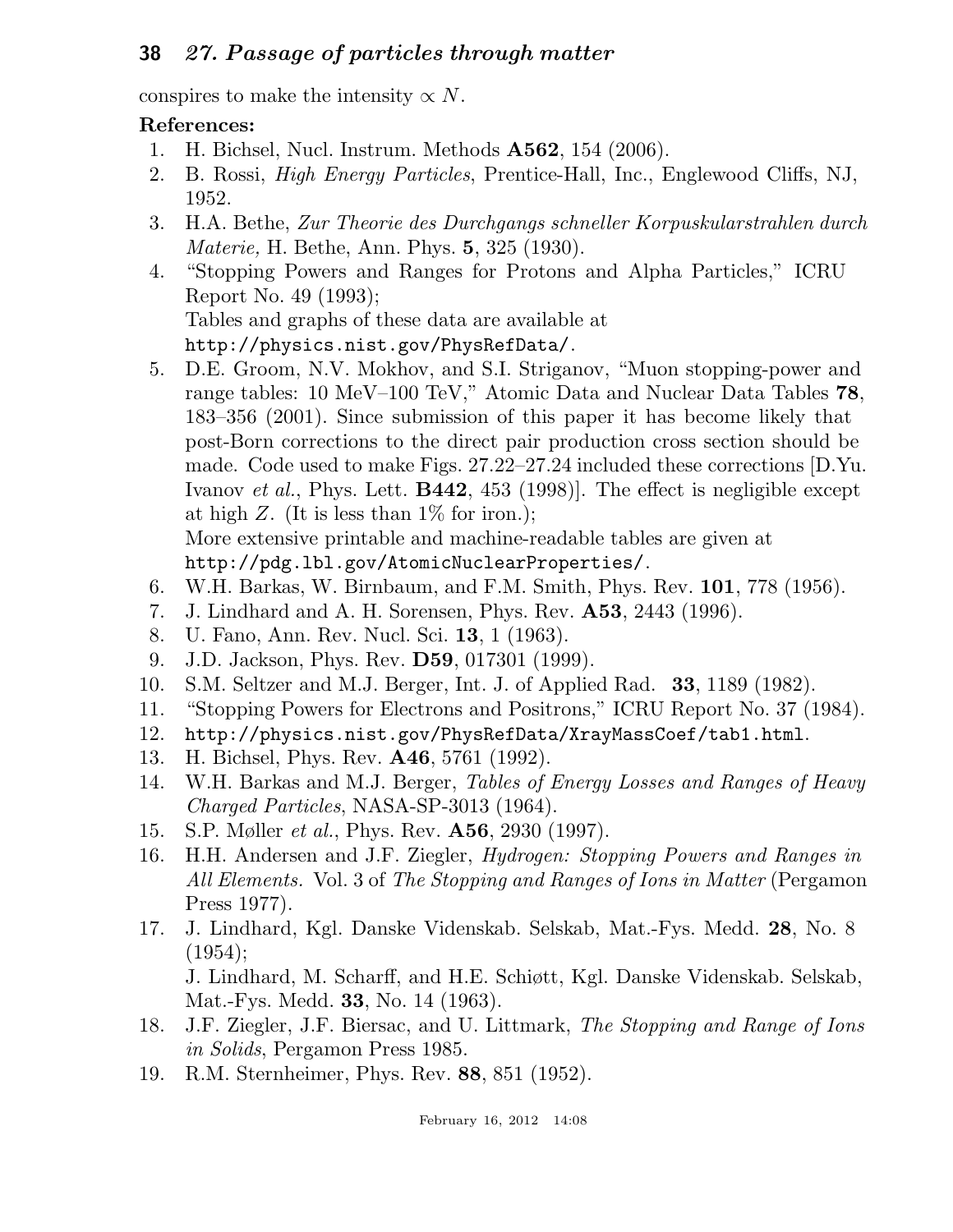- 20. A. Crispin and G.N. Fowler, Rev. Mod. Phys. 42, 290 (1970).
- 21. R.M. Sternheimer, S.M. Seltzer, and M.J. Berger, "The Density Effect for the Ionization Loss of Charged Particles in Various Substances," Atomic Data and Nuclear Data Tables 30, 261 (1984). Minor errors are corrected in Ref. 5. Chemical composition for the tabulated materials is given in Ref. 10.
- 22. R.M. Sternheimer and R.F. Peierls, Phys. Rev. B3, 3681 (1971).
- 23. For unit-charge projectiles, see E.A. Uehling, Ann. Rev. Nucl. Sci. 4, 315 (1954). For highly charged projectiles, see J.A. Doggett and L.V. Spencer, Phys. Rev. 103, 1597 (1956). A Lorentz transformation is needed to convert these center-of-mass data to knock-on energy spectra.
- 24. N.F. Mott and H.S.W. Massey, *The Theory of Atomic Collisions*, Oxford Press, London, 1965.
- 25. L.D. Landau, J. Exp. Phys. (USSR) 8, 201 (1944).
- 26. P.V. Vavilov, Sov. Phys. JETP 5, 749 (1957).
- 27. H. Bichsel, Rev. Mod. Phys. 60, 663 (1988).
- 28. R. Talman, Nucl. Instrum. Methods 159, 189 (1979).
- 29. H. Bichsel, Ch. 87 in the Atomic, Molecular and Optical Physics Handbook, G.W.F. Drake, editor (Am. Inst. Phys. Press, Woodbury NY, 1996).
- 30. S.M. Seltzer and M.J. Berger, Int. J. of Applied Rad. 35, 665 (1984). This paper corrects and extends the results of Ref. 10.
- 31. L.V. Spencer "Energy Dissipation by Fast Electrons," Nat'l Bureau of Standards Monograph No. 1 (1959).
- 32. "Average Energy Required to Produce an Ion Pair," ICRU Report No. 31 (1979).
- 33. N. Hadley *et al.*, "List of Poisoning Times for Materials," Lawrence Berkeley Lab Report TPC-LBL-79-8 (1981).
- 34. J.D. Jackson, *Classical Electrodynamics*, 3rd edition, (John Wiley and Sons, New York, 1998).
- 35. H.A. Bethe, Phys. Rev. 89, 1256 (1953). A thorough review of multiple scattering is given by W.T. Scott, Rev. Mod. Phys. 35, 231 (1963). However, the data of Shen *et al.*, (Phys. Rev. D20, 1584 (1979)) show that Bethe's simpler method of including atomic electron effects agrees better with experiment that does Scott's treatment. For a thorough discussion of simple formulae for single scatters and methods of compounding these into multiple-scattering formulae, see W.T. Scott, Rev. Mod. Phys. 35, 231 (1963). Detailed summaries of formulae for computing single scatters are given in J.W. Motz, H. Olsen, and H.W. Koch, Rev. Mod. Phys. 36, 881 (1964).
- 36. V.L. Highland, Nucl. Instrum. Methods 129, 497 (1975); Nucl. Instrum. Methods 161, 171 (1979).
- 37. G.R. Lynch and O.I Dahl, Nucl. Instrum. Methods B58, 6 (1991).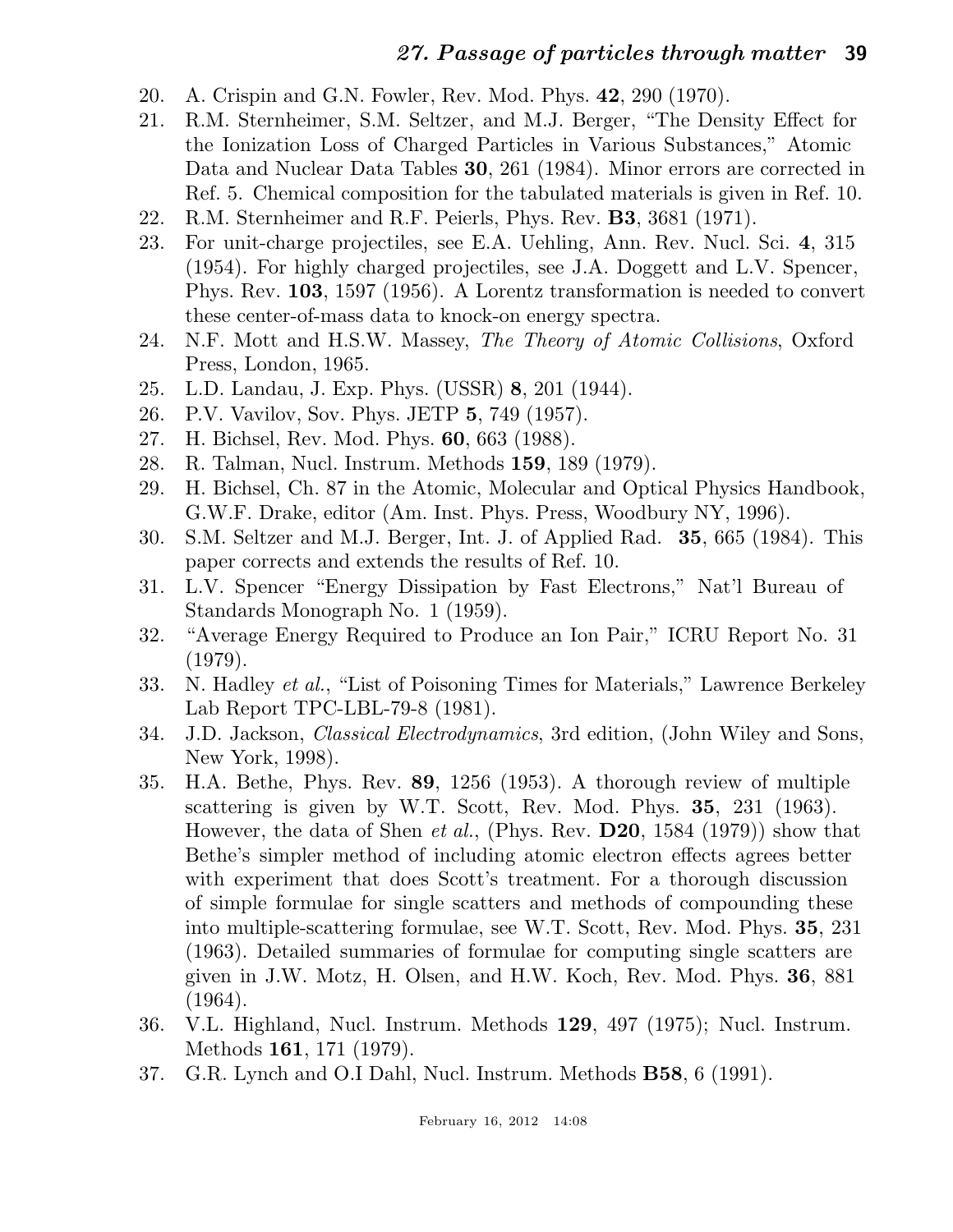- 38. M. Wong *et al.*, Med. Phys. 17, 163 (1990).
- 39. E. Segr´e, *Nuclei and Particles*, New York, Benjamin (1964) p. 65 ff.
- 40. Y.S. Tsai, Rev. Mod. Phys. 46, 815 (1974).
- 41. H. Davies, H.A. Bethe, and L.C. Maximon, Phys. Rev. 93, 788 (1954).
- 42. L.D. Landau and I.J. Pomeranchuk, Dokl. Akad. Nauk. SSSR 92, 535 (1953); 92, 735 (1953). These papers are available in English in L. Landau, *The Collected Papers of L.D. Landau*, Pergamon Press, 1965; A.B. Migdal, Phys. Rev. 103, 1811 (1956).
- 43. S. Klein, Rev. Mod. Phys. 71, 1501 (1999).
- 44. M.L. Ter-Mikaelian, SSSR 94, 1033 (1954); M.L. Ter-Mikaelian, *High Energy Electromagnetic Processes in Condensed Media* (John Wiley and Sons, New York, 1972).
- 45. P. Anthony *et al.*, Phys. Rev. Lett. 76, 3550 (1996).
- 46. H.W. Koch and J.W. Motz, Rev. Mod. Phys. 31, 920 (1959).
- 47. M.J. Berger & S.M. Seltzer, "Tables of Energy Losses and Ranges of Electrons and Positrons," National Aeronautics and Space Administration Report NASA-SP-3012 (Washington DC 1964).
- 48. Data from J.H. Hubbell, H. Gimm, and I. Øverbø, J. Phys. Chem. Ref. Data **9**, 1023 (1980); parameters for  $\sigma_{g.d.r.}$  from A. Veyssiere *et al.*, Nucl. Phys. A159, 561 (1970). Curves for these and other elements, compounds, and mixtures may be obtained from http://physics.nist.gov/PhysRefData. The photon total cross section is approximately flat for at least two decades beyond the energy range shown.
- 49. B.L. Berman and S.C. Fultz, Rev. Mod. Phys. 47, 713 (1975).
- 50. J.W. Motz, H.A. Olsen, and H.W. Koch, Rev. Mod. Phys. 41, 581 (1969).
- 51. P. Anthony *et al.*, Phys. Rev. Lett. 75, 1949 (1995).
- 52. U.I. Uggerhoj, Rev. Mod. Phys. 77, 1131 (2005).
- 53. L. Gerhardt and S.R. Klein, Phys. Rev. D82, 074017 (2010).
- 54. W.R. Nelson, H. Hirayama, and D.W.O. Rogers, "The EGS4 Code System," SLAC-265, Stanford Linear Accelerator Center (Dec. 1985).
- 55. *Experimental Techniques in High Energy Physics*, ed. T. Ferbel (Addision-Wesley, Menlo Park CA 1987).
- 56. U. Amaldi, Phys. Scripta 23, 409 (1981).
- 57. E. Longo and I. Sestili, Nucl. Instrum. Methods 128, 283 (1975).
- 58. G. Grindhammer *et al.*, in *Proceedings of the Workshop on Calorimetry for the Supercollider*, Tuscaloosa, AL, March 13–17, 1989, edited by R. Donaldson and M.G.D. Gilchriese (World Scientific, Teaneck, NJ, 1989), p. 151.
- 59. W.R. Nelson *et al.*, Phys. Rev. 149, 201 (1966).
- 60. G. Bathow *et al.*, Nucl. Phys. B20, 592 (1970).
- 61. H.A. Bethe and W. Heitler, *Proc. Roy. Soc.* A146, 83 (1934); H.A. Bethe, *Proc. Cambridge Phil. Soc.* 30, 542 (1934).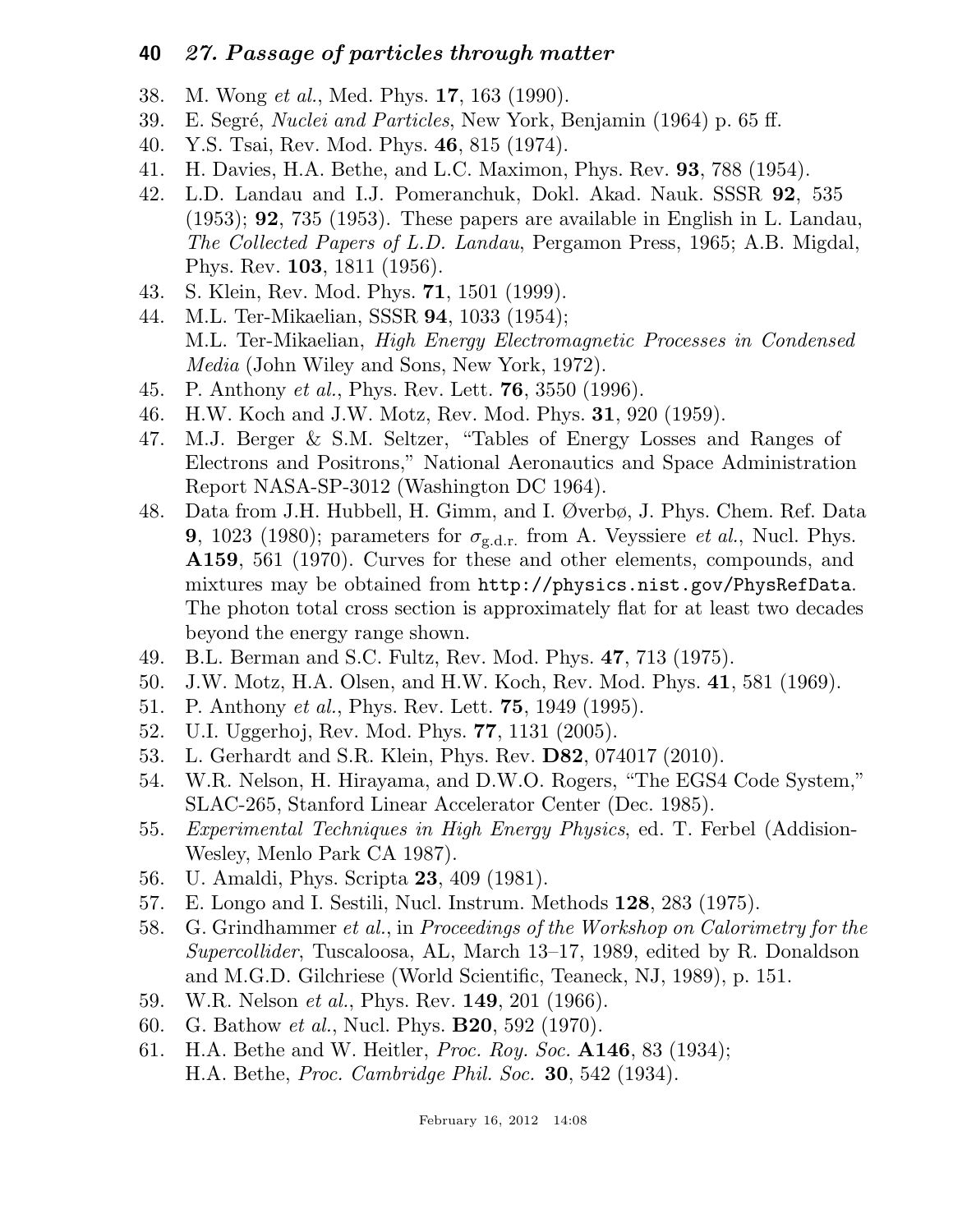- 62. A.A. Petrukhin and V.V. Shestakov, Can. J. Phys. 46, S377 (1968).
- 63. V.M. Galitskii and S.R. Kel'ner, Sov. Phys. JETP 25, 948 (1967).
- 64. S.R. Kel'ner and Yu.D. Kotov, Sov. J. Nucl. Phys. 7, 237 (1968).
- 65. R.P. Kokoulin and A.A. Petrukhin, in *Proceedings of the International Conference on Cosmic Rays*, Hobart, Australia, August 16–25, 1971, Vol. 4, p. 2436.
- 66. A.I. Nikishov, Sov. J. Nucl. Phys. 27, 677 (1978).
- 67. Y.M. Andreev *et al.*, Phys. Atom. Nucl. 57, 2066 (1994).
- 68. L.B. Bezrukov and E.V. Bugaev, Sov. J. Nucl. Phys. 33, 635 (1981).
- 69. N.V. Mokhov, "The MARS Code System User's Guide," Fermilab-FN-628  $(1995);$

N.V. Mokhov *et al.*, Radiation Protection and Dosimetry, vol. 116, part 2, pp. 99 (2005);

Fermilab-Conf-04/053 (2004);

N.V. Mokhov *et al.*, in *Proc. of Intl. Conf. on Nuclear Data for Science and Tech*, (Santa Fe, NM, 2004), AIP C onf. Proc. 769, part 2, p. 1618; Fermilab-Conf-04/269-AD (2004); http://www-ap.fnal.gov/MARS/.

- 70. P.H. Barrett *et al.*, Rev. Mod. Phys. 24, 133 (1952).
- 71. A. Van Ginneken, Nucl. Instrum. Methods A251, 21 (1986).
- 72. U. Becker *et al.*, Nucl. Instrum. Methods A253, 15 (1986).
- 73. J.J. Eastman and S.C. Loken, in *Proceedings of the Workshop on Experiments, Detectors, and Experimental Areas for the Supercollider*, Berkeley, CA, July 7–17, 1987, edited by R. Donaldson and M.G.D. Gilchriese (World Scientific, Singapore, 1988), p. 542.
- 74. *Methods of Experimental Physics*, L.C.L. Yuan and C.-S. Wu, editors, Academic Press, 1961, Vol. 5A, p. 163.
- 75. W.W.M. Allison and P.R.S. Wright, "The Physics of Charged Particle Identification:  $dE/dx$ , Cherenkov Radiation, and Transition Radiation," p. 371 in *Experimental Techniques in High Energy Physics*, T. Ferbel, editor, (Addison-Wesley 1987).
- 76. E.R. Hayes, R.A. Schluter, and A. Tamosaitis, "Index and Dispersion of Some Cherenkov Counter Gases," ANL-6916 (1964).
- 77. T. Ypsilantis, "Particle Identification at Hadron Colliders," CERN-EP/89- 150 (1989), or ECFA 89-124, 2 661 (1989).
- 78. I. Tamm, J. Phys. U.S.S.R., 1, 439 (1939).
- 79. H. Motz and L.I. Schiff, Am. J. Phys. 21, 258 (1953).
- 80. B.N. Ratcliff, Nucl. Instrum Meth. A502, 211 (2003).
- 81. S.K. Mandal, S.R. Klein, and J. D. Jackson, Phys. Rev. D72, 093003 (2005).
- 82. G.A. Askaryan, Sov. Phys. JETP 14, 441 (1962).
- 83. P.W. Gorham *et al.*, Phys. Rev. D72, 023002 (2005).